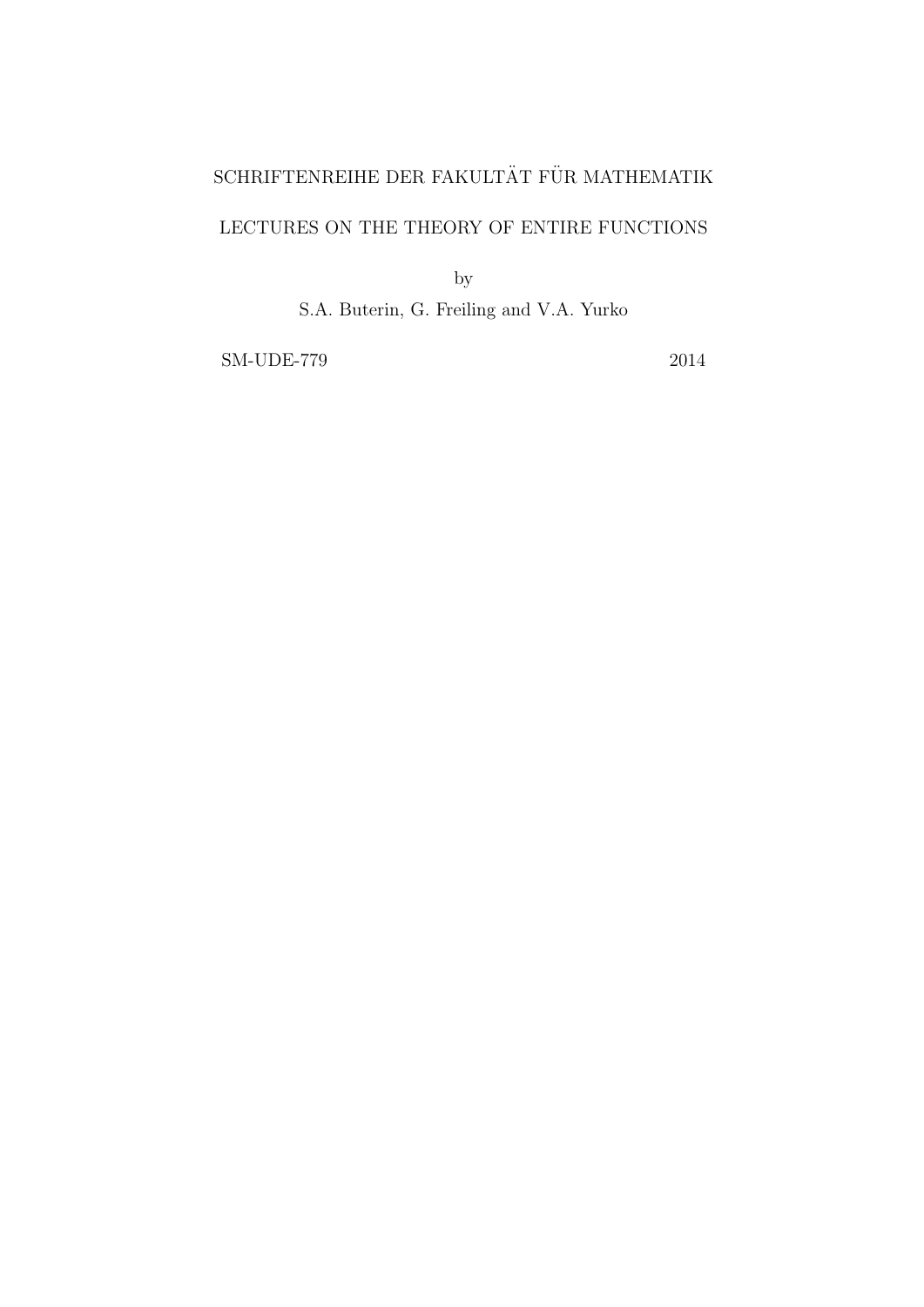Eingegangen am 26.05.2014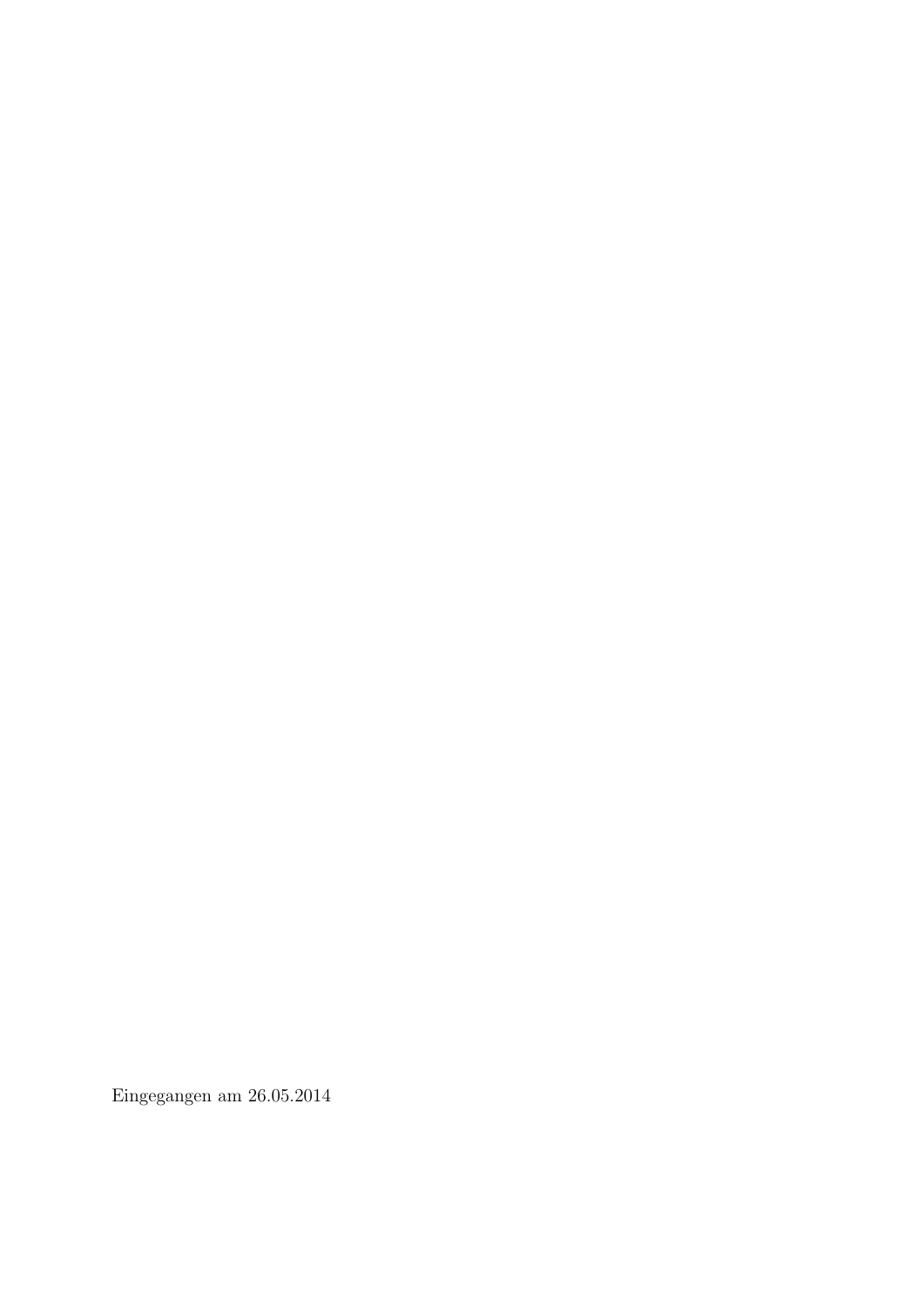# LECTURES ON THE THEORY OF ENTIRE FUNCTIONS

S.A. Buterin, G. Freiling and V.A. Yurko

The main purpose of these lecture notes is to give a concise introduction to the theory of entire functions that covers in particular those topics that are used frequently in our own field of research - in particular in spectral theory. We assume that the reader knows the basic facts on functions of one complex variable as they can be found, for example, in the textbooks [1]–[3]. For additional results on entire functions and also on meromorphic functions we refer the reader to [4]-[10].

#### 1. Entire functions

A function  $f(z)$  of a complex variable z is called an *entire function* if it is analytic in the whole complex plane. An entire function  $f(z)$  can be represented by its power series

$$
f(z) = \sum_{n=0}^{\infty} a_n z^n,
$$
\n(1.1)

with infinite radius of convergence. By virtue of the Cauchy-Hadamard formula [1], [2],

$$
\lim_{n \to \infty} \sqrt[n]{|a_n|} = 0. \tag{1.2}
$$

Clearly, each polynomial is an entire function. In this case only a finite number of the coefficients  $a_n$  in (1.1) differs from zero. If an entire function  $f(z)$  is not a polynomial, i.e. if in (1.1) infinitely many coefficients  $a_n$  differ from zero, then it is called transcendental. In other words, an entire function is transcendental if and only if  $\infty$  is an essential singularity. For example, the functions

$$
e^{z} = \sum_{n=0}^{\infty} \frac{z^{n}}{n!}, \quad \sin z = \sum_{n=0}^{\infty} \frac{(-1)^{n} z^{2n+1}}{(2n+1)!}, \quad \cos z = \sum_{n=0}^{\infty} \frac{(-1)^{n} z^{2n}}{(2n)!},
$$

$$
\cos \sqrt{z} = \sum_{n=0}^{\infty} \frac{(-1)^{n} z^{n}}{(2n)!}, \quad \frac{\sin \sqrt{z}}{\sqrt{z}} = \sum_{n=0}^{\infty} \frac{(-1)^{n} z^{n}}{(2n+1)!},
$$

are entire transcendental ones.

Thus, entire functions form a simplest class of analytic functions that includes all polynomials. While a polynomial has a finite number of zeros, a transcendental entire function may have both finite and infinite number of zeros, and even no zero at all. Moreover, according to the Picard theorem [2], for each transcendental entire function  $f(z)$  the function  $f(z) - A$  has infinitely many zeros for all  $A \in \mathbb{C}$  with at most one exceptional value. For example, for  $e^z$  this exceptional value is  $A = 0$  and for sin z there is no such value. It is known that a polynomial can be expanded into a finite product of linear factors. One of the important questions of the theory of entire functions is the expansion of a transcendental entire function possessing infinitely many zeros into an infinite product.

The polynomials can be classified by their growth, which has only power range. According to the fundamental theorem of algebra, the power  $n$  of any polynomial is firmly connected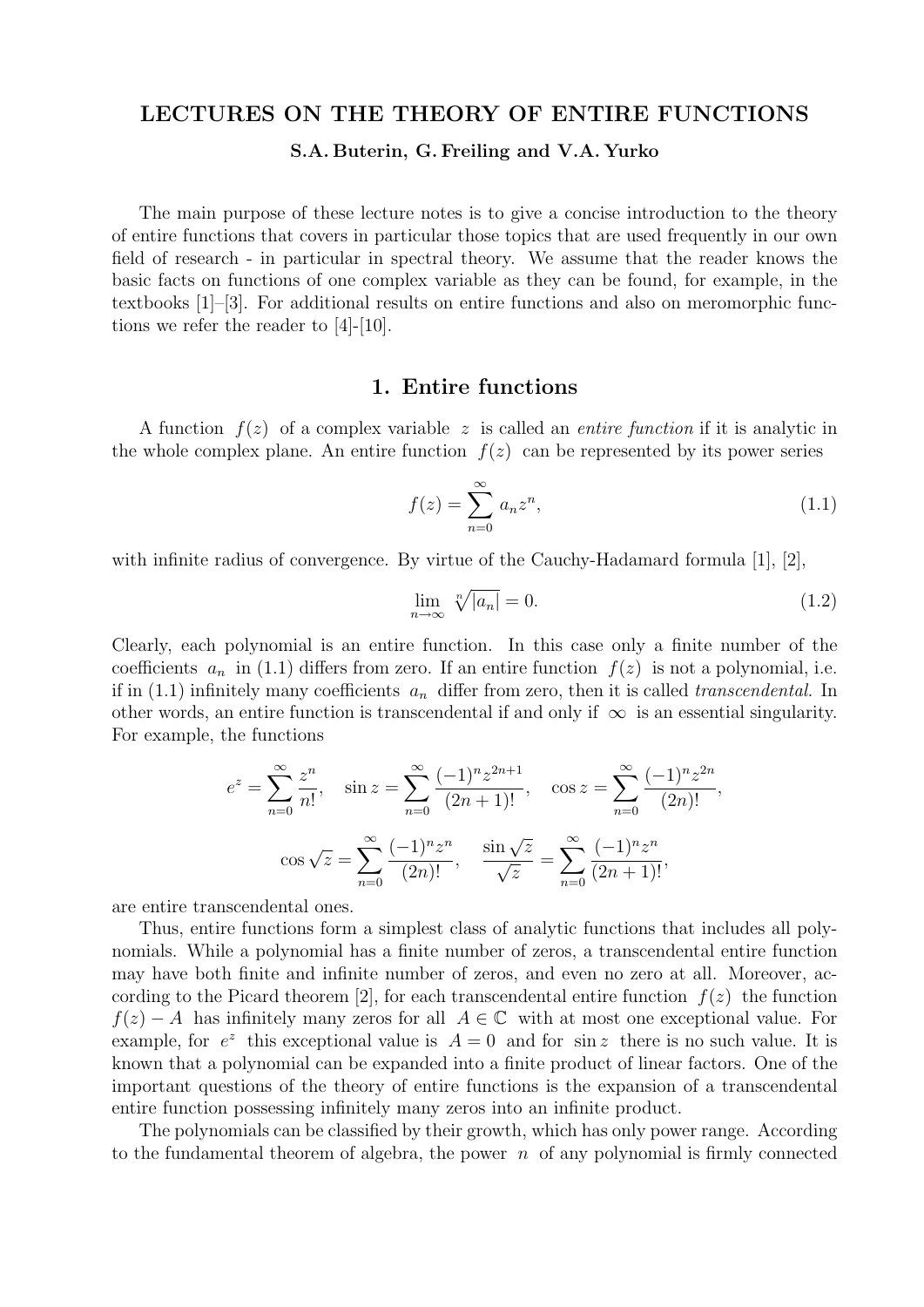with the number of its zeros m, namely  $n = m$ . The connection between the growth and the distribution of zeros of entire functions is the main question of the theory of entire functions. The general rule states that the "more zeros" a nonzero entire function has, the bigger its global growth is. The fundamental characteristic of the global growth of an entire function  $f(z)$  is the maximum of the modulus:

$$
M_f(r) = \max_{|z|=r} |f(z)|.
$$

It follows from the maximum modulus principle for analytic functions that  $M_f(r)$  increases monotonically. Clearly, for a polynomial of degree  $N$  one has

$$
M_f(r) = O(r^N), \quad r \to \infty,
$$
\n(1.3)

where  $O$  is the Landau symbol. However, the next theorem shows that the power function is not applicable for the estimation of growth of transcendental entire functions.

Theorem 1.1. For each transcendental entire function the following relation holds

$$
\lim_{r \to \infty} \frac{\ln M_f(r)}{\ln r} = \infty \tag{1.4}
$$

Proof. Suppose that

$$
\lim_{\overline{r}\to\infty}\frac{\ln M_f(r)}{\ln r}=\alpha<\infty,
$$

Then for each  $\alpha' > \alpha$ , there exists a sequence  $\{r_m\}$ , which tends to infinity, and

$$
\ln M_f(r_m) < \alpha' \ln r_m
$$

for all  $m$ . Hence, by virtue of the Cauchy inequality, we have

$$
|a_n| \le \frac{M_f(r_m)}{r_m^m} < r_m^{\alpha'-n}.\tag{1.5}
$$

Since  $r_m \to \infty$ , it follows from (1.5) that  $a_n = 0$  for  $n > \alpha'$ . Thus,  $f(z)$  is a polynomial of degree at most  $[\alpha]$ .

**Corollary 1.1.** If (1.3) is valid for an entire function  $f(z)$ , then  $f(z)$  is a polynomial of degree not greater than N.

In particular, from this we derive the well-known Liouville theorem.

**Theorem 1.2 (Liouville).** If the entire function  $f(z)$  is bounded (i.e.  $M_f(r) = O(1)$ ,  $r \to \infty$ ), then  $f(z) \equiv const.$ 

Another important question of the theory of entire functions is devoted to the connection between the growth of an entire function  $f(x)$  in different directions and its global growth characterized by  $M_f(r)$ . Unlike polynomials, which increase equally in all directions, transcendental entire functions may grow differently in different directions and in some directions they may even decrease. For example, for each  $\varepsilon > 0$  the function  $e^z$  increases in  $\{z : \arg z \in [-\pi/2 + \varepsilon, \pi/2 - \varepsilon]\}\$ and decreases in  $\{z : \arg z \in (-\pi, -\pi/2 - \varepsilon] \cup [\pi/2 + \varepsilon, \pi]\}.$ The general rule says that if an entire function has "small global growth", then it cannot decrease in rather different directions and must increase in a sufficiently large part of C.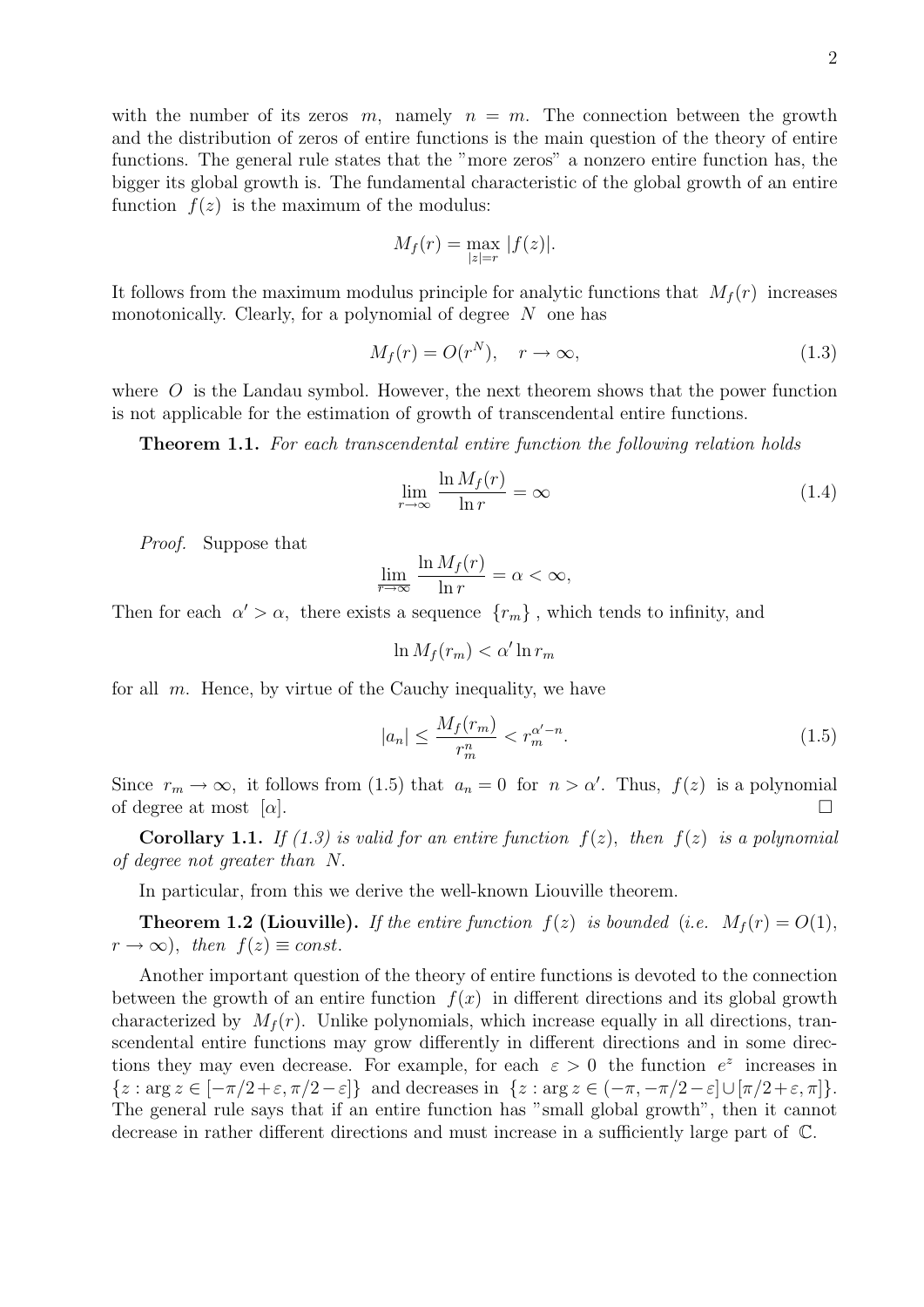# 2. The order and the type of an entire function

**2.1.** The order of an entire function. An entire function  $f(z)$  is of finite order, if there exists  $\mu > 0$  such that for sufficiently large  $r$   $(r > R)$ ,

$$
M_f(r) < \exp(r^\mu). \tag{2.1}
$$

The greatest lower bound of those  $\mu$ , for which (2.1) holds, is called the *order* of the entire function  $f(z)$ , and is denoted by  $\rho$ , i.e.  $\rho = \inf \mu > 0$ . If (2.1) is not fulfilled for any finite  $\mu$ , we shall say that  $f(z)$  has *infinite order* ( $\rho = \infty$ ).

**Theorem 2.1.** The order of an entire function is calculated by the formula

$$
\rho = \overline{\lim_{r \to \infty}} \frac{\ln \ln M_f(r)}{\ln r}.
$$
\n(2.2)

*Proof.* By definition of the order  $\rho$ , for each  $\varepsilon > 0$  the inequality

$$
M_f(r) < \exp(r^{\rho + \varepsilon})\tag{2.3}
$$

holds for  $r > R(\varepsilon)$ . Moreover, there exist  $r_n \to \infty$  such that

$$
M_f(r_n) > \exp(r_n^{\rho-\varepsilon}).\tag{2.4}
$$

It follows from (2.3) and (2.4) that

$$
\frac{\ln \ln M_f(r)}{\ln r} < \rho + \varepsilon, \quad r > R(\varepsilon), \qquad \rho - \varepsilon < \frac{\ln \ln M_f(r_n)}{\ln r_n}.
$$

Hence we arrive at  $(2.2)$ .

Formula  $(2.2)$  can be used for the definition of the order of an entire function  $f(z)$ .

**Remark 2.1.** It follows from  $(2.3)$  and  $(2.4)$  that

$$
|f(z)| < \exp(|z|^{\rho+\varepsilon}), \quad |z| > R_0(\varepsilon), \qquad |f(z_n)| > \exp(|z_n|^{\rho-\varepsilon}), \tag{2.5}
$$

where  $z_n \to \infty$  ( $\{z_n\}$ ) depends on f and  $\varepsilon$ ), and  $\varepsilon > 0$  is arbitrary.

**Example 2.1.** Let  $f(z) = e^z$ . Clearly,  $|e^z| \leq e^{|z|}$ . Moreover, for  $z = r$  we have the equality. Hence,  $M_f(r) = e^r$ . Using (2.2) we get  $\rho = 1$ . Analogously one can check that the function  $f(z) = \exp(z^m)$  has the order  $\rho = m$ .

**Example 2.2.** Let  $f(z) = e^{e^z}$ . Then  $M_f(r) = e^{e^r}$ , and consequently, this entire function is of infinite order:  $\rho = \infty$ .

**2.2. The type of an entire function.** Let the entire function  $f(z)$  have the order  $\rho$  $(0 < \rho < \infty)$ . We shall say that  $f(z)$  is of *finite type* (with respect to the order  $\rho$ ) if there exists  $a > 0$  such that

$$
M_f(r) < \exp(ar^\rho), \quad r > R. \tag{2.6}
$$

The greatest lower bound of those values of  $a$ , for which  $(2.6)$  is fulfilled, is called the type of the entire function  $f(z)$ , and is denoted by  $\sigma$ . If (2.6) is not fulfilled for any finite a, we shall say that  $f(z)$  is of *infinite type* with respect to the order  $\rho$  and write  $\sigma = \infty$ .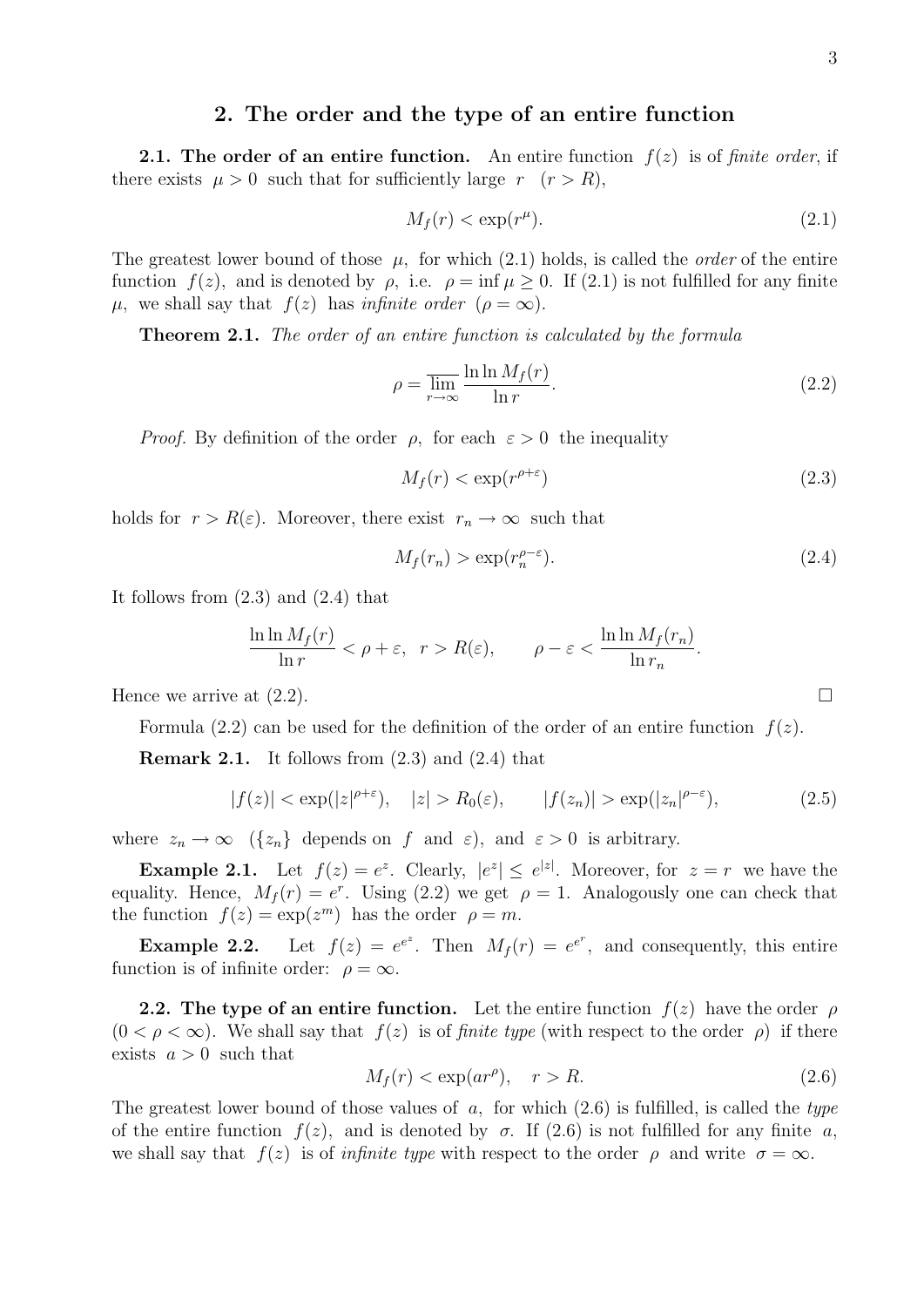**Theorem 2.2.** The type of an entire function  $f(z)$  of order  $\rho$  is calculated by the formula

$$
\sigma = \overline{\lim_{r \to \infty}} \frac{\ln M_f(r)}{r^{\rho}}.
$$
\n(2.7)

Proof. We have

$$
M_f(r) < \exp((\sigma + \varepsilon)r^{\rho}), \quad r > R(\varepsilon), \qquad M_f(r_n) > \exp((\sigma - \varepsilon)r_n^{\rho}), \quad r_n \uparrow \infty.
$$
 (2.8)

From  $(2.8)$  we derive  $(2.7)$ .

Formula (2.7) can be used for the definition of the type of an entire function  $f(z)$ .

**Remark 2.2.** From the inequalities (2.8) for  $\sigma < \infty$ , it follows that

$$
|f(z)| < \exp((\sigma + \varepsilon)|z|^{\rho}), \ |z| > R(\varepsilon), \qquad |f(z_n)| > \exp((\sigma - \varepsilon)|z_n|^{\rho}), \tag{2.9}
$$

where  $\{z_n\}$  is a sequence which depends on f and  $\varepsilon > 0$ .

Example 2.3. Let

$$
f(z) = \sin z = \frac{e^{iz} - e^{-iz}}{2i}.
$$

Obviously,  $|\sin z| \leq \frac{1}{2}(e^{|z|} + e^{|z|}) = e^{|z|}$ . For  $z = -ir, r > 0$  we have

$$
|\sin(-ir)| = \frac{1}{2}(e^r - e^{-r}) > \frac{1}{2}e^r > e^{(1-\epsilon)r}, \ r > r_{\epsilon}.
$$

Hence, for the function  $\sin z$ , one gets  $\rho = 1$  and  $\sigma = 1$ .

We shall say that the entire function  $f(z)$  of order  $\rho$   $(0 < \rho < \infty)$  is of minimal, normal or maximal type, if  $\sigma = 0$ ,  $0 < \sigma < \infty$  or  $\sigma = \infty$ , respectively.

2.3. Determination of the order and the type from the coefficients of the power series expansion. The order and the type of an entire function can be determined from the coefficients of the series (1.1). More presicely, the following theorem is valid.

Theorem 2.3 (Lindelöf, Pringsheim). The order  $\rho$  of the entire function  $f(z)$  of the form (1.1) is determined by the formula

$$
\rho = \overline{\lim_{n \to \infty}} \frac{n \ln n}{\ln \left| \frac{1}{a_n} \right|}.
$$
\n(2.10)

If the entire function  $f(z)$  has the order  $\rho$   $(0 < \rho < \infty)$ , then its type  $\sigma$  is determined by the formula

$$
(\sigma e\rho)^{1/\rho} = \overline{\lim}_{n \to \infty} n^{1/\rho} \sqrt[n]{|a_n|}.
$$
 (2.11)

The proof is based on the following two lemmas.

**Lemma 2.1.** If  $M_f(r) < \exp(\beta r^{\alpha})$ ,  $r > R$ , then  $|a_n| < \left(\frac{e\alpha\beta}{r}\right)^{\alpha}$ n  $\bigg\}^{n/\alpha}, n > N.$ 

Proof. By virtue of the Cauchy inequality we have

$$
|a_n| \le \frac{M_f(r)}{r^n} < \exp(\beta r^\alpha - n \ln r) =: g_n(r), \quad r > R. \tag{2.12}
$$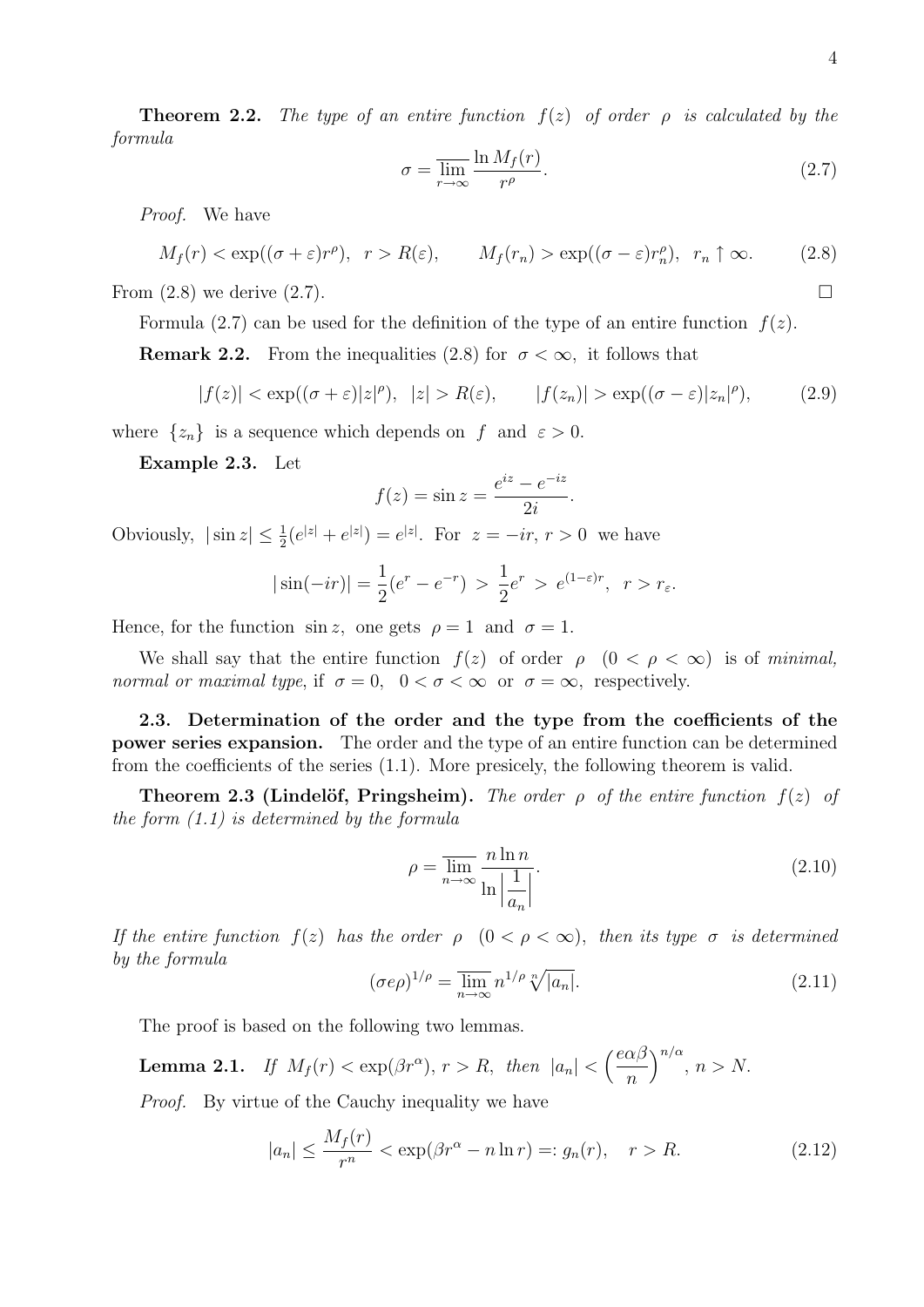The function  $g_n(r)$  has a minimum for  $r_n = (n/(\beta \alpha))^{1/\alpha}$ . Substituting  $r = r_n$  into the estimate  $(2.12)$  we arrive at the assertion of the lemma.

Lemma 2.2. If  $|a_n| < \left(\frac{e\alpha\beta}{\alpha}\right)$ n  $\bigg)^{n/\alpha}$ ,  $n > N$ , then for each  $\varepsilon > 0$  there exists  $R_{\varepsilon}$  such that  $M_f(r) < \exp((\beta + \varepsilon)r^{\alpha}), r > R_{\varepsilon}.$ 

*Proof.* Without loss of generality we assume that  $a_n = 0$  for  $n \leq N$ . Hence

$$
M_f(r) \le \sum_{n=N+1}^{\infty} \left(\frac{e\alpha\beta r^{\alpha}}{n}\right)^{n/\alpha}.
$$
\n(2.13)

Put  $m_n := [n/\alpha]$ . Since one can also assume that  $e\beta r^{\alpha} \geq 1$  and  $N \geq \alpha$ , we have

$$
(e\beta r^{\alpha})^{n/\alpha} \le (e\beta r^{\alpha})^{m_n+1}, \quad \left(\frac{\alpha}{n}\right)^{n/\alpha} \le \left(\frac{1}{m_n}\right)^{m_n}.
$$

Substituting this into (2.13) we get

$$
M_f(r) \leq e\beta r^{\alpha} \sum_{n=N+1}^{\infty} \left(\frac{e\beta r^{\alpha}}{m_n}\right)^{m_n}.
$$

Obviously, we have  $m_{n+[\alpha]+1} \geq m_n + 1$  and hence we arrive at

$$
M_f(r) \leq ([\alpha] + 1)e\beta r^{\alpha} \sum_{n=1}^{\infty} \left(\frac{e\beta r^{\alpha}}{n}\right)^n.
$$
 (2.14)

According to the Stirling formula  $n! \sim (n/e)^n \sqrt{\frac{n}{n}}$  $2\pi n$  we have

$$
\left(\frac{e}{n}\right)^n \le \frac{C_{\varepsilon}}{n!} \left(\frac{\beta + \varepsilon/2}{\beta}\right)^n.
$$

Substituting this into (2.14) we obtain

$$
M_f(r) \le C_{\varepsilon}([\alpha] + 1)e\beta r^{\alpha} \sum_{n=0}^{\infty} \frac{((\beta + \varepsilon/2)r^{\alpha})^n}{n!}
$$
  
=  $C_{\varepsilon}([\alpha] + 1)e\beta r^{\alpha} \exp((\beta + \varepsilon/2)r^{\alpha}) < \exp((\beta + \varepsilon)r^{\alpha}), \quad r > R_{\varepsilon}.$ 

Proof of Theorem 2.3. (i) According to the definition of the order and Lemma 2.1 we get  $|a_n| < \left(\frac{e(\rho + \varepsilon)}{n}\right)$ n  $\int^{n/(\rho+\varepsilon)}$ ,  $n > N_{\varepsilon}$ , whence we get

$$
\ln \frac{1}{|a_n|} > \frac{n}{\rho + \varepsilon} (\ln n - \ln e(\rho + \varepsilon)) = \frac{n \ln n}{\rho + \varepsilon} (1 + o(1)), \quad n \to \infty.
$$

By virtue of the arbitrariness of  $\varepsilon > 0$  we arrive at

$$
A:=\overline{\lim_{n\to\infty}}\frac{n\ln n}{\ln\left|\frac{1}{a_n}\right|}\leq\rho
$$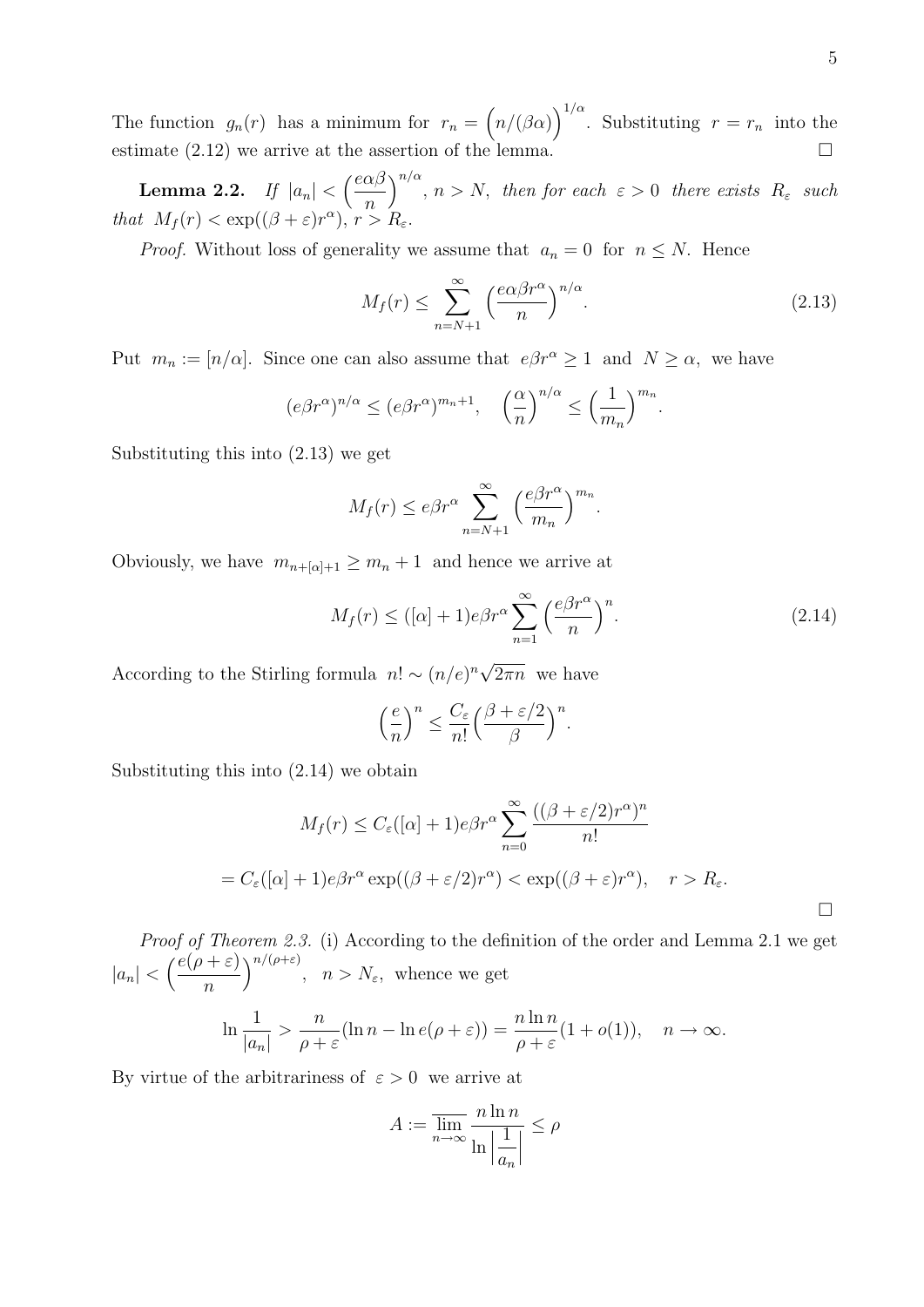On the other hand, according to Lemma 2.2 for each  $\varepsilon > 0$  there exists an increasing sequence of natural numbers  ${n_k}_{k=1}^{\infty}$  such that  $\left(\frac{e(\rho - \varepsilon)}{n_k}\right)$  $\int_{0}^{n_k/(\rho-\varepsilon)} \leq |a_{n_k}|$  (otherwise the order would be less than  $\rho$ ). This, in turn, gives

$$
\ln \frac{1}{|a_{n_k}|} \le \frac{n_k}{\rho - \varepsilon} (\ln n_k - \ln e(\rho - \varepsilon)) = \frac{n_k \ln n_k}{\rho - \varepsilon} (1 + o(1)), \quad k \to \infty.
$$

Hence  $A \ge \rho$  and formula (2.10) is proved. Formula (2.11) can be proved analogously.  $\Box$ 

Remark 2.3. From the proof of Theorem 2.3 it follows that formula (2.10) can be used for functions of infinite order  $\rho = \infty$  and formula (2.11) can be used for functions of maximal type  $\sigma = \infty$  (if  $0 < \rho < \infty$ ).

**Remark 2.4.** The limits in (2.10) and (2.11) will not change, if the coefficients  $a_n$ are replaced by  $(n+1)a_n$ . Hence, after differentiating, the order and the type of an entire function do not change.

Using Theorem 2.3 one can easily construct entire functions of arbitrary order and type. Let us give several examples.

Example 2.4. Consider the function

$$
f(z) = \sum_{n=1}^{\infty} a_n z^n, \quad a_n = \left(\frac{C}{n}\right)^{n/\alpha}, \quad C - const,
$$

where  $0 < \alpha < \infty$ . By  $(2.10)$  we calculate

$$
\rho = \overline{\lim_{n \to \infty}} \frac{\ln n}{\ln \frac{1}{\sqrt[n]{|a_n|}}} = \alpha.
$$

Thus, the function  $f(z)$  is entire of order  $\rho = \alpha$ .

Example 2.5. Consider the function

$$
f(z) = \sum_{n=1}^{\infty} a_n z^n, \quad a_n = \left(\frac{e\alpha\beta}{n}\right)^{n/\alpha},
$$

where  $0 < \alpha < \infty$ ,  $0 < \beta < \infty$ . According to the previous example we have  $\rho = \alpha$ . By (2.11) we calculate

$$
(\sigma e \rho)^{1/\rho} = \overline{\lim}_{n \to \infty} n^{1/\alpha} \sqrt[n]{|a_n|} = (\beta e \rho)^{1/\rho}.
$$

Thus, the function  $f(z)$  is entire of order  $\rho = \alpha$  and of type  $\sigma = \beta$ .

Example 2.6. Let

$$
f(z) = \sum_{n=0}^{\infty} a_n z^n
$$
,  $|a_n| = \frac{1}{n^{n/\alpha_n}}$ ,  $\alpha_n > 0$ .

Then

$$
\overline{\lim_{n \to \infty}} \frac{\ln n}{\ln \frac{1}{\sqrt[n]{|a_n|}}} = \overline{\lim_{n \to \infty}} \alpha_n.
$$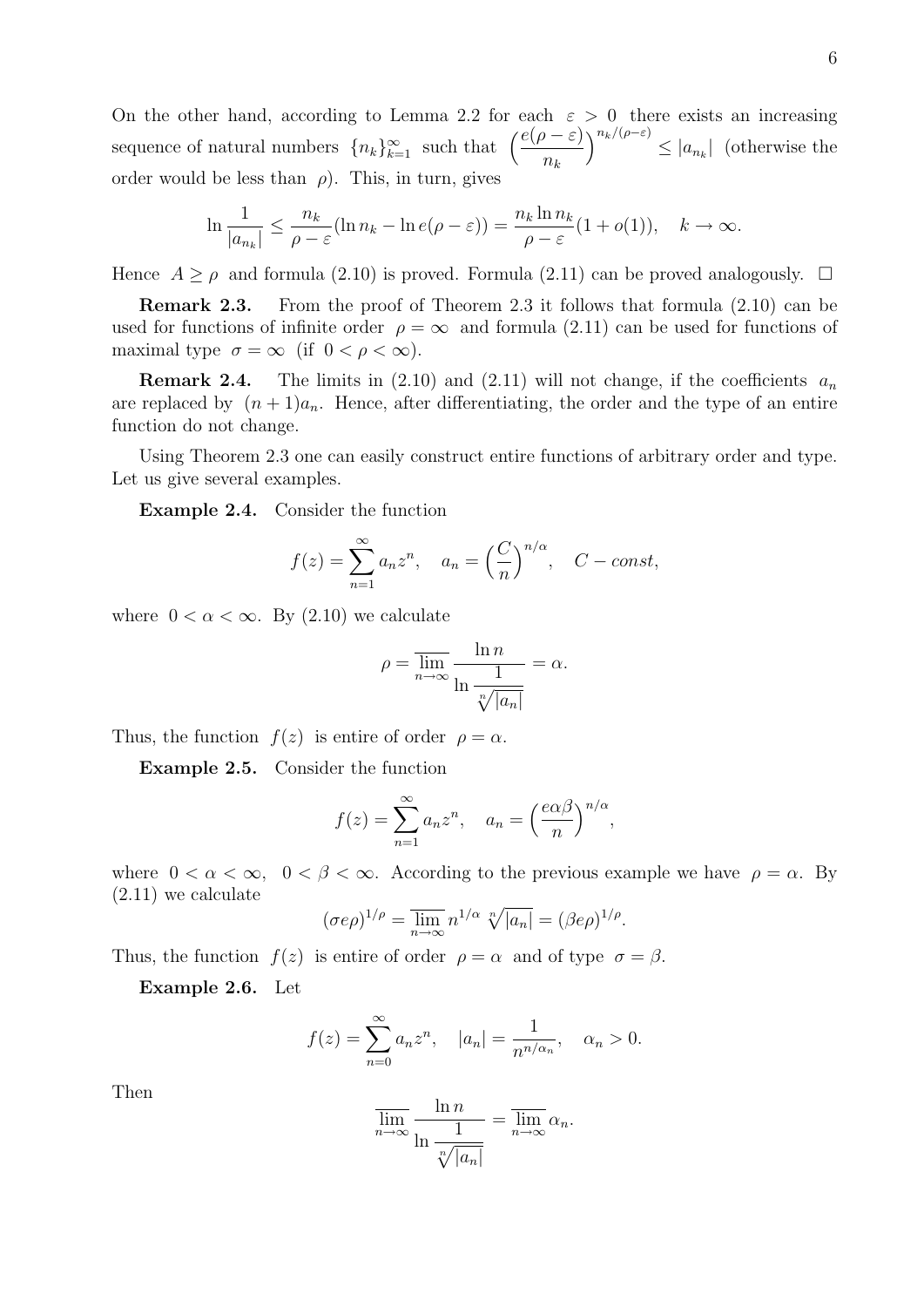Thus, if  $\alpha := \lim_{n \to \infty} \alpha_n < \infty$ , then the function  $f(z)$  is entire of order  $\rho = \alpha$ . In particular, for  $\alpha = 0$  (e.g.,  $\alpha_n = 1/n$ ) we get an entire function of zero-order. If  $\alpha = \infty$  and  $\alpha_n = o(\ln n)$  (e.g.,  $\alpha_n = \ln^{\delta} n$ ,  $\delta \in (0,1)$ ), then according to (1.2) the function  $f(z)$  is entire of infinite order.

**Example 2.7.** The function  $f(z) = \sum_{n=0}^{\infty}$  $n=1$  $a_n z^n$ ,  $a_n = \left(\frac{\ln n}{n}\right)$ n  $\int_{0}^{n/\rho}$  is entire of order  $\rho$ and maximal type.

**Example 2.8.** The function  $f(z) = \sum_{n=0}^{\infty}$  $n=2$  $a_n z^n$ ,  $a_n = \left(\frac{1}{n \ln n}\right)$  $n \ln n$  $\int^{n/\rho}$  is entire of order  $\rho$ 

and minimal type.

**Example 2.9.** The function  $f(z) = \frac{\sin \sqrt{z}}{z}$  $\frac{\ln\sqrt{z}}{z}$ z  $=\sum_{n=1}^{\infty}$  $n=0$  $(-1)^n \frac{z^n}{(2\pi)^n}$  $\frac{\infty}{(2n+1)!}$  is entire of order  $\rho = 1/2$  and type  $\sigma = 1$ .

# 3. Zeros of an entire function

**3.1. Entire functions with a finite number of zeros.** An entire function  $f(z) \neq 0$ can either have no zeros or a finite number of zeros or a countable set of zeros. The function

$$
f(z) = e^{g(z)},\tag{3.1}
$$

where  $g(z)$  is an entire function, is entire and has no zeros. Conversely, if the entire function  $f(z)$  has no zeros, then the function  $F(z) := \ln f(z)$  (where we take one of the regular branches of the logarithm) is entire, and  $F'(z) = \frac{f'(z)}{f(z)}$  $\frac{f'(z)}{f(z)}$ . Hence,  $f(z)$  has the form  $(3.1)$ , where  $g(z) = F(z)$  is an entire function.

If the entire function  $f(z)$  has a finite number of zeros  $z_1, z_2, \ldots, z_n$  (counting multiplicity), then the function  $\Phi(z) = \frac{f(z)}{\varphi(z)}$ , where  $\varphi(z) = \prod_{k=1}^n (z - z_k)$ , has no zeros, and consequently, it can be represented in the form (3.1). Hence

$$
f(z) = e^{g(z)} \prod_{k=1}^{n} (z - z_k).
$$
 (3.2)

Thus, entire functions of the form (3.2) (and only they) have a finite number of zeros.

Formula (3.2) can be generalized to the case when an entire function has an infinite number of zeros. This was made by Weierstrass and Hadamard. In this case the finite product is replaced by an infinite one, in which it is necessary in general to add certain multipliers in order to make the infinite product convergent. For convenience to the reader in the next section we provide some auxiliary information on infinite products.

**3.2. Infinite products.** The numeric infinite product  $\prod_{n=1}^{\infty} g_n$  is called *convergent*, if for a certain N there exists  $\lim_{k\to\infty} \prod_{n=N}^k g_n \neq 0, \infty$ . For a convergent infinite product we have  $\boldsymbol{n}$ 

$$
\lim_{n \to \infty} g_n = \frac{\lim_{n \to \infty} \prod_{k=N}^n g_k}{\lim_{n \to \infty} \prod_{k=N}^{n-1} g_k} = 1.
$$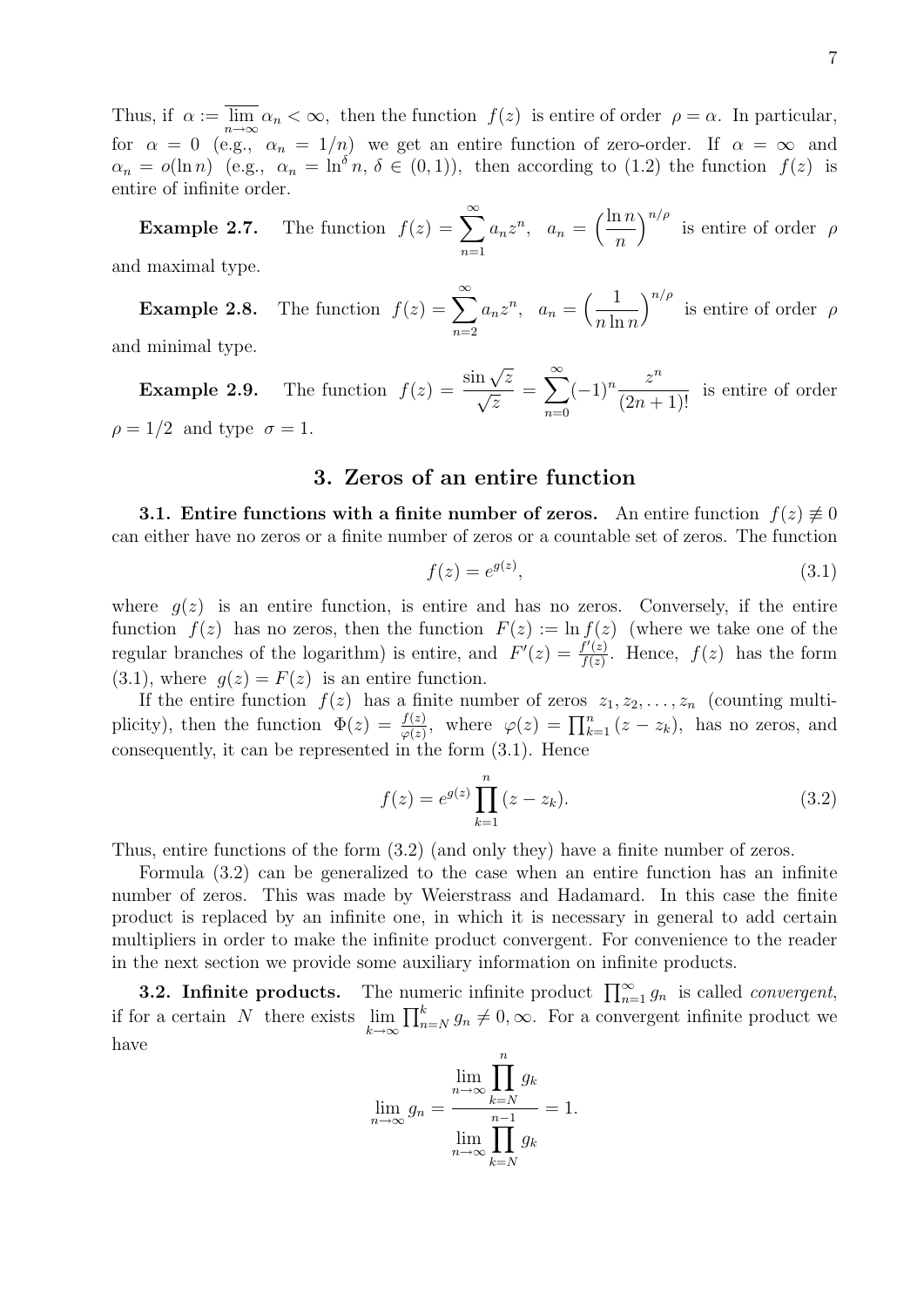Therefore, sometimes it is convenient to write the common factor in the form  $g_n = 1 + v_n$ . The following proposition establishes a connection between infinite products and series.

**Proposition 3.1.** The infinite product  $\prod_{n=1}^{\infty} g_n$  converges if and only if the series  $\sum_{n=1}^{\infty}$  $\sum_{n=N}^{\infty} \ln g_n$  converges for certain N.

Proof. If the series is convergent, then we have

$$
\exp\left(\sum_{n=N}^{\infty}\ln g_n\right) = \prod_{n=N}^{\infty} g_n \tag{3.3}
$$

and hence the infinite product is convergent too. Conversely, we have

$$
\ln \prod_{n=N}^{k} g_n = \sum_{n=N}^{k} \ln g_n + 2\pi \mu_k i, \quad \mu_k \in \mathbb{Z}.
$$

Thus, if the product is convergent, then  $\ln g_n \to 0$  and  $\mu_k$  stabilizes to a certain  $\mu \in \mathbb{Z}$ . Consequently, the series is convergent too.

The infinite product  $\prod_{n=1}^{\infty} g_n$  is called *absolutely convergent*, if for a certain N the series  $\sum_{n=1}^{\infty}$  $\sum_{n=N}^{\infty} |\ln g_n|$  converges. According to (3.3) in an absolutely convergent infinite product one can arbitrarily change the order of factors both without loss of the convergence and without change of the value of the product.

**Proposition 3.2.** The infinite product  $\prod_{n=1}^{\infty} (1 + v_n)$  is absolutely convergent if and only if the series  $\sum_{n=1}^{\infty} |v_n|$  converges.

*Proof.* Let  $|v_n| \leq 1/2$ . Since

$$
\ln(1 + v_n) = v_n \sum_{j=0}^{\infty} (-1)^j \frac{v_n^j}{j+1},
$$

we have the following two-way estimate:

$$
\frac{1}{2}|v_n| = |v_n|\left(1 - \frac{1}{2^2} - \frac{1}{2^3} - \dots\right) \leq |\ln(1 + v_n)| \leq |v_n|\left(1 + \frac{1}{2^2} + \frac{1}{2^3} + \dots\right) = \frac{3}{2}|v_n|,
$$

which proves this proposition.

 $\prod_{n=1}^{\infty} g_n(z)$  is called *uniformly convergent* on S, if for a certain N the sequence  $\prod_{n=N}^{k} g_n(z)$ Let the functions  $g_n(z)$ ,  $n \in \mathbb{N}$ , be defined on a set S. The functional infinite product converges uniformly as  $k \to \infty$  to some function  $h_N(z)$ , defined on S. Obviously, in this case  $h_N(z) \neq 0$  for all  $z \in S$ .

According to the Weierstrass theorem on the limit of a uniformly convergent sequence of analytic functions (see, e.g., [2]), we get that if the functions  $g_n(z)$  are analytic in a domain D and the infinite product  $\prod_{n=1}^{\infty} g_n(z)$  is uniformly convergent on D, then this product is an analytic function on D.

**Proposition 3.3.** If for certain N the series  $\sum_{n=N}^{\infty} \ln g_n(z)$  is uniformly convergent on S, then so is also the infinite product  $\prod_{n=1}^{\infty} g_n(z)$ .

*Proof.* We can choose  $N$  so that the function

$$
h_N(z) := \exp\Big(\sum_{n=N}^{\infty} \ln g_n(z)\Big)
$$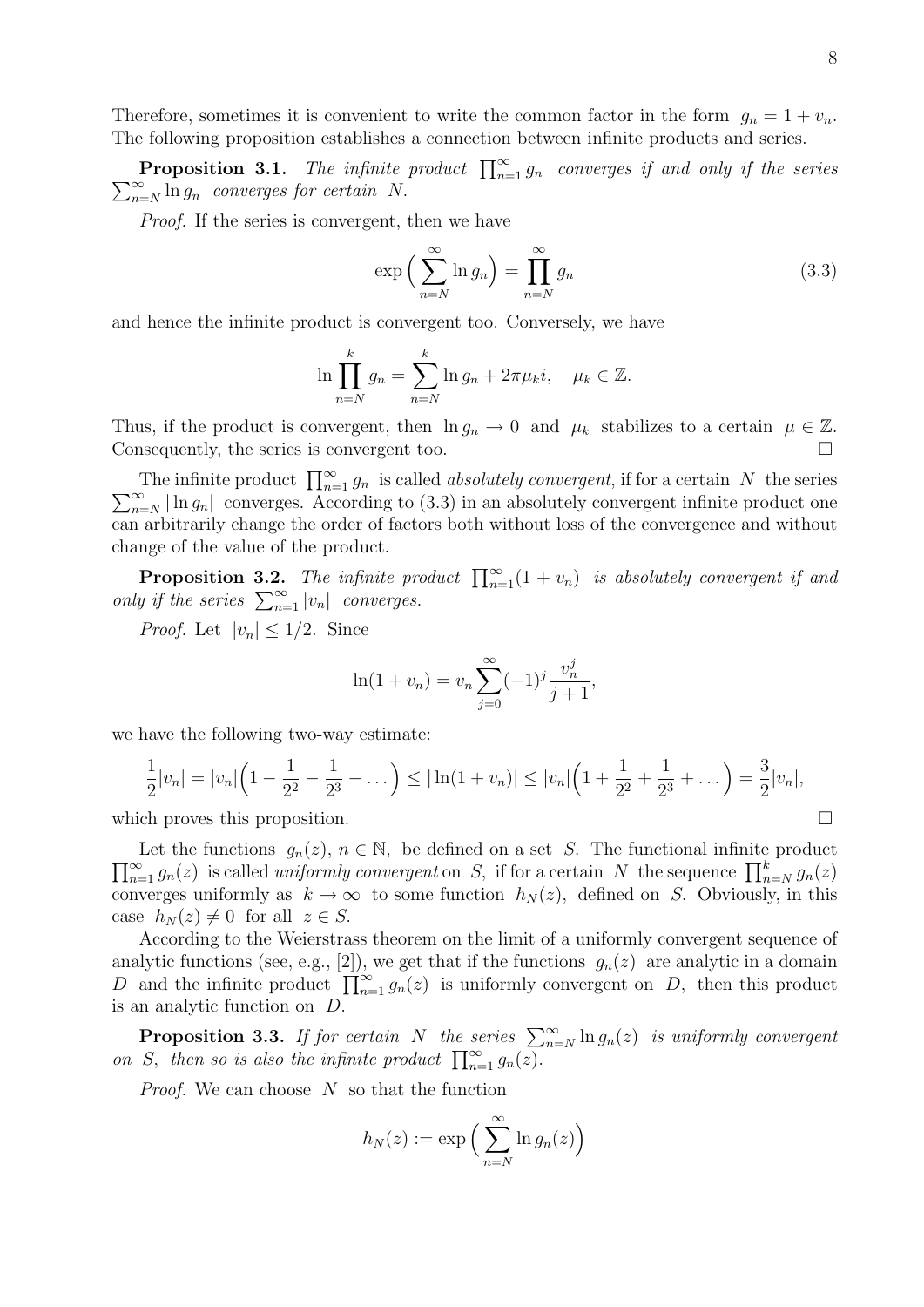is bounded on S. Further, we have the estimate

$$
\left| h_N(z) - \prod_{n=N}^k g_n(z) \right| = \left| \exp \left( \sum_{n=N}^\infty \ln g_n(z) \right) - \exp \left( \sum_{n=N}^k \ln g_n(z) \right) \right|
$$
  
=  $|h_N(z)| \left| 1 - \exp \left( - \sum_{n=k+1}^\infty \ln g_n(z) \right) \right| \le C \left| \sum_{n=k+1}^\infty \ln g_n(z) \right|,$ 

which proves the proposition.

3.3. Expansion of an entire function into an infinite product. Let the entire function  $f(z)$  have infinitely many zeros. Since in each circle  $|z| < R$ ,  $f(z)$  has only a finite number of zeros, we can enumerate them (counting multiplicity) as follows

$$
\underbrace{0,0,\ldots,0}_{m}, z_1, z_2,\ldots, z_n,\ldots \qquad 0 < |z_n| \le |z_{n+1}|, \quad \lim_{n \to \infty} |z_n| = \infty,\tag{3.4}
$$

where  $z = 0$  is a zero of multiplicity m (if  $f(0) \neq 0$ , we put  $m = 0$ ). We agree below that the sequence of zeros of an entire function is always enumerated in this way. In this case it is called the ordered sequence of zeros. The following theorem allows one to construct entire functions with arbitrary a priori given zeros.

**Theorem 3.1 (Weierstrass).** For each sequence  $(3.4)$  of complex numbers, there exists an entire function  $f(z)$  such that its zeros coincide with this sequence.

Proof. Consider the infinite product

$$
z^m \prod_{n=1}^{\infty} \left(1 - \frac{z}{z_n}\right) \exp(P_n(z)), \text{ where } P_n(z) = \sum_{j=1}^n \frac{z^j}{j z_n^j} = \frac{z}{z_n} + \dots + \frac{z^n}{nz_n^n}.
$$

It is sufficient to show that it converges uniformly in each circle  $D_R := \{ |z| < R \}$  to a function  $\varphi(z)$ , which satisfies the conditions of Theorem 3.1. According to Proposition 3.3 one should check if for certain  $N$  the series

$$
\sum_{n=N}^{\infty} \left( \ln \left( 1 - \frac{z}{z_n} \right) + P_n(z) \right) \tag{3.5}
$$

is uniformly convergent in  $D_R$ . Fix R and let  $N = N(R)$  be such that

$$
|z_n| \ge 2R \text{ for } n \ge N.
$$

Then for  $z \in D_R$  we have  $\Big|$ z  $z_n$  $\begin{array}{c} \begin{array}{c} \begin{array}{c} \end{array}\\ \begin{array}{c} \end{array} \end{array} \end{array}$  $\lt$ 1 2 ,  $n \geq N$ . Hence,  $\ln \left(1 - \frac{z}{r}\right)$  $z_n$  can be expanded into the power series

$$
\ln\left(1-\frac{z}{z_n}\right) = -\sum_{j=1}^{\infty} \frac{z^j}{j z_n^j},
$$

and we obtain the estimate

$$
\left| \ln \left( 1 - \frac{z}{z_n} \right) + P_n(z) \right| = \Big| \sum_{j=n+1}^{\infty} \frac{z^j}{j z_n^j} \Big| < \sum_{j=n+1}^{\infty} \frac{1}{2^j} = \frac{1}{2^n}, \quad z \in D_R,
$$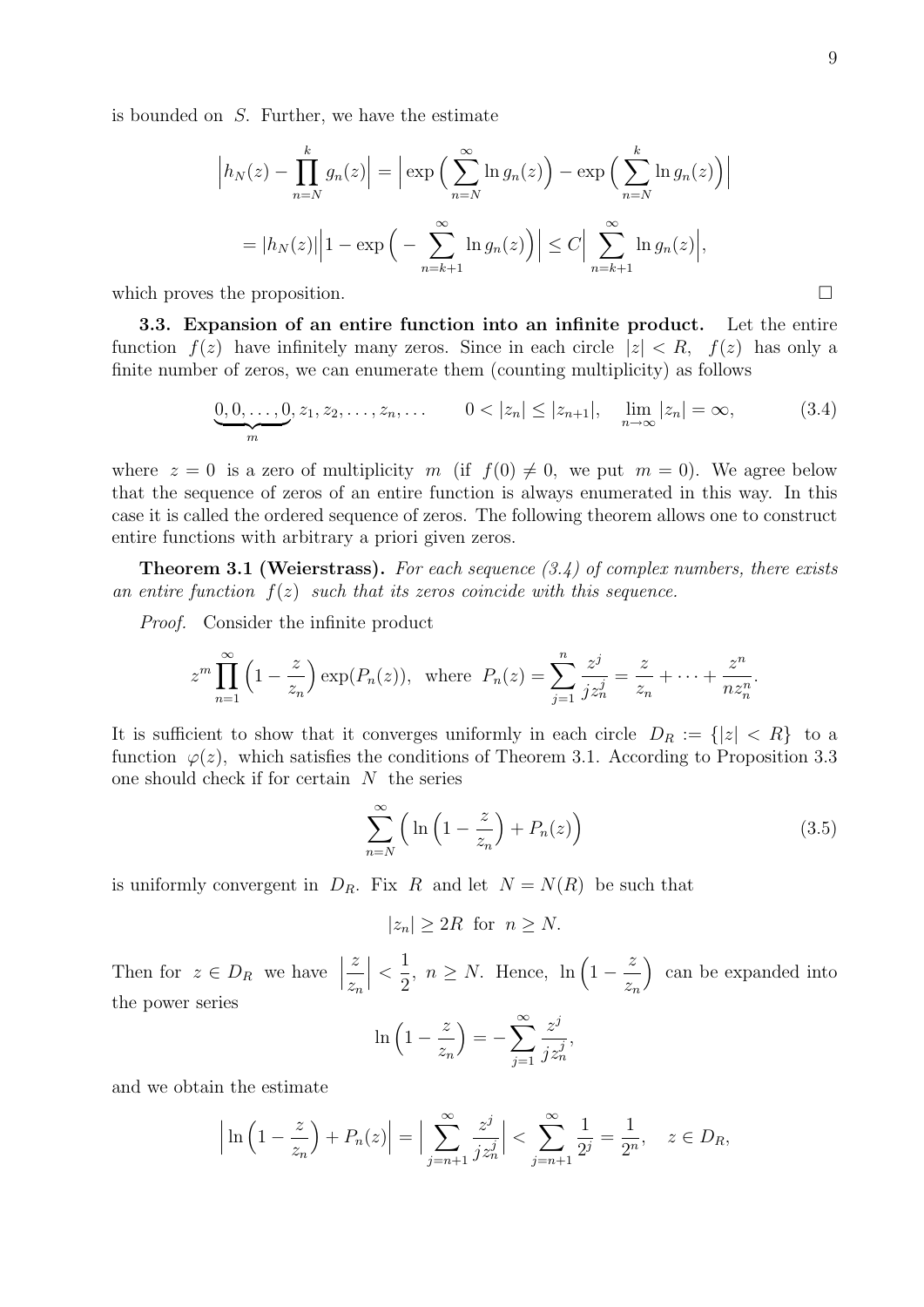which implies the uniform convergence of the series  $(3.5)$  in the circle  $D_R$ . Thus, the function

$$
\varphi(z) = z^m \prod_{n=1}^{\infty} \left( 1 - \frac{z}{z_n} \right) \exp\left( \frac{z}{z_n} + \ldots + \frac{z^n}{nz_n^n} \right)
$$

satisfies the conditions of the theorem. Theorem 3.1 is proved.  $\square$ 

**Corollary 3.1.** For each sequence  $(3.4)$  and for each entire function  $g(z)$ , the function

$$
f(z) = e^{g(z)} z^m \prod_{n=1}^{\infty} \left( 1 - \frac{z}{z_n} \right) \exp\left(\frac{z}{z_n} + \dots + \frac{z^n}{nz_n^n}\right)
$$
 (3.6)

is entire, and its zeros coincide with the sequence  $(3.4)$ .

The inverse assertion is also valid:

**Theorem 3.2.** Let  $f(z)$  be an entire function with zeros  $(3.4)$ . Then  $f(z)$  has the form  $(3.6)$ , where  $g(z)$  is an entire function.

*Proof.* According to the proof of Theorem 3.1 the zeros of the entire function  $\varphi(z)$ coincide with the zeros of  $f(z)$ . Then  $\frac{f(z)}{\varphi(z)}$  is an entire function without zeros. Consequently,  $\frac{f(z)}{\varphi(z)} = e^{g(z)}$ , where  $g(z)$  is an entire function, and we arrive at (3.6).

**3.4. Jensen's formula.** The simplest characteristic of zeros of an entire function  $f(z)$ is the counting function  $n(r)$ , which is equal to the number of zeros of  $f(z)$  in the circle  $|z| < r$  (each zero is counted with its multiplicity). In order to estimate  $\ln M_f(r)$  from below using  $n(r)$ , we need Jensen's formula.

**Theorem 3.3.** Let the function  $f(z)$  be analytic in the circle  $|z| < R$ ,  $f(0) \neq 0$ and let  $\{z_n\}$  be the ordered sequence of zeros of  $f(z)$ . Then for  $0 < r < R$  the following formula holds

$$
\frac{1}{2\pi} \int_0^{2\pi} \ln|f(re^{i\varphi})| \, d\varphi = \ln|f(0)| + \sum_{|z_n| < r} \ln \frac{r}{|z_n|};\tag{3.7}
$$

equality (3.7) is called Jensen's formula.

*Proof.* Let  $r \neq |z_n|$  for all n. Consider the function

$$
F(z) = f(z) \prod_{|z_n| < r} \frac{r^2 - z\bar{z}_n}{r(z - z_n)}.
$$

The function  $F(z)$  (more precisely: its continuous continuation) has no zeros in the circle  $|z| \leq r$ , hence the function ln  $F(z)$  is analytic in this circle, and, consequently, the function  $\ln |F(z)| = \text{Re} \ln F(z)$  is harmonic. Using the mean-value formula for harmonic functions we get

$$
\frac{1}{2\pi} \int_0^{2\pi} \ln |F(re^{i\varphi})| \, d\varphi = \ln |F(0)|. \tag{3.8}
$$

Obviously,

$$
\ln |F(0)| = \ln |f(0)| + \sum_{|z_n| < r} \ln \frac{r}{|z_n|}.
$$

10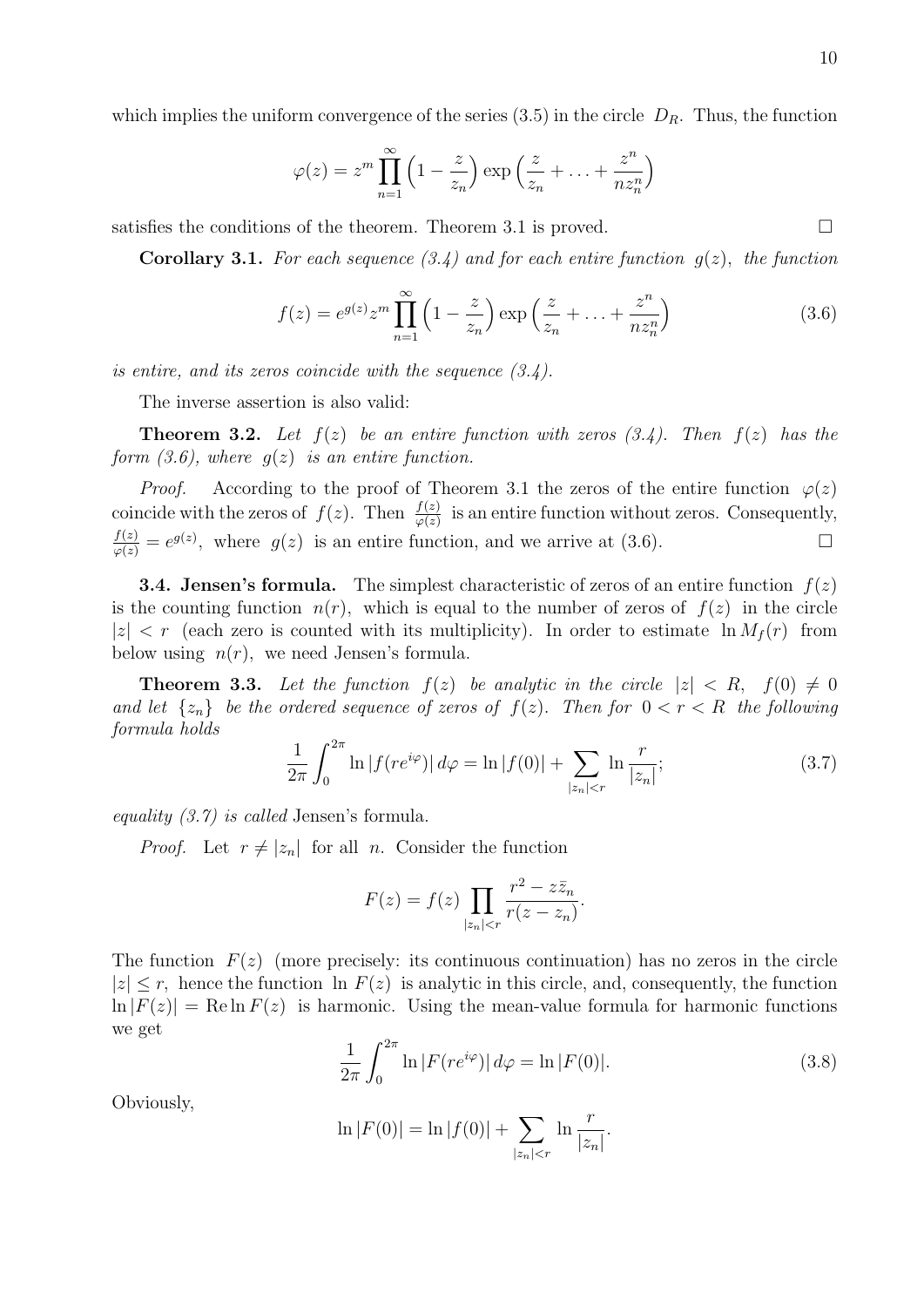For  $z = re^{i\varphi}$  we calculate

$$
\left|\frac{r^2 - re^{i\varphi}\bar{z}_n}{r(re^{i\varphi} - z_n)}\right| = \left|\frac{r - e^{i\varphi}\bar{z}_n}{r - e^{-i\varphi}z_n}\right| = 1,
$$

Thus, in (3.8) we can replace  $|F(re^{i\varphi})|$  by  $|f(re^{i\varphi})|$  and we arrive at (3.7). It remains to notice that the functions on both sides in (3.7) are continuous functions of r for  $0 < r < R$ , since the function under integration has only a finite number of integrable singularities. Therefore, Jensen's formula is valid also for  $r = |z_n|$  for all n, i.e. it holds for  $0 < r < R$ . Theorem 3.3 is proved.  $\square$ 

One can rewrite (3.7) also in another form. For this purpose we calculate the integral

$$
J = \int_0^r \frac{n(t)}{t} dt.
$$

Since  $n(r) = 0$  for  $r \leq |z_1|$ , this integral exists, and we obtain

$$
J = \sum_{k=1}^{n(r)-1} \int_{|z_k|}^{|z_{k+1}|} \frac{n(t)}{t} dt + \int_{|z_{n(r)}|}^r \frac{n(t)}{t} dt = \sum_{k=1}^{n(r)-1} \int_{|z_k|}^{|z_{k+1}|} \frac{k}{t} dt + \int_{|z_{n(r)}|}^r \frac{n(r)}{t} dt.
$$

Consequently,

$$
J = \sum_{k=1}^{n(r)-1} \ln \left( \frac{|z_{k+1}|}{|z_k|} \right)^k + \ln \left( \frac{r}{|z_{n(r)}|} \right)^{n(r)}
$$
  
= 
$$
\ln \frac{|z_2| \cdot |z_3|^2 \dots |z_{n(r)}|^{n(r)-1} \cdot r^{n(r)}}{|z_1| \cdot |z_2|^2 \dots |z_{n(r)-1}|^{n(r)-1} \cdot |z_{n(r)}|^{n(r)}} = \sum_{|z_n| \le r} \ln \frac{r}{|z_n|}.
$$

Therefore, Jensen's formula can be rewritten as

$$
\frac{1}{2\pi} \int_0^{2\pi} \ln|f(re^{i\varphi})|d\varphi = \ln|f(0)| + \int_0^r \frac{n(t)}{t} dt.
$$
 (3.9)

It follows from (3.9) that

$$
\int_0^r \frac{n(t)}{t} dt \leq \ln M_f(r) - \ln |f(0)|,
$$

hence

$$
\int_{0}^{r} \frac{n(t)}{t} dt \le \ln \frac{M_f(r)}{|f(0)|}.
$$
\n(3.10)

Inequality (3.10) connects the number of zeros of  $f(z)$  in the circle  $|z| < r$  with  $M_f(r)$ , i.e. with the maximum of the modulus of  $f$ . We call  $(3.10)$  Jensen's inequality.

#### 3.5. The convergence exponent. Consider the sequence of complex numbers

$$
a_1, a_2, \ldots, a_n, \ldots, \quad 0 < |a_n| \le |a_{n+1}|, \quad \lim |a_n| = \infty.
$$
 (3.11)

If the series

$$
\sum_{n=1}^{\infty} \frac{1}{|a_n|^\lambda} \tag{3.12}
$$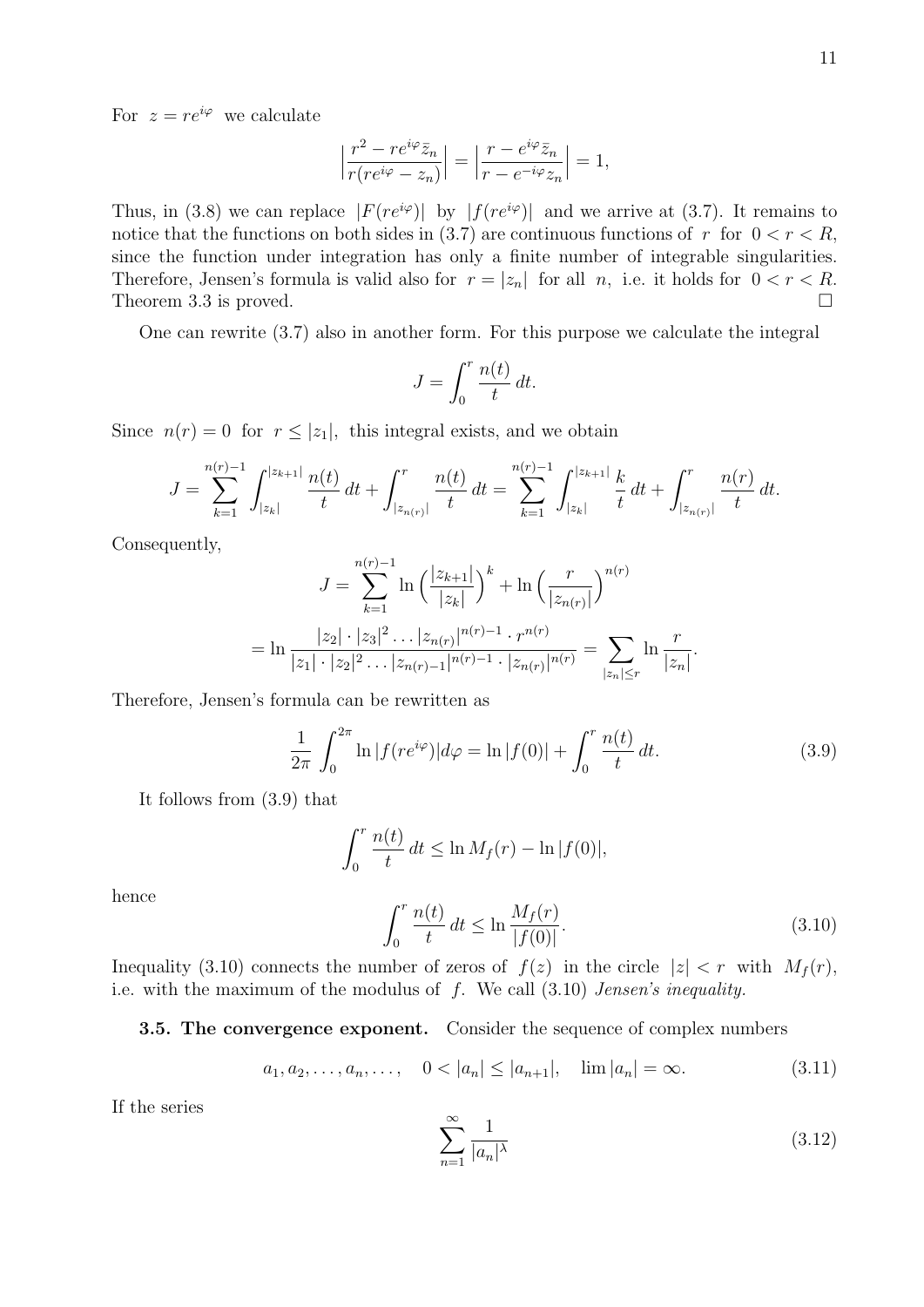converges for a certain  $\lambda > 0$ , we shall say that the sequence (3.11) has a finite convergence exponent. The greatest lower bound of those  $\lambda$ , for which (3.12) converges, is called the convergence exponent of the sequence (3.11) and is denoted by  $\tau : \tau = \inf \lambda$ . If (3.12) does not converges for any  $\lambda > 0$ , we put  $\tau = \infty$ .

**Theorem 3.4.** The convergence exponent  $\tau$  of the sequence (3.11) is calculated by the formula

$$
\tau = \overline{\lim_{n \to \infty}} \frac{\ln n}{\ln |a_n|}.
$$

*Proof.* 1) Let  $\alpha := \lim_{n \to \infty}$  $\ln n$  $\ln |a_n|$  $\neq \infty$ . Then  $\frac{\ln n}{1+r}$  $\ln |a_n|$  $\langle \alpha + \varepsilon, \quad n > N(\varepsilon)$ . Consequently, 1  $\frac{1}{|a_n|^{\lambda}} < \left(\frac{1}{n}\right)$ n  $\int^{\frac{\lambda}{\alpha+\varepsilon}}, n > N(\varepsilon).$ 

Therefore, the series (3.12) converges for  $\lambda > \alpha + \varepsilon$ . By virtue of the arbitrariness of  $\varepsilon > 0$ , the series converges for any  $\lambda > \alpha$ , hence,  $\tau \leq \alpha$ .

2) Suppose now that  $\tau$  is finite. Then the series  $\sum_{n=1}^{\infty}$  $n=1$ 1  $\frac{1}{|a_n|^{\tau+\varepsilon}}$  converges for any  $\varepsilon > 0$ .

Since

$$
\lim_{n \to \infty} \frac{n}{|a_n|^{\tau + \varepsilon}} = 0,
$$

we have for sufficiently large  $n$ :  $\ln n$  $\ln |a_n|$  $\leq \tau + \varepsilon$ , For  $n \to \infty$  this yields  $\alpha \leq \tau + \varepsilon$ . Since  $\varepsilon > 0$  is arbitrary, we get  $\alpha \leq \tau$ . Comparing this inequality with the inequality  $\alpha \geq \tau$  (see above), we conclude that  $\tau = \alpha$ . Thus we have proved that  $\tau$  and  $\alpha$  are finite simultaneously. Hence, they are infinite simultaneously too. Theorem 3.4 is proved.  $\Box$ 

**Example 3.1.** The sequence  $\{e^n\}$  has the convergence exponent  $\tau = 0$ , since

$$
\lim_{n \to \infty} \frac{\ln n}{\ln |a_n|} = \lim_{n \to \infty} \frac{\ln n}{n} = 0.
$$

**Example 3.2.** The sequence  $\{n^{1/\beta}\}, \beta > 0$  has the convergence exponent  $\tau = \beta$ . **Example 3.3.** The sequence  $\{\ln n\}$  has the convergence exponent  $\tau = \infty$ .

3.6. The connection between the growth of an entire function and its zeros. It turns out that there is a close relation between the growth rate of the zeros of an entire function f and the growth of its maximum modulus  $M_f(r)$ .

Let us estimate the left-hand side of (3.10) from below. Let  $\theta \in (0,1)$ . Then we have

$$
\int_0^r \frac{n(t)}{t} dt \ge \int_{\theta r}^r \frac{n(t)}{t} dt \ge n(\theta r) \int_{\theta r}^r \frac{dt}{t} = n(\theta r) \ln \frac{1}{\theta}.
$$

Hence, by virtue of (3.10),

$$
n(\theta r) \le \frac{1}{\ln \frac{1}{\theta}} \ln \frac{M_f(r)}{|f(0)|}.
$$
\n(3.13)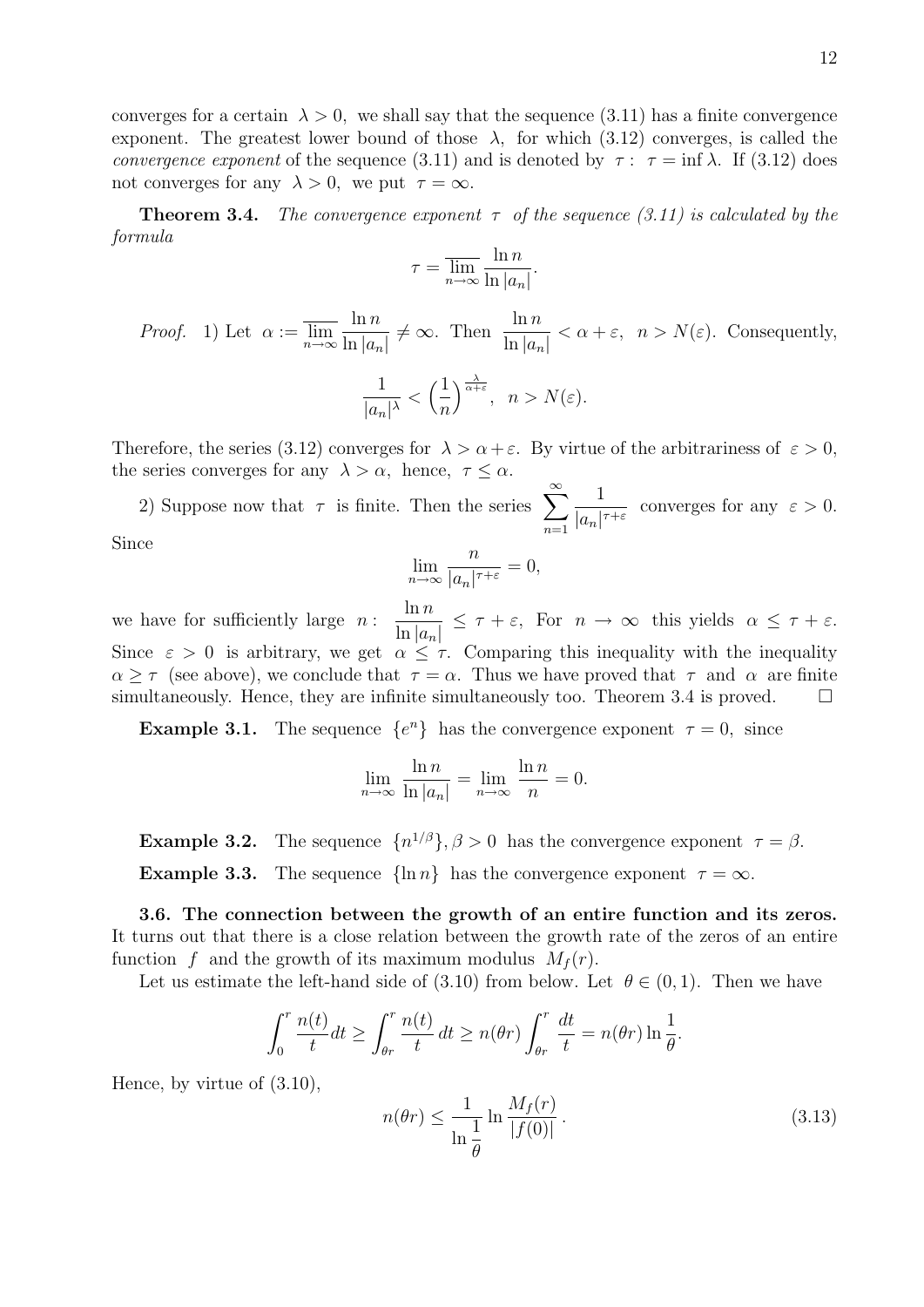Let  $f(z)$  be an entire function of the finite order  $\rho$ . Then  $\ln M_f(r) < r^{\rho+\epsilon}$  for  $r >$  $R_0(\varepsilon)$ . It follows from (3.13) that

$$
\frac{n(\theta r)}{r^{\rho+\varepsilon}} < \frac{1}{\ln \frac{1}{\theta}} - \frac{\ln |f(0)|}{r^{\rho+\varepsilon} \ln \frac{1}{\theta}}, \quad r > R_0(\varepsilon).
$$

Therefore,

$$
\overline{\lim}_{r \to \infty} \frac{n(\theta r)}{r^{\rho+\varepsilon}} \le \frac{1}{\ln \frac{1}{\theta}}.
$$

Replacing  $\theta r$  in the preceding inequality by r we obtain

$$
\overline{\lim}_{r \to \infty} \frac{n(r)}{r^{\rho+\varepsilon}} \le \frac{1}{\theta^{\rho+\varepsilon} \ln \frac{1}{\theta}},
$$

where  $\theta$  is an arbitrary number from (0, 1). Take  $\theta = \exp(-\frac{1}{\alpha^2})$  $\frac{1}{\rho+\varepsilon}$ ; for this  $\theta$  the right-hand side of the inequality attains its minimum. Hence,

$$
\overline{\lim}_{r \to \infty} \frac{n(r)}{r^{\rho + \varepsilon}} \le e(\rho + \varepsilon). \tag{3.14}
$$

Further, let  $f(z)$  be an entire function of order  $\rho$   $(0 < \rho < \infty)$  and of finite type  $\sigma$ . Then  $\ln M_f(r) < (\sigma + \varepsilon)r^{\rho}$  for  $r > R_1(\varepsilon)$ . It follows from (3.13) that

$$
\frac{n(\theta r)}{r^{\rho}} < \frac{(\sigma + \varepsilon)}{\ln \frac{1}{\theta}} - \frac{\ln |f(0)|}{r^{\rho} \ln \frac{1}{\theta}}, \quad r > R_1(\varepsilon),
$$

and consequently,

$$
\overline{\lim}_{r \to \infty} \frac{n(\theta r)}{r^{\rho}} \le \frac{(\sigma + \varepsilon)}{\ln \frac{1}{\theta}}.
$$

Replacing again  $\theta r$  by r, we calculate

$$
\overline{\lim}_{r \to \infty} \frac{n(r)}{r^{\rho}} \le \frac{\sigma + \varepsilon}{\theta^{\rho} \ln \frac{1}{\theta}}.
$$

Taking here  $\theta = e^{-1/\rho}$  and using the arbitrariness of  $\varepsilon > 0$ , we obtain finally

$$
\overline{\lim}_{r \to \infty} \frac{n(r)}{r^{\rho}} \le \sigma e\rho. \tag{3.15}
$$

Let  $f(z)$  have an infinite set of zeros. Since  $n(|z_n|+1) \geq n$ , in (3.14) and (3.15) we can replace  $n(r)$  with n, and r with  $|z_n|$ . Thus, the following theorem has been proved:

**Theorem 3.5.** Let  $f(z)$  be an entire function of a finite order  $\rho$ , and let  $\{z_n\}$  be the ordered sequence of its zeros. Then we have:

$$
\overline{\lim}_{n \to \infty} \frac{n}{|z_n|^{\rho + \varepsilon}} \le e(\rho + \varepsilon), \quad \varepsilon > 0.
$$
\n(3.16)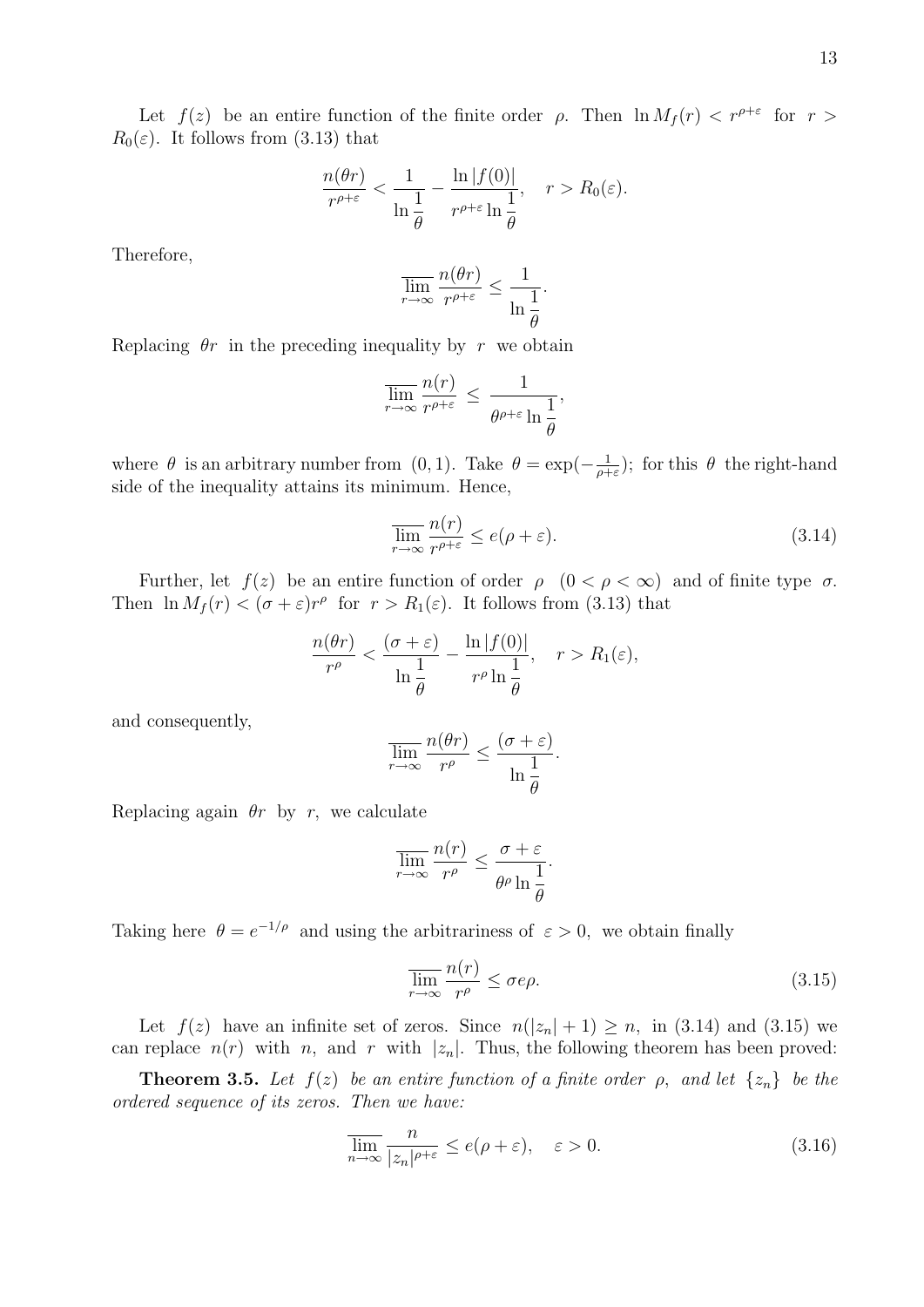If in addition  $0 < \rho < \infty$  and if  $f(z)$  is of finite type  $\sigma$ , then

$$
\overline{\lim}_{n \to \infty} \frac{n}{|z_n|^\rho} \le \sigma e\rho. \tag{3.17}
$$

Using Theorem 3.5 we can prove the following assertion, which is due to Hadamard.

**Theorem 3.6.** Let  $f(z)$  be the entire function of a finite order  $\rho$ . Then the convergence exponent  $\tau$  of the sequence of its zeros is finite, and  $\tau \leq \rho$ .

Proof. It follows from (3.16) that

or 
$$
\frac{1}{|z_n|^{\lambda}} < \left(\frac{e(\rho+2\varepsilon)}{n}\right)^{\frac{\lambda}{\rho+\varepsilon}}, \quad n > N_1(\varepsilon).
$$

Hence, the series  $\sum_{n=1}^{\infty}$  $n=1$ 1  $\frac{1}{|z_n|^{\lambda}}$  converges for  $\lambda > \rho + \varepsilon$ . This yields the assertion of Theorem 3.6.  $\Box$ 

In particular, from Theorems 3.5, 3.6 we derive the following uniqueness theorems.

**Theorem 3.7.** Let the order of the entire function  $f(z)$  be not greater than  $\rho$ . If  $f(z_n) = 0, n \ge 1$ , and the convergence exponent of the sequence  $\{z_n\}$  is greater than  $\rho$ , then  $f(z) \equiv 0$ .

**Theorem 3.8.** Suppose that the type of the entire function  $f(z)$ , with respect to the order *ρ*, is not greater than  $\sigma$ . If  $f(z_n) = 0$ ,  $n \ge 1$ , and  $\overline{\lim_{n \to \infty}} \frac{n}{|z_n|}$  $\frac{n}{|z_n|^{\rho}} > \sigma e \rho$ , then  $f(z) \equiv 0.$ 

3.7. Hadamard's factorization theorem and Borel's theorem. First we prove two auxiliary assertions.

**Lemma 3.1.** Let a sequence  $\{z_n\}$  of nonzero numbers be given. If there is integer p, such that

$$
\sum_{n=1}^{\infty} \frac{1}{|z_n|^{p+1}} < \infty,\tag{3.18}
$$

then the function

$$
f(z) = \prod_{n=1}^{\infty} \left( 1 - \frac{z}{z_n} \right) \exp(p_n(z)), \quad p_n(z) := \sum_{j=1}^{p} \frac{z^j}{j z_n^j} = \frac{z}{z_n} + \dots + \frac{z^p}{p z_n^p}
$$
(3.19)

(if  $p = 0$  we put  $p_n(z) \equiv 0$ ), is entire, and its zeros (counting multiplicities) coincide with the sequence  $\{z_n\}$ .

*Proof.* The proof is similar to that of Theorem 3.1. Fix arbitrary  $R > 0$ . It is sufficient to check if for certain  $N$  the series

$$
\sum_{n=N}^{\infty} \left( \ln \left( 1 - \frac{z}{z_n} \right) + p_n(z) \right) \tag{3.20}
$$

is uniformly convergent in  $D_R = \{z : |z| < R\}$ . Choose  $N = N(R)$  such that

$$
|z_n| \ge 2R \text{ for } n \ge N.
$$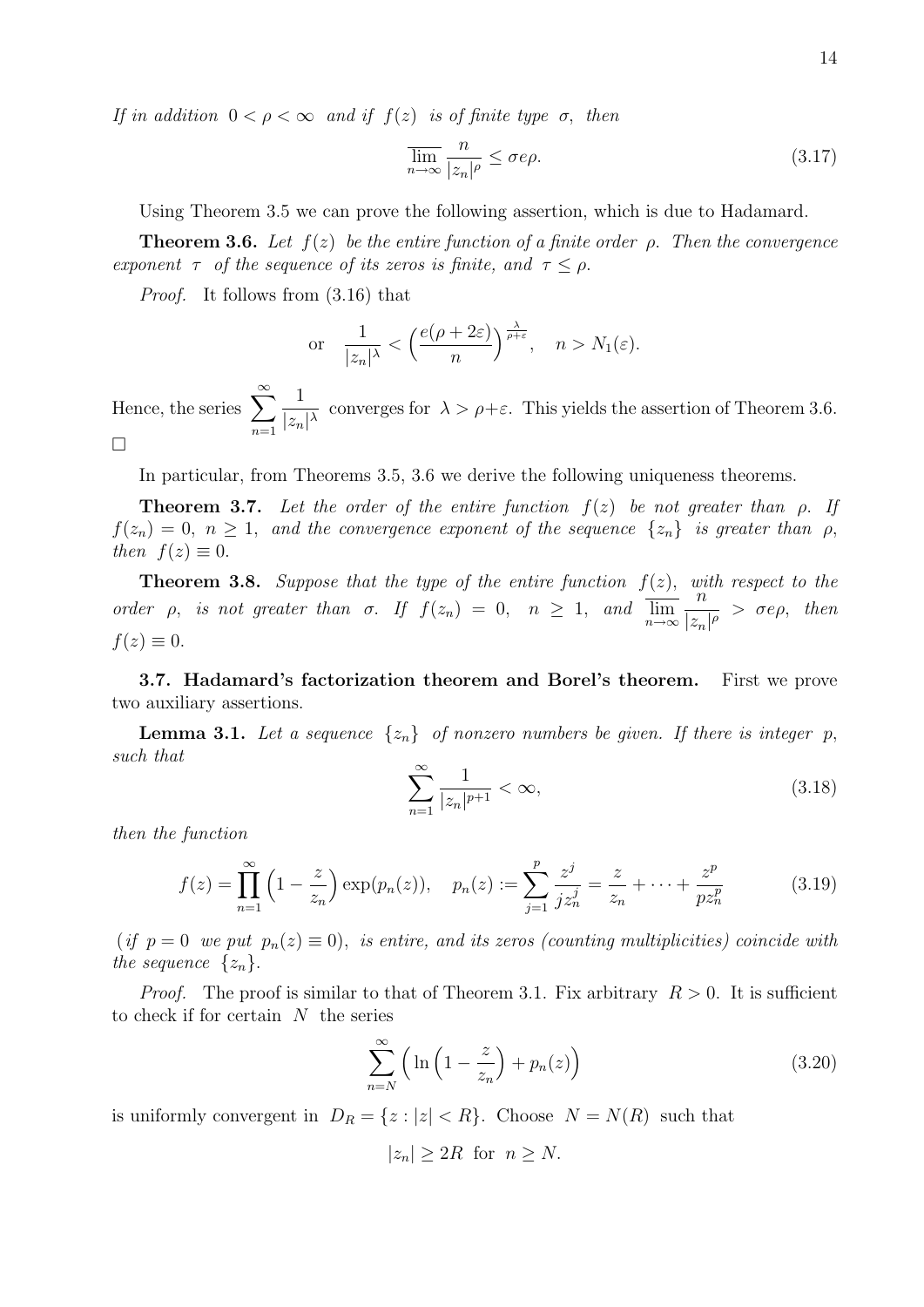Then | z  $z_n$  $\begin{array}{c} \begin{array}{c} \begin{array}{c} \end{array}\\ \begin{array}{c} \end{array} \end{array} \end{array}$  $\lt$ 1  $\frac{1}{2}$  for  $n \geq N$ ,  $z \in D_R$ . Hence, we get the estimate

$$
\left|\ln\left(1-\frac{z}{z_n}\right)+p_n(z)\right|=\Big|\sum_{j=p+1}^{\infty}\frac{z^j}{jz_n^j}\Big|\leq\frac{|z|^{p+1}}{|z_n|^{p+1}}\sum_{j=0}^{\infty}\frac{|z|^j}{|z_n|^j}<\frac{R^{p+1}}{|z_n|^{p+1}}\sum_{j=0}^{\infty}\frac{1}{2^j}=\frac{2R^{p+1}}{|z_n|^{p+1}},
$$

which implies the uniform convergence of the series  $(3.20)$  in the circle  $D_R$ .

**Lemma 3.2.** Let the function  $f(z) = \sum_{n=0}^{\infty}$  $n=0$  $a_n z^n$  be analytic in the circle  $|z| < R$ , and  $\text{Re } f(z) \leq \alpha \text{ for } |z| < R.$  Then

$$
|a_n| \le \frac{2(\alpha - \text{Re}f(0))}{R^n}, \quad n \ge 1.
$$
\n
$$
(3.21)
$$

Proof. Let

$$
\Phi(z) = \alpha - f(z) = \alpha - \sum_{n=0}^{\infty} a_n z^n =: \sum_{n=0}^{\infty} b_n z^n, \quad |z| < R.
$$

Thus,  $\text{Re }\Phi(z) \ge 0$  for  $|z| < R$  and  $|b_n| = |a_n|$  for  $n \ge 1$ . For  $r \in (0, R)$  we have

$$
\frac{1}{2\pi i} \int_{|z|=r} \frac{\Phi(z)}{z^{n+1}} dz = \begin{cases} b_n, & n \ge 0, \\ 0, & n < 0. \end{cases}
$$
 (3.22)

On the other hand we have

$$
\frac{1}{2\pi i} \int_{|z|=r} \frac{\Phi(z)}{z^{n+1}} dz = \frac{1}{2\pi r^n} \int_0^{2\pi} \Phi(z) e^{-in\varphi} d\varphi, \quad z = r e^{i\varphi}.
$$

Combining this with (3.22) we get

$$
b_n r^n = \frac{1}{2\pi} \int_0^{2\pi} \Phi(z) e^{-in\varphi} d\varphi, \quad 0 = \frac{1}{2\pi} \int_0^{2\pi} \overline{\Phi(z)} e^{-in\varphi} d\varphi, \quad n \ge 1.
$$

Summing up these two equalities term by term, we get

$$
b_n = \frac{1}{\pi r^n} \int_0^{2\pi} \text{Re}\,\Phi(z) e^{-in\varphi} \,d\varphi, \quad n \ge 1,
$$

and hence, according to the mean-value theorem,

$$
|a_n| = |b_n| \le \frac{1}{\pi r^n} \int_0^{2\pi} \text{Re } \Phi(z) d\varphi = \frac{2 \text{Re } \Phi(0)}{r^n} = \frac{2(\alpha - \text{Re } f(0))}{r^n}, \quad n \ge 1.
$$

Taking the limit as  $r \to R$  we get (3.21). Lemma 3.2 is proved.

Theorem 3.9 (Hadamard's factorization theorem). Let  $f(z)$  be an entire function of a finite order  $\rho < \infty$ ; let  $z_1, z_2, \ldots (z_k \neq 0)$  be the ordered sequence of its zeros,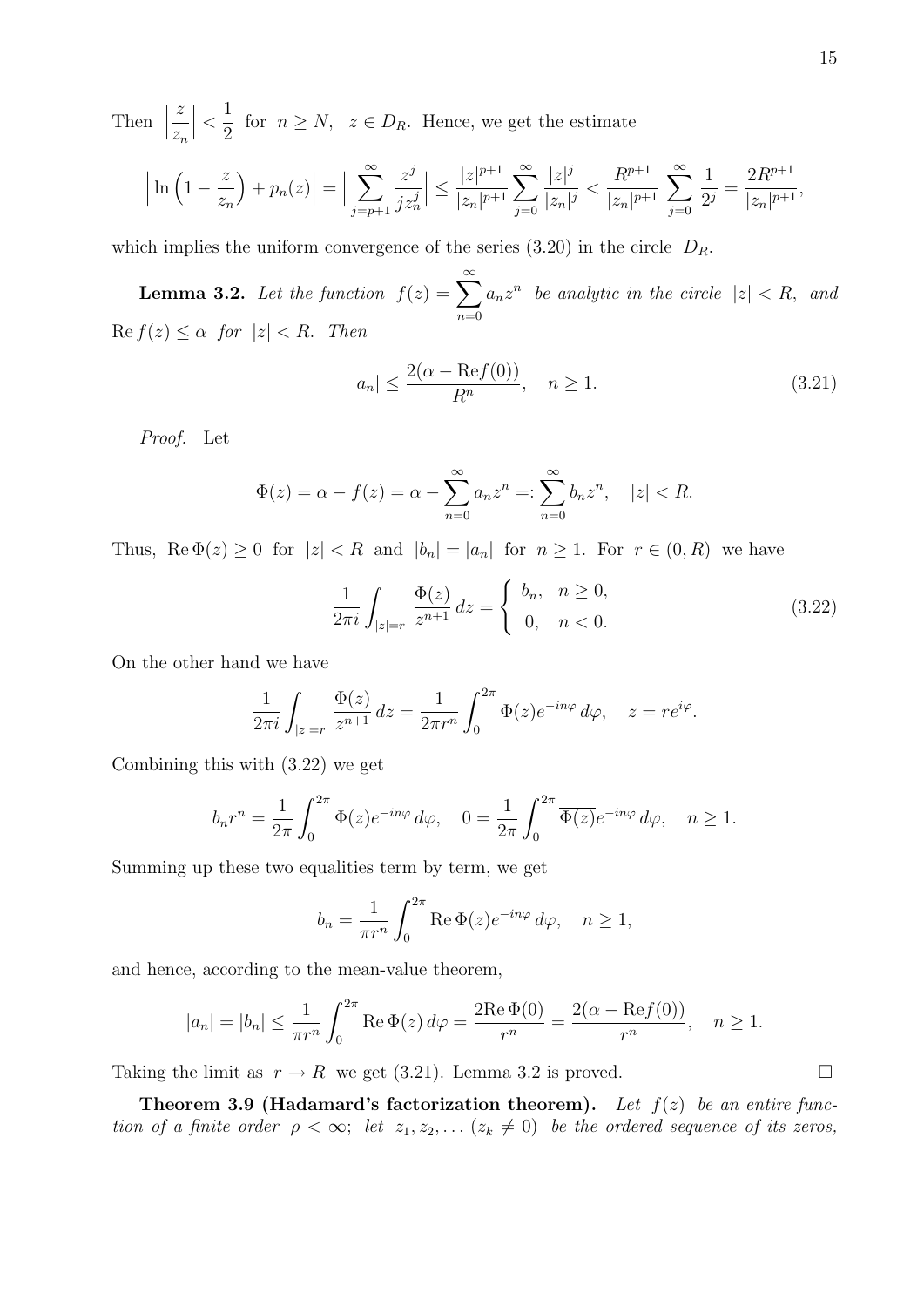and let  $z = 0$  be a zero of  $f(z)$  of multiplicity  $m \geq 0$ . Let  $p \geq 0$  be the smallest integer such that

$$
\sum_{k=1}^{\infty} \frac{1}{|z_k|^{p+1}} < \infty. \tag{3.23}
$$

Then

$$
f(z) = z^m e^{g(z)} \prod_{k=1}^{\infty} \left( 1 - \frac{z}{z_k} \right) \exp(p_k(z)), \quad p_k(z) = \sum_{j=1}^p \frac{z^j}{j z_k^j},
$$
 (3.24)

where  $g(z)$  is a polynomial of degree  $n \leq \rho$ .

*Proof.* By Theorem 3.6, the sequence  $\{z_k\}$  has a finite convergence exponent  $\tau \leq \rho$ . Therefore, there exists the smallest integer  $p \geq 0$  such that (3.23) is fulfilled. Clearly,  $p \leq \tau \leq p+1$ . According to Lemma 3.1, the entire function

$$
F(z) = zm \prod_{k=1}^{\infty} \left( 1 - \frac{z}{z_k} \right) \exp(p_k(z))
$$
 (3.25)

has the same zeros as  $f(z)$ . Consequently,  $\varphi(z) = f(z)/F(z)$  is an entire function without zeros. Hence,  $\varphi(z) = e^{g(z)}$ , where  $g(z)$  is an entire function. This yields  $f(z) = e^{g(z)} F(z)$ , i.e. (3.24) is valid. It remains to show that  $g(z)$  is a polynomial of degree  $n \leq \rho$ .

For an arbitrary R we rewrite  $f(z)$  as follows

$$
f(z) = z^m \prod_{k=1}^N \left(1 - \frac{z}{z_k}\right) \cdot \Psi_N(z), \quad \Psi_N(z) = \exp\left(g(z) + \sum_{k=1}^N p_k(z)\right) \prod_{k=N+1}^\infty \left(1 - \frac{z}{z_k}\right) \exp(p_k(z)),
$$

where  $N = N(R)$  is such that  $|z_k| \leq R$  for  $k \leq N$  and  $|z_k| > R$  for  $k > N$ . Then for  $R \geq 1/2$  one has

$$
M_f(2R) = \max_{|z|=2R} |f(z)| \ge (2R)^m \prod_{k=1}^N \left(\frac{2R}{R} - 1\right) \cdot \max_{|z|=2R} |\Psi_N(z)| \ge \max_{|z|=2R} |\Psi_N(z)|.
$$

Since  $\Psi_N(z)$  is an entire function, we infer from the maximum modulus principle that

$$
|\Psi_N(z)| < M_f(2R), \quad |z| < 2R. \tag{3.26}
$$

In the circle  $|z| < R$  the function  $\Psi_N(z)$  can be represented in the form  $\Psi_N(z) = e^{g_N(z)}$ , where  $g_N(z) = g(z) + \sum$ N  $k=1$  $p_k(z) + \sum_{i=1}^{\infty}$  $k=N+1$  $\int \ln \left(1 - \frac{z}{z}\right)$  $z_k$  $+ p_k(z)$ . The function  $g_N(z)$  is

analytic in the circle  $|z| < R$ . Consider the Taylor coefficients  $C_n = \frac{g_N^{(n)}(0)}{R}$  $\frac{1}{n!}$  of  $g_N(z)$ . We have

$$
C_n = \frac{g^{(n)}(0)}{n!} - \sum_{k=N+1}^{\infty} \frac{1}{nz_k^n}, \quad n > p,
$$
\n(3.27)

since  $p_k(z)$  is a polynomial of degree p. It follows from (3.26) that  $\text{Re } g_N(z) < \ln M_f(2R)$ for  $|z| < R$ . By virtue of Lemma 3.2 this yields

$$
|C_n| \le 2 \frac{\ln M_f(2R) - \operatorname{Re} C_0}{R^n}, \quad n \ge 1.
$$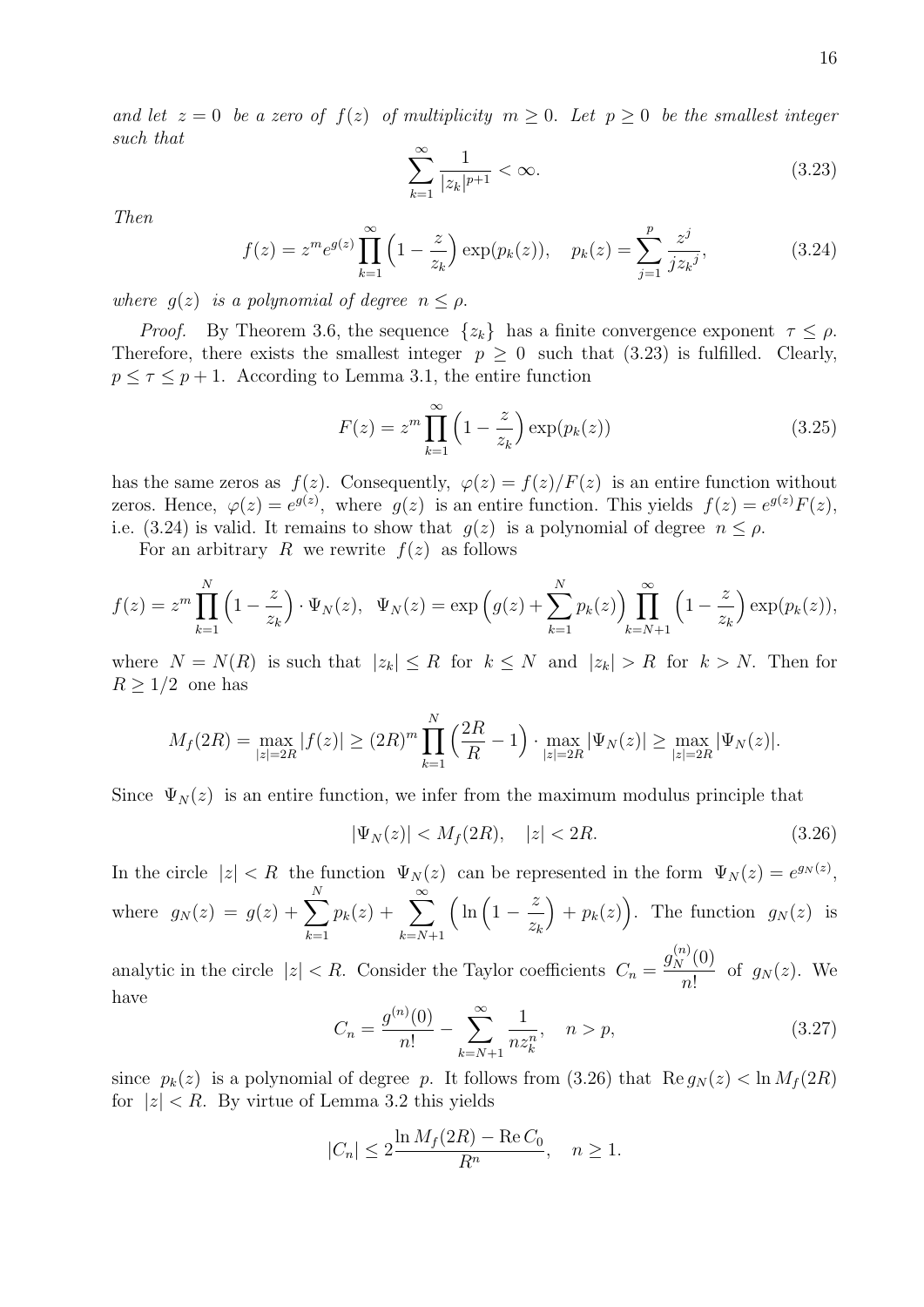Since  $\rho \geq \tau \geq p$ , in view of (3.27) we have

$$
\left|\frac{g^{(n)}(0)}{n!}\right| < 2\frac{\ln M_f(2R) - \text{Re}\,C_0}{R^n} + \sum_{k=N+1}^{\infty} \frac{1}{n|z_k|^n}, \quad n > \rho,\tag{3.28}
$$

where the series converges, because  $n > \tau$ . Hence,  $\lim_{R \to \infty}$  $\sum^{\infty}$  $k=N(R)+1$ 1  $\frac{1}{|z_k|^n} = 0$  for  $n > \rho$ . Since  $\ln M_f(2R) < (2R)^{\rho+\epsilon}$  for sufficiently large R, one has

$$
\lim_{R \to \infty} \frac{\ln M_f(2R) - \text{Re } g(0)}{R^n} = 0, \quad n > \rho.
$$

Taking the limit in (3.28) as  $R \to \infty$ , we obtain  $g^{(n)}(0) = 0$  for  $n > \rho$ . Thus,  $g(z)$  is a polynomial of degree  $n \leq \rho$ , and the theorem is proved.

A function  $F(z)$  of the form (3.25) is called a *canonical product*, and the number p is called the genus of this canonical product.

**Theorem 3.10 (Borel).** Let the entire function  $f(z)$  have the form (3.24), where the sequence  $\{z_k\}$  has the convergence exponent  $\tau$ , p is the smallest integer satisfying (3.23), and  $g(z)$  is a polynomial of degree n. Then  $f(z)$  has finite order  $\rho$ , and

$$
\rho = \max\{\tau, n\}.
$$

Moreover, if  $\tau < n$  or if the series  $\sum_{n=1}^{\infty}$  $_{k=1}$ 1  $\frac{1}{|z_k|^\tau}$  converges, then  $f(z)$  is of finite type.

Proof. First we estimate the modulus of each term of the canonical product. Consider the function

$$
\varphi(u) = (1-u)\exp\left(u + \frac{u^2}{2} + \ldots + \frac{u^p}{p}\right).
$$

For  $|u| \leq 1/2$  we have

$$
|\varphi(u)| = \left| \exp\left(\ln(1-u) + u + \frac{u^2}{2} + \dots + \frac{u^p}{p}\right) \right|
$$
  
= 
$$
\left| \exp\left(-\sum_{k=p+1}^{\infty} \frac{u^k}{k}\right) \right| \le \exp(2|u|^{p+1}) \le \exp(2|u|^{\lambda}),
$$

where  $\lambda \leq p+1$ . For  $|u| > 1/2$  we calculate

$$
|\varphi(u)| < (1+|u|) \exp(|u|+|u|^2 + \ldots + |u|^p)
$$
\n
$$
= \exp\left(\ln(1+|u|) + |u|^p \left(1 + \frac{1}{|u|} + \ldots + \frac{1}{|u|^{p-1}}\right)\right) \le \exp(C|u|^p) \le \exp(C2^{\lambda}|u|^{\lambda}),
$$

where  $\lambda \geq p$ . Therefore, for each u we have

$$
|\varphi(u)| \le \exp(C|u|^\lambda), \quad p \le \lambda \le p+1. \tag{3.29}
$$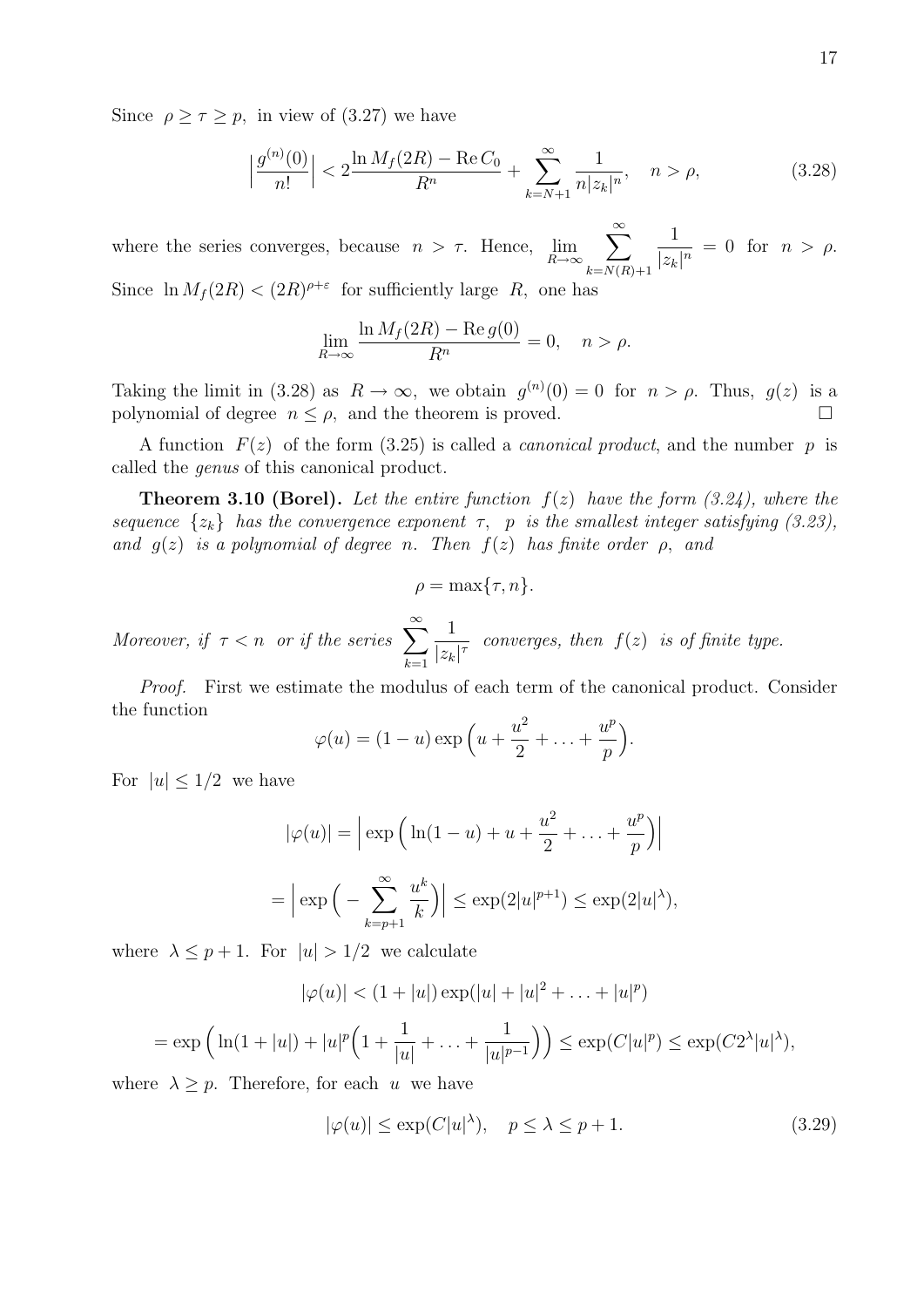Choose  $\lambda$  such that the series  $\sum_{n=1}^{\infty}$  $k=1$ 1  $\frac{1}{|z_k|^{\lambda}}$  converges. If the series  $\sum_{k=1}^{\infty}$  $k=1$ 1  $\frac{1}{|z_k|^\tau}$  converges, then  $p < \tau \leq p+1$ , and we put  $\lambda = \tau$ ; if this series does not converge, then  $p \leq \tau < p+1$ , and we can take  $\lambda = \tau + \varepsilon$ , where  $0 < \varepsilon \leq p + 1 - \tau$ . Taking  $u = z/z_k$  in (3.29) we obtain

$$
\left| \left( 1 - \frac{z}{z_k} \right) \exp(p_k(z)) \right| \le \exp\left( C \frac{|z|^{\lambda}}{|z_k|^{\lambda}} \right).
$$

We note that if  $g(z) = B_0 + \ldots + B_n z^n$ , then for each  $\varepsilon > 0$ ,

$$
|z^m e^{g(z)}| < \exp((|B_n| + \varepsilon)|z|^n) \text{ for } |z| > R_0(\varepsilon).
$$

Consequently,

$$
|f(z)| < \exp\left((|B_n| + \varepsilon)|z|^n + C\sum_{k=1}^{\infty}\frac{1}{|z_k|^{\lambda}}|z|^{\lambda}\right), \quad |z| > R_0(\varepsilon). \tag{3.30}
$$

It follows from (3.30) that  $f(z)$  has finite order  $\rho$ , and  $\rho \leq \max\{n, \lambda\}$ . Since  $\lambda = \tau$  or  $\lambda = \tau + \varepsilon$ , we obtain, by virtue of the arbitrariness of  $\varepsilon > 0$ , that  $\rho \leq \max\{n, \tau\}$ . On the other hand, by Theorem 3.6  $\tau \leq \rho$  and by Theorem 3.9  $n \leq \rho$ . Hence,

$$
\rho = \max\{n, \tau\}.
$$

Furthermore, if  $n > \tau$ , then  $\rho = n$ . Take  $\tau < \lambda < n$ , and according to (3.30) we get for sufficiently large |z| that  $|f(z)| < \exp(C_1|z|^n)$ . From this we derive that the type of the function  $f(z)$  is finite. If  $n \leq \tau$ , and the series  $\sum_{n=1}^{\infty}$  $k=1$ 1  $\frac{1}{|z_k|^\tau}$  converges, one can put  $\lambda = \tau$ in (3.30). Then  $|f(z)| < \exp(C_2|z|^{\tau})$ , i.e. the type of  $f(z)$  is finite again.

Corollary 3.2. Let  $f(z)$  be an entire function of finite order  $\rho$  and let  $\tau$  be the convergence exponent of its zeros. If  $\rho$  is not integer, then  $\rho = \tau$ .

**Corollary 3.3.** Each entire function  $f(z)$  of order  $\rho \in [0,1)$  can be represented in the form

$$
f(z) = Cz^m \prod_{k=1}^{\infty} \left(1 - \frac{z}{z_k}\right)
$$

(for a polynomial there is a finite number of factors), where  $C$  is constant.

**Example 3.4.** Let us expand the function  $\sin z$  into an infinite product. The zeros of this function are 0,  $\pm k\pi$ ,  $k \in \mathbb{N}$ , moreover  $\rho = 1$ ,  $\tau = 1$ ,  $n \leq 1$ . Since

$$
\left(1 - \frac{z}{k\pi}\right) \exp\left(\frac{z}{k\pi}\right) \left(1 + \frac{z}{k\pi}\right) \exp\left(-\frac{z}{k\pi}\right) = \left(1 - \frac{z^2}{k^2\pi^2}\right),
$$

we have

$$
\sin z = z e^{az+b} \prod_{k=1}^{\infty} \left( 1 - \frac{z^2}{k^2 \pi^2} \right).
$$

Since  $\lim_{z\to 0}$  $\sin z$ z  $= 1$ , we calculate  $e^{b} = 1$ . Since  $\sin(-z) = -\sin z$ , we get  $e^{az} = e^{-az}$ , i.e.  $a = 0$ . Consequently,

$$
\sin z = z \prod_{k=1}^{\infty} \left( 1 - \frac{z^2}{k^2 \pi^2} \right).
$$
 (3.31)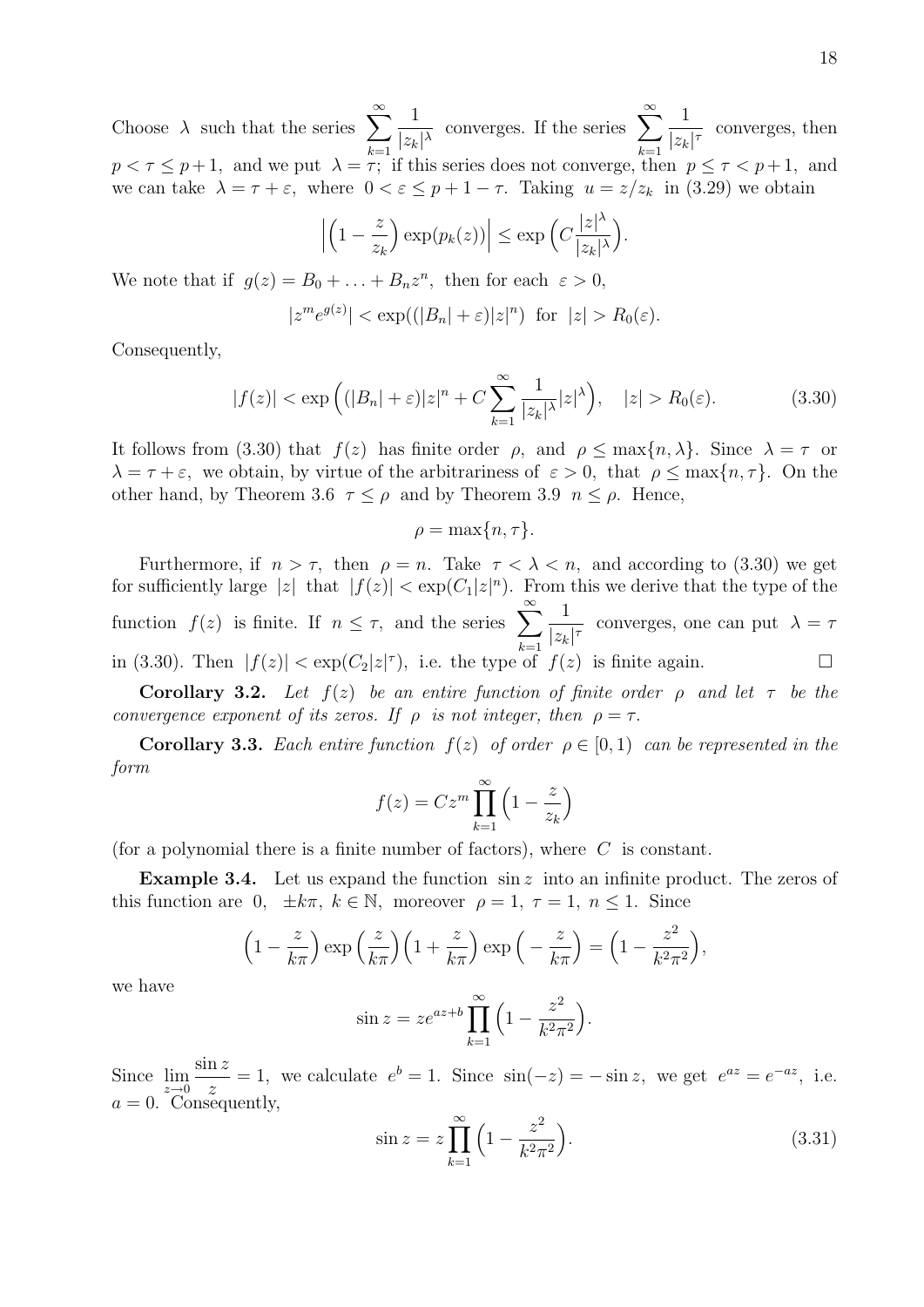Analogously, one can calculate

$$
\cos z = \prod_{k=1}^{\infty} \left( 1 - \frac{z^2}{(k - 1/2)^2 \pi^2} \right).
$$

#### 4. A-points of an entire function

A point z such that  $f(z) = A$  is called A-point of f.

**Theorem 4.1.** Let  $f(z)$  be an entire function of order  $\rho$   $(0 < \rho < \infty)$ . If  $\rho$  is not integer, then the sequence of A-points has the convergence exponent  $\tau_A = \rho$ . If  $\rho$  is integer, then the sequence of A-points has the convergence exponent  $\tau_A = \rho$  for all A with the exception of at most one value of A.

*Proof.* The function  $\varphi(z) = f(z) - A$  has the order  $\rho$ . If  $\rho$  is not an integer, then by Corollary 3.2,  $\tau_A = \rho$ , and the first assertion of the theorem is proved. Let now  $\rho$  be an integer, and suppose that  $\tau_A < \rho$  and  $\tau_B < \rho$  for some complex numbers A and B  $(B \neq A)$ . Then

$$
f(z) - A = e^{P(z)}\varphi(z), \quad f(z) - B = e^{Q(z)}\psi(z),
$$

where  $P(z)$  and  $Q(z)$  are polynomials of degree  $\rho$ , and  $\varphi(z)$  and  $\psi(z)$  are entire functions of order less than  $\rho$ . Then

$$
A - B = e^{Q(z)}\psi(z) - e^{P(z)}\varphi(z).
$$
\n(4.1)

Differentiating (4.1), we get

$$
0 = e^{Q(z)}[Q'(z)\psi(z) + \psi'(z)] - e^{P(z)}[P'(z)\varphi(z) + \varphi'(z)].
$$
\n(4.2)

The functions in the square brackets are not identically zero. Indeed, suppose, for example, that  $Q'(z)\psi(z)+\psi'(z)\equiv 0$ . Then  $\psi(z)=\exp(-Q(z)+C)$ , which contradicts the fact that the order of  $\psi(z)$  is less than  $\rho$ .

It follows from (4.2) that

$$
e^{Q(z)-P(z)}(Q'(z)\psi(z)+\psi'(z)) = P'(z)\varphi(z)+\varphi'(z). \tag{4.3}
$$

Let  $P(z) = a_0 z^{\rho} + \ldots + a_{\rho}$ ,  $Q(z) = b_0 z^{\rho} + \ldots + b_{\rho}$ . If  $a_0 \neq b_0$ , then the left-hand side in  $(4.3)$  is an entire function of order  $\rho$ , and the right-hand side is an entire function of order less than  $\rho$ , which is impossible. Hence,  $a_0 = b_0$ . It follows from (4.1) that

$$
(A - B)e^{-a_0 z^{\rho}} = e^{Q_1(z)}\psi(z) - e^{P_1(z)}\varphi(z),
$$

where  $Q_1(z)$  and  $P_1(z)$  are polynomials of degree less than  $\rho$ . Therefore, the left-hand side in this equality is an entire function of order  $\rho$ , and the right-hand side is an entire function of order less than  $\rho$ . This contradiction means that for different A and B the relations  $\tau_A < \rho$  and  $\tau_B < \rho$  cannot be fulfilled simultaneously.

A is called a *Borel exceptional value* if  $\tau_A \neq \rho$ . Theorem 4.1 says that an entire function has at most one Borel exceptional value  $A \in \mathbb{C}$ , and this can happen only if its order is an integer.

**Example 4.1.** Let  $f(z) = e^{z^2} \sin z$ . The function  $f(z)$  is entire of order  $\rho = 2$ . The exeptional value here is  $A = 0$ , for which  $\tau_0 = 1$ .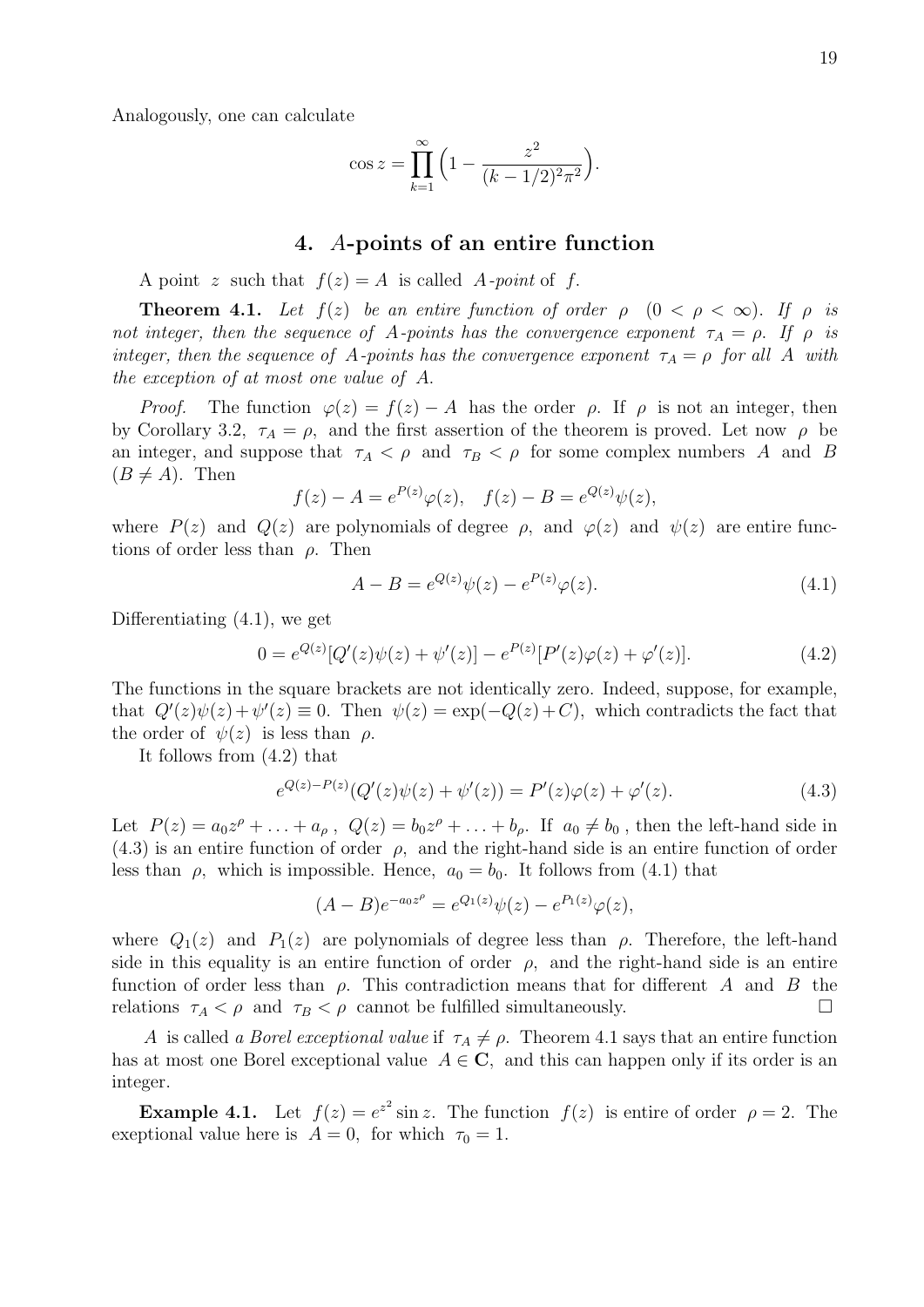## 5. Phragmen-Lindelöf's theorem

The function  $M_f(r)$  does not contain enough information for the full characterization of the behavior of  $f(z)$  at infinity. Consider, for example, the function  $f(z) = e^z$ . For  $z = re^{i\varphi}$  one has  $|e^z| = e^{\text{Re } z} = e^{r \cos \varphi}$ ,  $M_f(r) = e^r$ . For  $\varphi \in (-\pi/2 + \varepsilon, \pi/2 - \varepsilon)$ ,  $\varepsilon > 0$ , we have  $|e^z| > e^{r \sin \epsilon}$ , i.e.  $|f(z)| \to \infty$  for  $z \to \infty$ . For  $\varphi \in (\pi/2 + \epsilon, 3\pi/2 - \epsilon)$ ,  $\epsilon > 0$ , we get  $|e^z| < e^{-r \sin \varepsilon}$ , i.e.  $|f(z)| \to 0$  for  $z \to \infty$ .

The following theorem gives us the important information on behavior of an entire function inside a sector if its behavior on the boundaries of this sector is known.

**Theorem 5.1 (Pragmen-Lindelöf).** Let  $f(z)$  be an entire function of a finite order not greater than than  $\rho$ , and  $\alpha < 1/\rho$ . Let B be a sector of angle  $\pi\alpha$  in the (z)-plane. If  $|f(z)| \leq C$  on the boundaries of B, then  $|f(z)| \leq C$  inside B as well with the same constant C.

*Proof.* Without loss of generality one can take  $B = \{z : |\arg z| < \pi \alpha/2\}$ . Let  $\beta$  and  $\gamma$  be such that

$$
\rho < \beta < \gamma < 1/\alpha. \tag{5.1}
$$

Let us consider the function  $F(z) := f(z) \exp(-\varepsilon z^{\gamma})$ , where  $\varepsilon > 0$ , and as an analytic branch of the function  $z^{\gamma}$  we choose its principal value. Let  $z = re^{i\varphi} \in \overline{B}$ , i.e.  $|\varphi| \leq \pi \alpha/2$ . By virtue of (5.1),  $\gamma|\varphi| \leq \gamma \pi \alpha/2 < \pi/2$ , and consequently,  $\cos \gamma \varphi \geq a > 0$ . Then

$$
|\exp(-\varepsilon z^{\gamma})| = \exp(-\varepsilon(\cos \gamma \varphi)r^{\gamma}) \le \exp(-\varepsilon ar^{\gamma}), \quad |\varphi| \le \pi \alpha/2.
$$

Since  $f(z)$  is an entire function of order not greater than  $\rho$ , we have for sufficiently large  $r: |f(re^{i\varphi})| < \exp(r^{\beta})$ . This yields

$$
|F(re^{i\varphi})| < \exp(r^{\beta} - a\varepsilon r^{\gamma}) \le C, \quad r > R_0(\varepsilon), \quad |\varphi| \le \pi \alpha/2. \tag{5.2}
$$

Consider the compact set  $S_{\varepsilon} = \{z = re^{i\varphi} : |\varphi| \leq \pi \alpha/2, r \leq R_0(\varepsilon)\}\.$  Then we have  $|F(z)| \leq C$  on  $\partial S_{\varepsilon}$ . According to the maximum modulus principle for analytic functions,  $|F(z)| \leq C$  is valid for all  $z \in S_{\varepsilon}$ . Together with (5.2) this yields  $|F(z)| \leq C$ ,  $|\varphi| \leq \pi \alpha/2$ or  $|f(z)| \leq C \exp(-\varepsilon a r^{\gamma})$ ,  $|\varphi| \leq \pi \alpha/2$ . By virtue of the arbitrariness of  $\varepsilon > 0$ , we obtain  $|f(z)| \leq C, z \in B$ , and Theorem 5.1 is proved.

**Corollary 5.1.** If the entire function  $f(z)$  of order  $\rho < 1/2$  is bounded on a certain ray  $arg z = \varphi_0$ , then  $f(z) \equiv const.$ 

This assertion is not valid for entire functions of order  $\rho \geq 1/2$ . For example, the function This asset<br> $f(z) = \frac{\sin \sqrt{z}}{z}$  $\frac{\ln\sqrt{z}}{z}$ z has the order  $\rho = 1/2$  and is bounded for  $z > 0$ .

We mention that in the literature there exist further more general Phragmen-Lindelöftype results for functions being analytic on simply connected regions  $G$  – we omit details.

# 6. Entire functions of exponential type

**6.1.** The Borel transform. An entire function is called an *entire function of* exponential type if its order is  $\rho < 1$  or  $\rho = 1$  with a finite type  $\sigma$  (i.e. the growth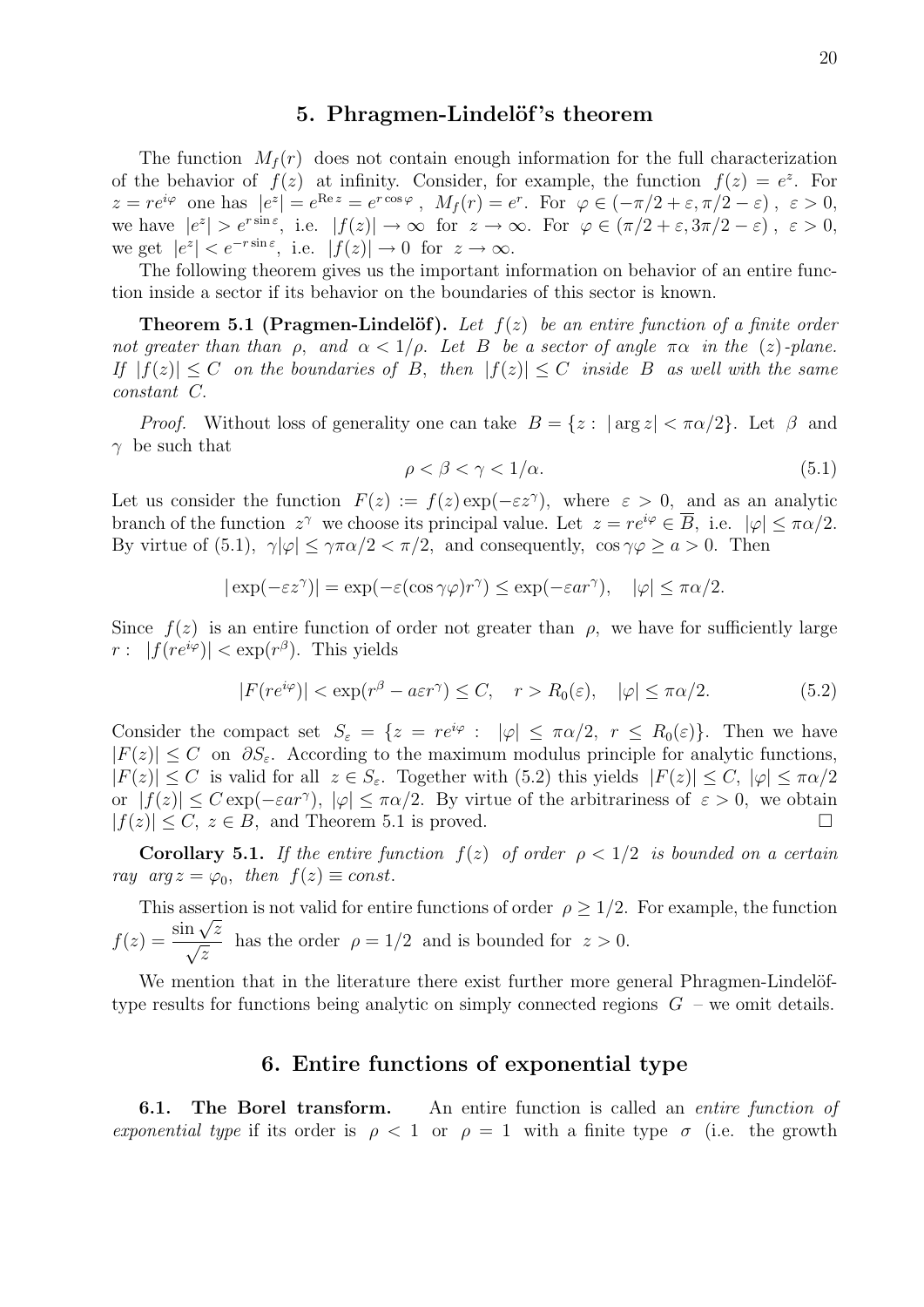of the function is not greater than of the first order and normal type). Such functions are called also entire function of finite degree, and the value

$$
\kappa = \overline{\lim_{r \to \infty}} \frac{\ln M_f(r)}{r}
$$

is called the *degree* of the entire function  $f(z)$ . According to (2.7), the degree of an entire function equals its type with respect to the order  $\rho = 1$ . If  $\rho < 1$ , then  $\kappa = 0$ , and if  $\rho > 1$ , then  $\kappa = \infty$ . For an entire function of exponential type in the power series (1.1) it is convenient to use the designation  $b_n = n!a_n$ , i.e. formula (1.1) takes the form

$$
f(z) = \sum_{n=0}^{\infty} \frac{b_n}{n!} z^n.
$$
\n
$$
(6.1)
$$

For  $\rho = 1$ , formula (2.11) yields

$$
\kappa e = \overline{\lim_{n \to \infty}} n \sqrt[n]{\frac{|b_n|}{n!}}.
$$

Since  $n! \sim$ √  $\overline{2\pi n}(n/e)^n$ , we get

$$
\kappa = \overline{\lim}_{n \to \infty} \sqrt[n]{|b_n|}.
$$
\n(6.2)

Denote

$$
\gamma(t) = \sum_{n=0}^{\infty} \frac{b_n}{t^{n+1}}.\tag{6.3}
$$

By virtue of (6.2), the series (6.3) converges for  $|t| > \kappa$ , and on the circle  $|t| = \kappa$  the function  $\gamma(t)$  has at least one singular point. The function  $\gamma(t)$  is called the *Borel transform* of  $f(z)$ .

We note that if  $f(z) = Af_1(z) + Bf_2(z)$ , then  $\gamma(t) = A\gamma_1(t) + B\gamma_2(t)$ , where  $\gamma_1(t)$ and  $\gamma_2(t)$  are Borel transforms for the entire functions of exponential type  $f_1(z)$  and  $f_2(z)$ respectively.

**Example 6.1.** If  $f(z) = Ae^{az}$ , then  $\gamma(t) = \frac{A}{A}$  $t - a$ .

Example 6.2. If

$$
f(z) = \sin z = \frac{1}{2i} \left( e^{iz} - e^{-iz} \right)
$$
, then  $\gamma(t) = \frac{1}{2i} \frac{1}{t - i} - \frac{1}{2i} \frac{1}{t + i} = \frac{1}{t^2 + 1}$ .

Example 6.3. If

$$
f(z) = \cos z = \frac{1}{2} \left( e^{iz} + e^{-iz} \right)
$$
, then  $\gamma(t) = \frac{1}{2} \left( \frac{1}{t-i} + \frac{1}{t+i} \right) = \frac{t}{t^2+1}$ .

**Example 6.4.** If  $f(z) = 1 + e^z$ , then  $\gamma(t) = \frac{1}{z}$ t  $+$ 1  $t-1$ .

There are connections between the growth of  $|f(z)|$  along the rays  $\arg z = \varphi$  and the convex hull of the set of singularities of  $\gamma(t)$ .

**6.2. Convex sets. The supporting function.** A subset  $D$  of the complex plane is called *convex*, if for any  $z, \tilde{z} \in D$  we have  $\alpha z + (1 - \alpha)\tilde{z} \in D$  for all  $\alpha \in [0, 1]$ .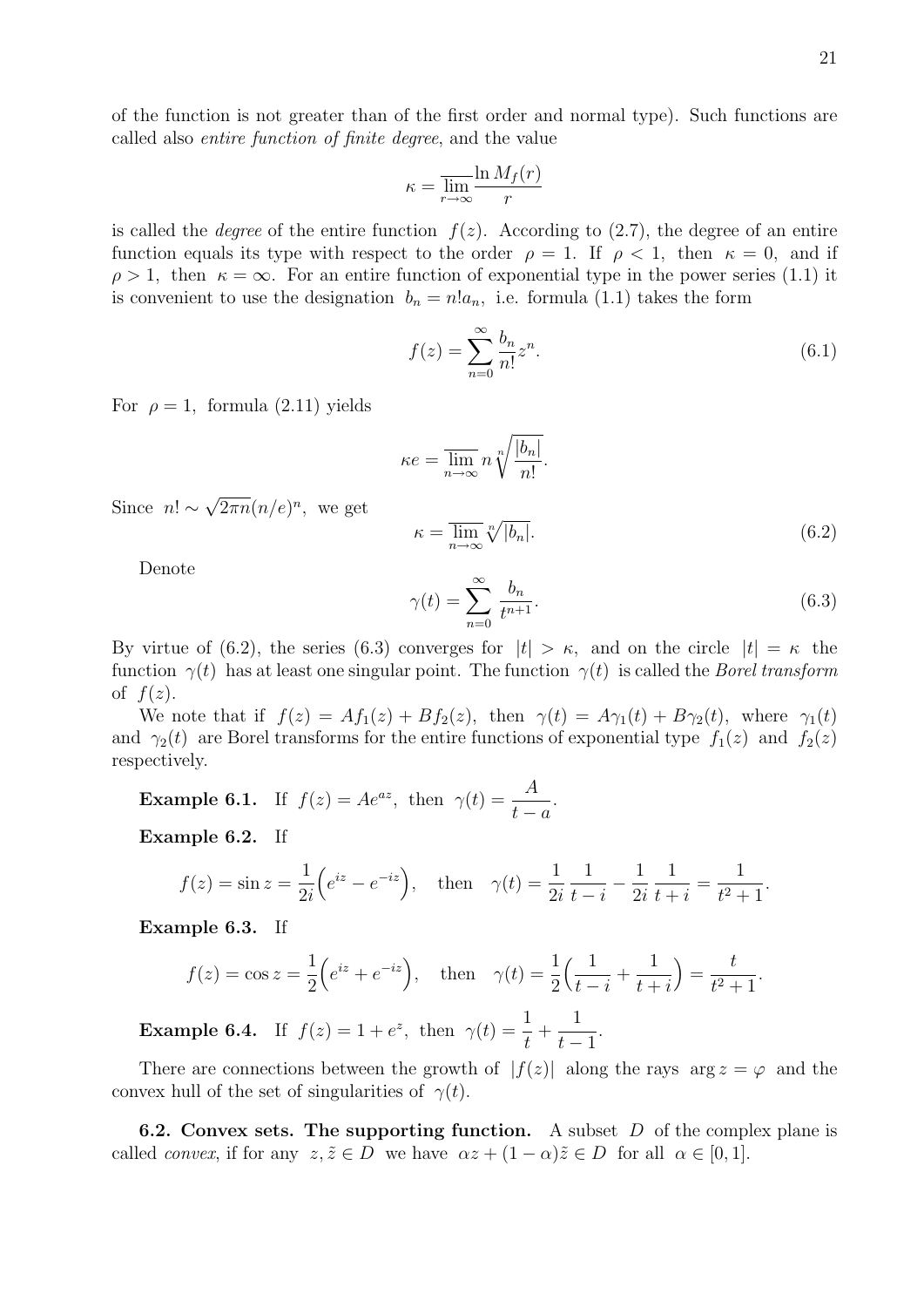Let D be a closed convex set, and let  $\omega_{\varphi}$  denote the ray  $\arg z = \varphi$ . Let  $z = x+iy \in D$ . The orthogonal projection of the point z to the ray  $\omega_{\varphi}$  is the point  $x \cos \varphi + y \sin \varphi =$  $\text{Re}(ze^{-i\varphi})$ . The function

$$
K(\varphi) = \max_{z \in D} \operatorname{Re}(ze^{-i\varphi}), \quad 0 \le \varphi \le 2\pi,
$$

is called the *supporting function* of the convex set D. Clearly, for each point  $z \in D$ :  $x \cos \varphi + y \sin \varphi \le K(\varphi)$ , and for at least one point  $z \in D$  we have the equality here. Hence, for any  $\varphi$  the set D lies on one side of the line  $x \cos \varphi + y \sin \varphi = K(\varphi)$ , and D has at least one common point with this line. This line is called a supporting line.

**Example 6.5.** Let  $D = \{z : |z| \le \sigma\}$ . Then  $K(\varphi) \equiv \sigma$ .

**Example 6.6.** If  $D = [-i\sigma, i\sigma]$  is a segment of the imaginary axis, then  $K(\varphi) =$  $\sigma$ | sin  $\varphi$ |.

**Example 6.7.** Let  $D = \{z : |\text{Re } z| \le \sigma, |\text{Im } z| \le \sigma\}$ . Then  $K(\varphi) = \sigma$ √  $2\cos(\pi/4-|\varphi|),$  $|\varphi| \leq \pi/4$ . By symmetry of D, the function  $K(\varphi)$  is periodic with the period  $\pi/2$  (see  $fig.$ ).



**Theorem 6.1.** 1) The supporting function  $K(\varphi)$  of a bounded closed convex set D is continuous.

2) Let  $K_1(\varphi)$  and  $K_2(\varphi)$  be the supporting functions of  $D_1$  and  $D_2$  respectively. If  $K_1(\varphi) = K_2(\varphi)$  for all  $\varphi$ , then  $D_1 = D_2$ .

*Proof.* 1) Take  $\varphi_1$  and  $\varphi_2$ . Let  $z_1 \in D$  be such that

$$
K(\varphi_1) = \max_{z \in D} \operatorname{Re}(ze^{-i\varphi_1}) = \operatorname{Re}(z_1e^{-i\varphi_1}).
$$

Then

$$
K(\varphi_1) - K(\varphi_2) = \text{Re}(z_1 e^{-i\varphi_1}) - \max_{z \in D} \text{Re}(z e^{-i\varphi_2})
$$
  

$$
\leq \text{Re}(z_1 e^{-i\varphi_1}) - \text{Re}(z_1 e^{-i\varphi_2}) = \text{Re}(z_1 (e^{-i\varphi_1} - e^{-i\varphi_2})) \leq |z_1||e^{-i\varphi_1} - e^{-i\varphi_2}|.
$$

Denote  $B = \max_{z \in D} |z|$ , then  $K(\varphi_1) - K(\varphi_2) \leq B|e^{-i\varphi_1} - e^{-i\varphi_2}|$ . Analogously we obtain  $K(\varphi_2) - K(\varphi_1) \leq B|e^{-i\varphi_2} - e^{-i\varphi_1}|$ , and consequently,

$$
|K(\varphi_1) - K(\varphi_2)| \le B|e^{-i\varphi_1} - e^{-i\varphi_2}|.
$$

Thus,  $|K(\varphi_1)-K(\varphi_2)| < \varepsilon$ , if  $|\varphi_1-\varphi_2| < \delta = \delta(\varepsilon)$ , and we have proved that the supporting function  $K(\varphi)$  is continuous.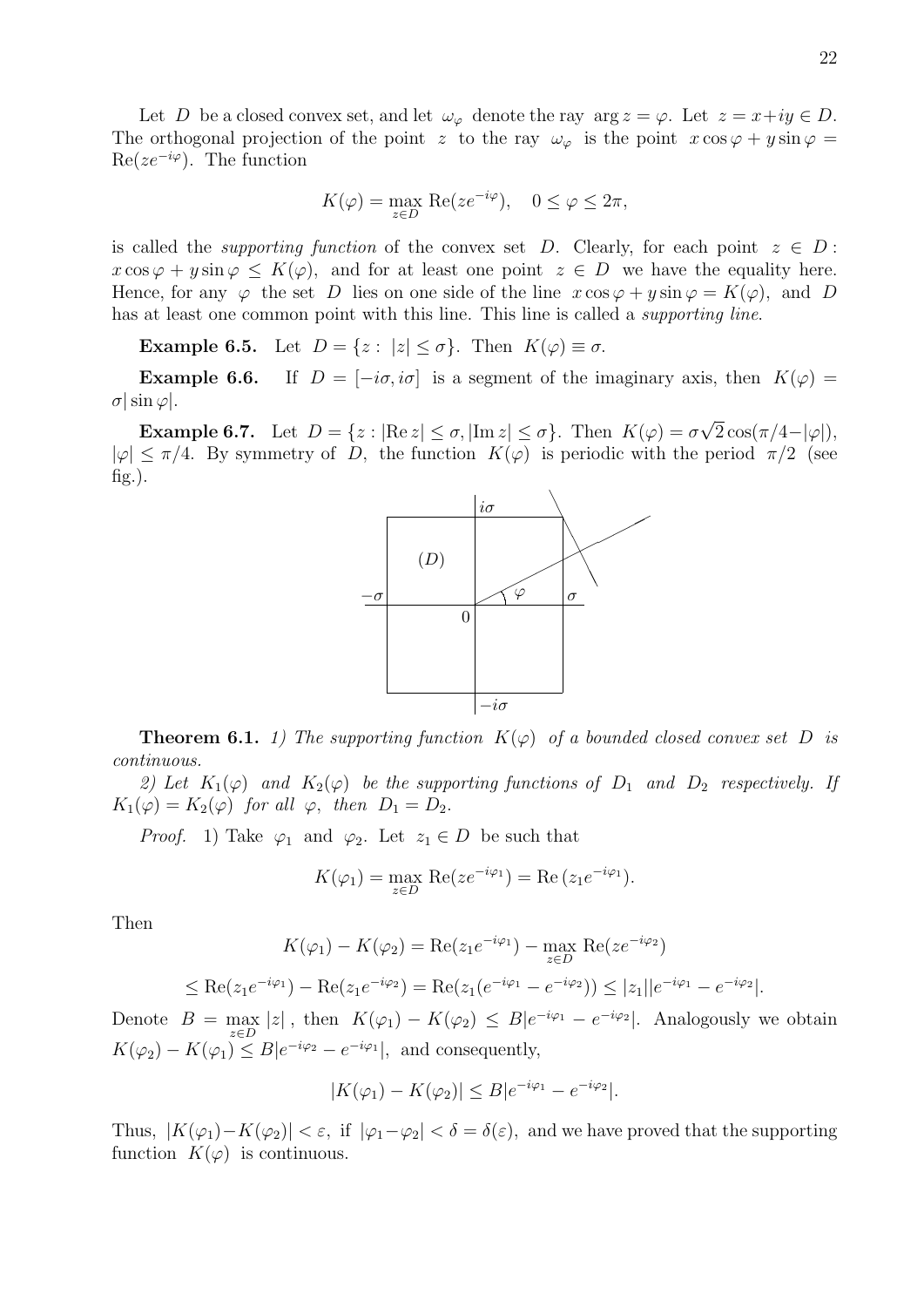2) Suppose that  $D_1 \neq D_2$ . Let for definiteness there exists a point  $z_0 \in D_2$  such that  $z_0 \notin D_1$ . Let  $z_1 \in D_1$  be such that

$$
\min_{z \in D_1} |z_0 - z| = |z_0 - z_1|.
$$

Assume that the segment  $\overline{z_1z_0}$  is inclined to the real axis with an angle  $\varphi_0$ . It is easy to check that  $K_1(\varphi_0) \neq K_2(\varphi_0)$ , and we arrive at the second assertion of the theorem.

6.3. The integral representation for an entire function of exponential type. Let  $M$  be a bounded subset of the complex plane. The intersection  $D$  of all closed convex sets, which contain M, is called the *convex hull* of the set M. The set D is the smallest closed convex set that contains M.

Let  $f(z)$  be an entire function of exponential type and let  $\gamma(t)$  be its Borel transform. The convex hull  $\bar{D}$  of the set of the singularities of the function  $\gamma(t)$  is called the *conjugate* diagram of the function  $f(z)$ . As was mentioned above, if  $f(z)$  is of degree  $\kappa$ , then  $\gamma(t)$ is analytic for  $|t| > \kappa$ , and on the circle  $|t| = \kappa$  the function  $\gamma(t)$  has at least one singular point. Hence, the conjugate diagram  $\bar{D}$  of  $f(z)$  lies in the circle  $|z| \leq \kappa$  and has at least one common point with its boundary  $|t| = \kappa$ .

Let D be the conjugate diagram of  $f(z)$ , and  $K(\varphi)$  be the supporting function of the set  $D$ . Obviously,

- 1)  $\max_{0 \leq \varphi \leq 2\pi} K(\varphi) = \kappa$ , and if  $z_0 = \kappa e^{i\varphi_0} \in \bar{D}$ , then  $\max_{0 \leq \varphi \leq 2\pi} K(\varphi) = K(\varphi_0)$ .
- 2)  $K(\varphi) \geq -\kappa$ .

**Example 6.8.** For the function  $f(z) = Ae^{az}$  the Borel transform has the form  $\gamma(t) = \frac{A}{t}$  $t - a$ , and consequently,  $\overline{D} = \{t : t = a\}$  contains only the point  $t = a$ .

**Example 6.9.** For the function  $f(z) = \sin z$  one has  $\gamma(t) = \frac{1}{z^2}$  $t^2 + 1$ , and  $\overline{D} = [-i, i]$ is a segment of the imaginary axis.

**Example 6.10.** Let  $f(z) = \cosh z + \sin z$ . Then  $\gamma(t) = \frac{t}{t^2}$  $\frac{c}{t^2-1}$  + 1  $t^2 + 1$ , hence  $\bar{D}$  is the square with vertexes in the points:  $1, -1, i, -i$ .

The following theorem gives an integral representation for entire functions of exponential type.

**Theorem 6.2.** Let  $f(z)$  be an entire function of exponential type, let  $\gamma(t)$  be the Borel transform for  $f(z)$ , and let  $\overline{D}$  be the conjugate diagram of  $f(z)$ . Then

$$
f(z) = \frac{1}{2\pi i} \int_C \gamma(t)e^{zt} dt,
$$
\n(6.4)

where C is a simply closed contour such that  $\overline{D} \subset \text{int } C$ .

Proof. We have

$$
J := \frac{1}{2\pi i} \int_C \gamma(t) e^{zt} dt = \frac{1}{2\pi i} \int_{|t|=R} \gamma(t) e^{zt} dt, \quad R > \kappa.
$$

For  $|t| = R$ , the Laurent series (6.3) converges uniformly, and consequently,

$$
J = \sum_{n=0}^{\infty} b_n \frac{1}{2\pi i} \int_{|t|=R} \frac{e^{zt}}{t^{n+1}} dt = \sum_{k=0}^{\infty} \frac{b_n}{n!} z^n = f(z).
$$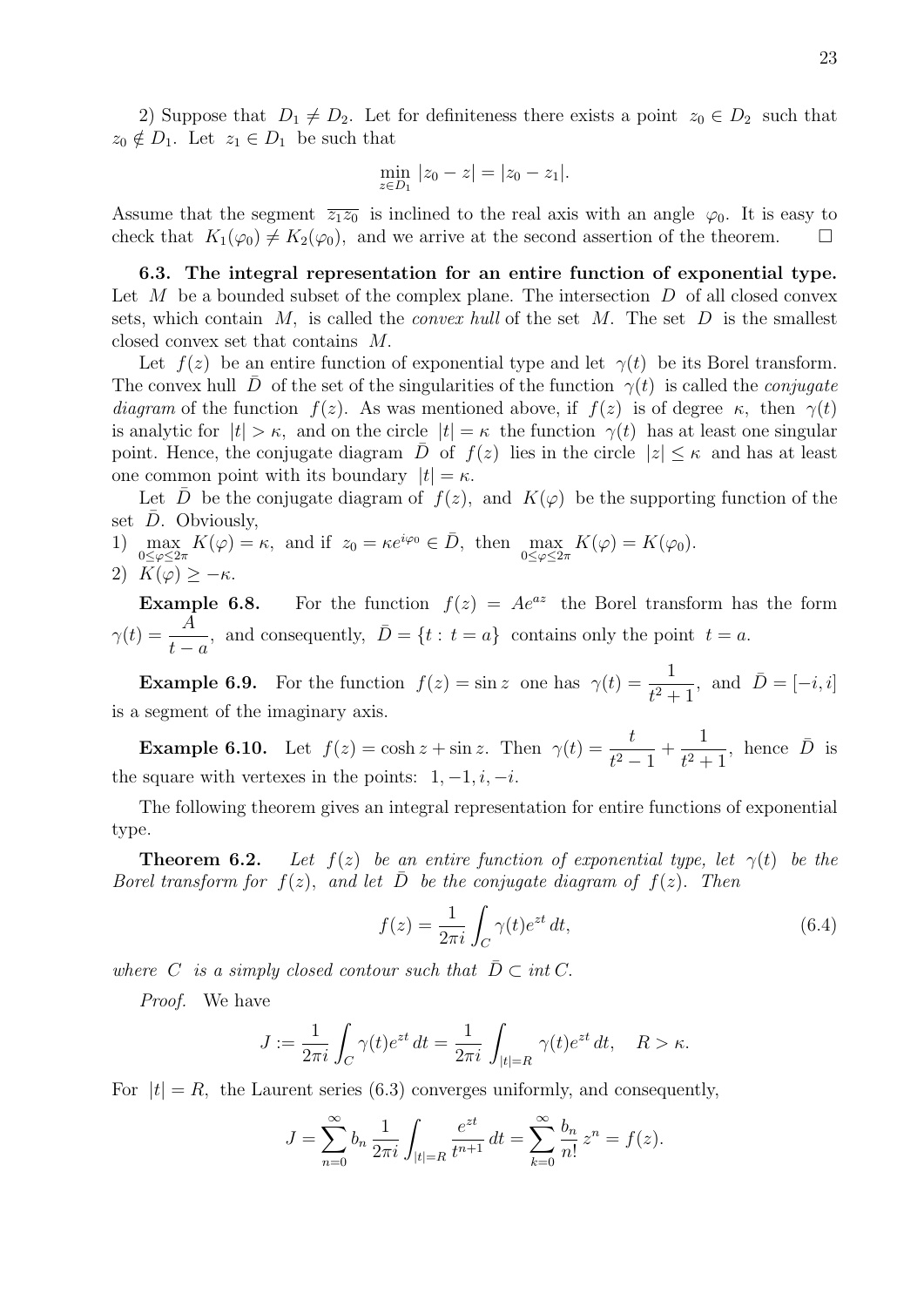Theorem 6.2 is proved.  $\square$ 

**Corollary 6.1.** Let  $K(\varphi)$  be the supporting function of the conjugate diagram  $\overline{D}$  for the function  $f(z)$ . Then for each  $\varepsilon > 0$ ,

$$
|f(re^{i\varphi})| < A(\varepsilon)e^{(K(-\varphi)+\varepsilon)r},\tag{6.5}
$$

where  $A(\varepsilon)$  does not depend on r and  $\varphi$ .

*Proof.* Let  $\bar{D}_{\varepsilon} = \{z : |z - t| \le \varepsilon, t \in \bar{D}\}\)$  be the  $\varepsilon$  - extension of  $\bar{D}$ . Then the function  $K(\varphi) + \varepsilon$  is the supporting function of the set  $\bar{D}_{\varepsilon}$ . Consider the contour  $C_{\varepsilon} := \partial \bar{D}_{\varepsilon}$  with counterclockwise circuit. According to Theorem 6.2,

$$
f(z) = \frac{1}{2\pi i} \int_{C_{\varepsilon}} \gamma(t) e^{zt} dt,
$$

and consequently,

$$
|f(re^{i\varphi})| \leq \frac{l}{2\pi} \max_{t \in C_{\varepsilon}} |\gamma(t)| \exp\left(r \max_{t \in C_{\varepsilon}} \text{Re}(te^{i\varphi})\right),
$$

where *l* is the length of  $C_{\varepsilon}$ . Since  $\max_{t \in C_{\varepsilon}} \text{Re}(te^{i\varphi}) = K(-\varphi) + \varepsilon$ , we get (6.5).

**6.4.** The indicator function. Polya's theorem. For an entire function  $f(z)$  of exponential type we introduce the following characteristic:

$$
h(\varphi) = \overline{\lim_{r \to \infty}} \frac{\ln |f(re^{i\varphi})|}{r}, \quad 0 \le \varphi \le 2\pi.
$$

The function  $h(\varphi)$  is called the *indicator function* or the *indicator* of  $f(z)$ . The indicator describes the growth of the function along a ray  $\arg z = \varphi$ .

**Example 6.11.** Let  $f(z) = e^{(a-ib)z}$ . Then  $f(re^{i\varphi}) = \exp((a\cos\varphi + b\sin\varphi)r)$ , and consequently, the indicator has the form  $h(\varphi) = a \cos \varphi + b \sin \varphi$ . Such an indicator is called trigonometric.

**Theorem 6.3.** Let  $f(z)$  be an entire function of exponential type with the indicator  $h(\varphi)$ , and let  $\gamma(t)$  be the Borel transform of  $f(z)$ . In the half-plane

$$
Re(te^{i\varphi_0}) > h(\varphi_0)
$$
\n<sup>(6.6)</sup>

the function  $\gamma(t)$  is analytic, and

$$
\gamma(t) = \int_0^\infty \frac{\exp(i\varphi_0)}{f(z)e^{-zt}} dz
$$
\n(6.7)

(the integration in (6.7) is performed along the ray  $\arg z = \varphi_0$ ).

Proof. Consider the half-plane

$$
Re(te^{i\varphi_0}) > h(\varphi_0) + \delta, \quad \delta > 0.
$$
\n(6.8)

Along the ray  $\arg z = \varphi_0$  we have the estimate  $|f(z)| < A(\varepsilon)e^{(h(\varphi_0)+\varepsilon)r}$ ,  $\varepsilon > 0$ , and consequently,

$$
|f(z)e^{-zt}| < A(\varepsilon) \exp((h(\varphi_0) + \varepsilon)r - r \operatorname{Re}(te^{i\varphi_0})).
$$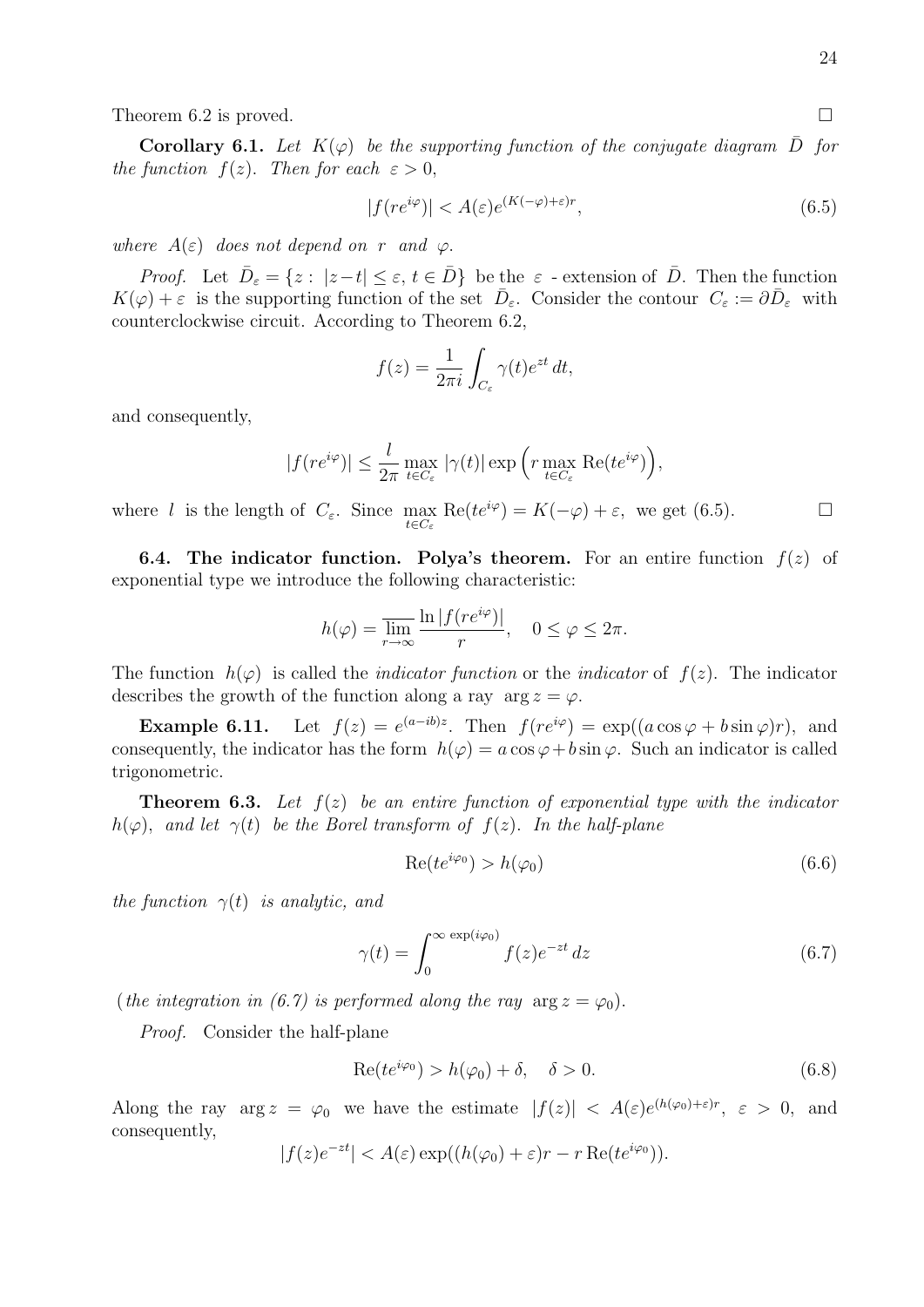Therefore, if t belongs to the half-plane (6.8), then  $|f(z)e^{-zt}| < A(\varepsilon) \exp(-(\delta - \varepsilon)r)$ . For  $0 < \varepsilon < \delta \;$  we obtain that the integral

$$
\int_0^\infty \frac{\exp(i\varphi_0)}{f(z)e^{-zt}} dt
$$
\n(6.9)

converges in the half-plane (6.8) absolutely and uniformly. Hence, the integral (6.9) represents an analytic function in the half-plane (6.8). Since  $\delta > 0$  is arbitrary, this integral represents an analytic function in the half-plane (6.6). It remains to show that the integral (6.9) is equal to  $\gamma(t)$ .

For a fixed  $\varepsilon > 0$  we choose  $R_0(\varepsilon) > 0$  such that

$$
|f(z)| < B(\varepsilon)e^{(\kappa + \varepsilon)|z|}, \quad |z| > R_0(\varepsilon), \tag{6.10}
$$

where  $\kappa$  is the degree of  $f(z)$ . Let  $R > R_0(\varepsilon)$ , and let t lie in the half-plane

$$
Re(te^{i\varphi_0}) > \kappa + \varepsilon + h, \quad h > 0.
$$
\n(6.11)

We have

$$
\int_0^\infty \frac{\exp(i\varphi_0)}{f(z)e^{-zt}} dz = A_R + B_R,
$$

where

$$
A_R = \int_0^{R \exp(i\varphi_0)} f(z)e^{-zt} dz, \quad B_R = \int_{R \exp(i\varphi_0)}^{\infty \exp(i\varphi_0)} f(z)e^{-zt} dz.
$$

By virtue of  $(6.10)$ ,  $(6.11)$ , we get

$$
|B_R| < B(\varepsilon) \int_R^{\infty} e^{-hr} \, dr \to 0 \quad \text{for} \quad R \to \infty.
$$

On the segment  $[0, Re^{i\varphi_0}]$ , the series (6.1) converges uniformly. Then

$$
A_R = \sum_{n=0}^{\infty} \frac{b_n}{n!} \int_0^{R \exp(i\varphi_0)} z^n e^{-zt} dz.
$$

Since

$$
\int_0^\infty \frac{\exp(i\varphi_0)}{z^n e^{-zt}} dz = \frac{n!}{t^{n+1}},
$$

in the half-plane (6.11) we have

$$
|\gamma(t) - A_R| = \Big| \sum_{n=0}^{\infty} \frac{b_n}{n!} \int_{R \exp(i\varphi_0)}^{\infty} z^n e^{-zt} dz \Big| \leq \sum_{n=0}^{\infty} \frac{|b_n|}{(\kappa + \varepsilon)^{n+1}} \frac{(\kappa + \varepsilon)^{n+1}}{n!} \int_R^{\infty} r^n e^{-(\kappa + \varepsilon + h)r} dr.
$$

Thus, it is sufficient to show that

$$
a_{n,R} := \frac{(\kappa + \varepsilon)^{n+1}}{n!} \int_R^{\infty} r^n e^{-(\kappa + \varepsilon + h)r} dr \to 0, \quad R \to \infty,
$$

uniformly in  $n$ . It is easy to calculate:

$$
\int_{R}^{\infty} r^{n} e^{-(\kappa + \varepsilon + h)r} dr = e^{-(\kappa + \varepsilon + h)R} \frac{n!}{(\kappa + \varepsilon + h)^{n+1}} \sum_{j=0}^{n} \frac{((\kappa + \varepsilon + h)R)^{j}}{j!}.
$$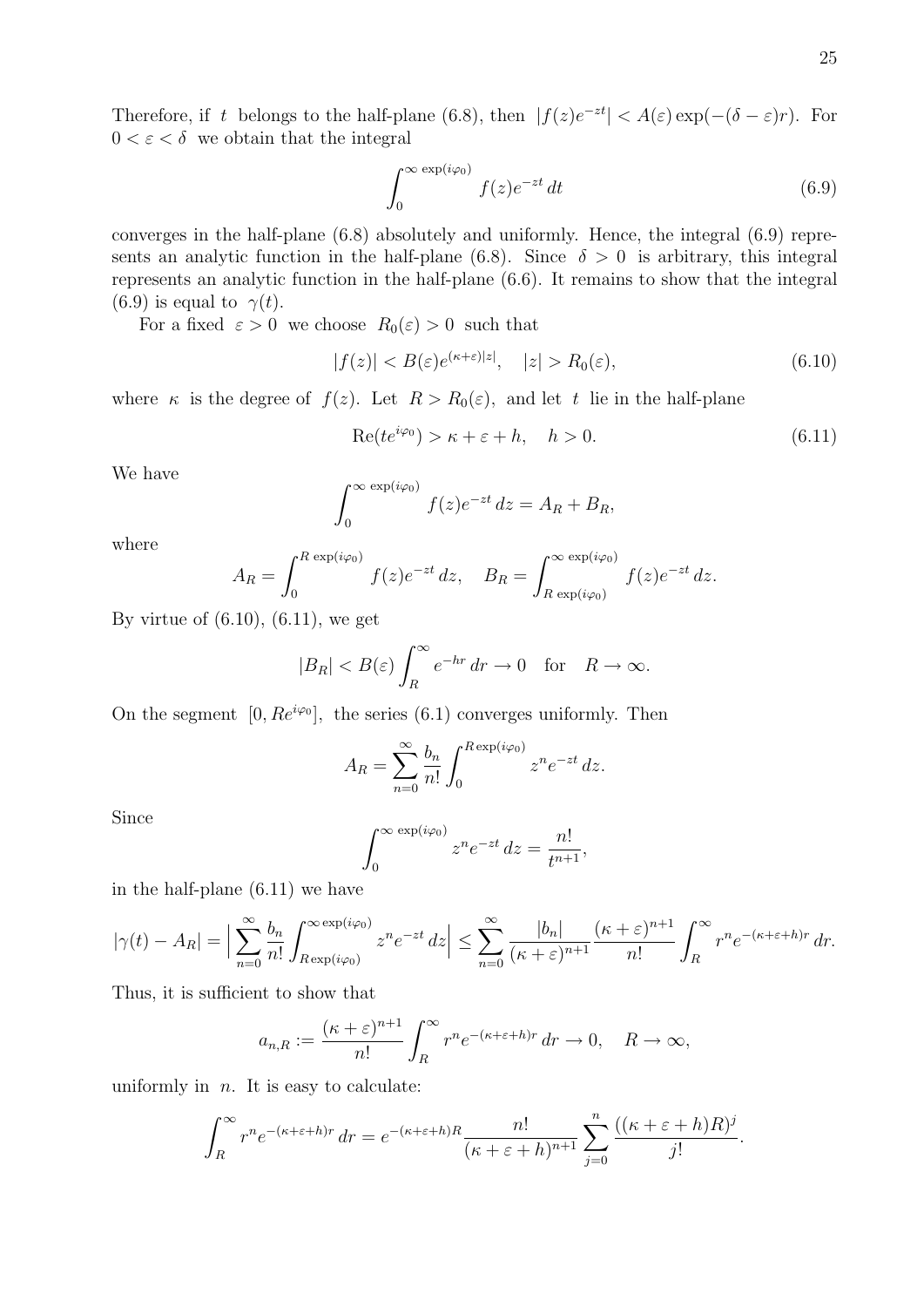Hence,

$$
a_{n,R}=e^{-(\kappa+\varepsilon+h)R}\Big(\frac{\kappa+\varepsilon}{\kappa+\varepsilon+h}\Big)^{n+1}\sum_{j=0}^n\frac{((\kappa+\varepsilon+h)R)^j}{j!}
$$

Thus, (6.7) is valid in the half-plane (6.11). Since the integral (6.9) represents an analytic function in the larger half-plane (6.6), formula (6.7) holds also in the half-plane (6.6). Theorem 6.3 is proved.  $\square$ 

Corollary 6.2. The following relation holds

$$
K(-\varphi) \le h(\varphi). \tag{6.12}
$$

*Proof.* Indeed, the function  $\gamma(t)$  is analytic outside  $\overline{D}$ , and consequently,  $\gamma(t)$  is analytic in the half-plane Re( $te^{i\varphi_0}$ ) >  $K(-\varphi_0)$ . The boundary of this half-plane is the supporting line for  $\bar{D}$ , which is orthogonal to the ray arg  $t = -\varphi_0$ . The function  $\gamma(t)$  has singularities on the supporting line. On the other hand, the function  $\gamma(t)$  is analytic in the half-plane (6.6). Hence,  $K(-\varphi_0) \leq h(\varphi_0)$ , and Corollary 6.2 is proved.

**Theorem 6.4 (Polya).** Let  $f(z)$  be the entire function of exponential type with the indicator  $h(\varphi)$ , let D be its conjugate diagram and let  $K(\varphi)$  be the supporting function of  $\bar{D}$ . Then

$$
h(\varphi) = K(-\varphi). \tag{6.13}
$$

*Proof.* It follows from (6.5) that  $h(\varphi) \leq K(-\varphi)$ . Along with (6.12) this yields (6.13).  $\Box$ 

The following theorem follows from the properties of supporting function  $K(\varphi)$ .

**Theorem 6.5.** The indicator function  $h(\varphi)$  is continuous,  $2\pi$ -periodic, and

$$
\max_{0\leq\varphi\leq2\pi}h(\varphi)=\kappa.
$$

Moreover,  $h(\varphi) \geq -\kappa$ .

According to Polya's theorem and Theorem 6.1 the indicator  $h(\varphi)$  is the supporting function for the set  $D := \{z : \overline{z} \in \overline{D}\}\$ , where  $\overline{D}$  is the conjugate diagram of the corresponding entire function  $f(z)$ . Indeed,

$$
h(\varphi) = K(-\varphi) = \max_{z \in \bar{D}} \text{Re}(ze^{i\varphi}) = \max_{z \in D} \text{Re}(\bar{z}e^{i\varphi}) = \max_{z \in D} \text{Re}(ze^{-i\varphi}).
$$

This set D is called the *indicator diagram* of the function  $f(z)$ . The shape of the indicator diagram indicates the growth of the entire function in different directions.

**Example 6.12.** For the function  $f(z) = \sin z$  we have:  $\rho = 1$ ,  $\sigma = 1$ ,  $D = [-i, i]$  is a segment of the imaginary axis,  $K(\varphi) = |\sin \varphi|$ ,  $h(\varphi) = |\sin \varphi|$ .

Remark 6.1. Sometimes it is convenient to define the indicator function in another way:

$$
h(\varphi) = \overline{\lim_{r \to \infty}} \frac{\ln |f(re^{i\varphi})|}{r^{\rho}}.
$$

For more details about properties of indicator functions see [4].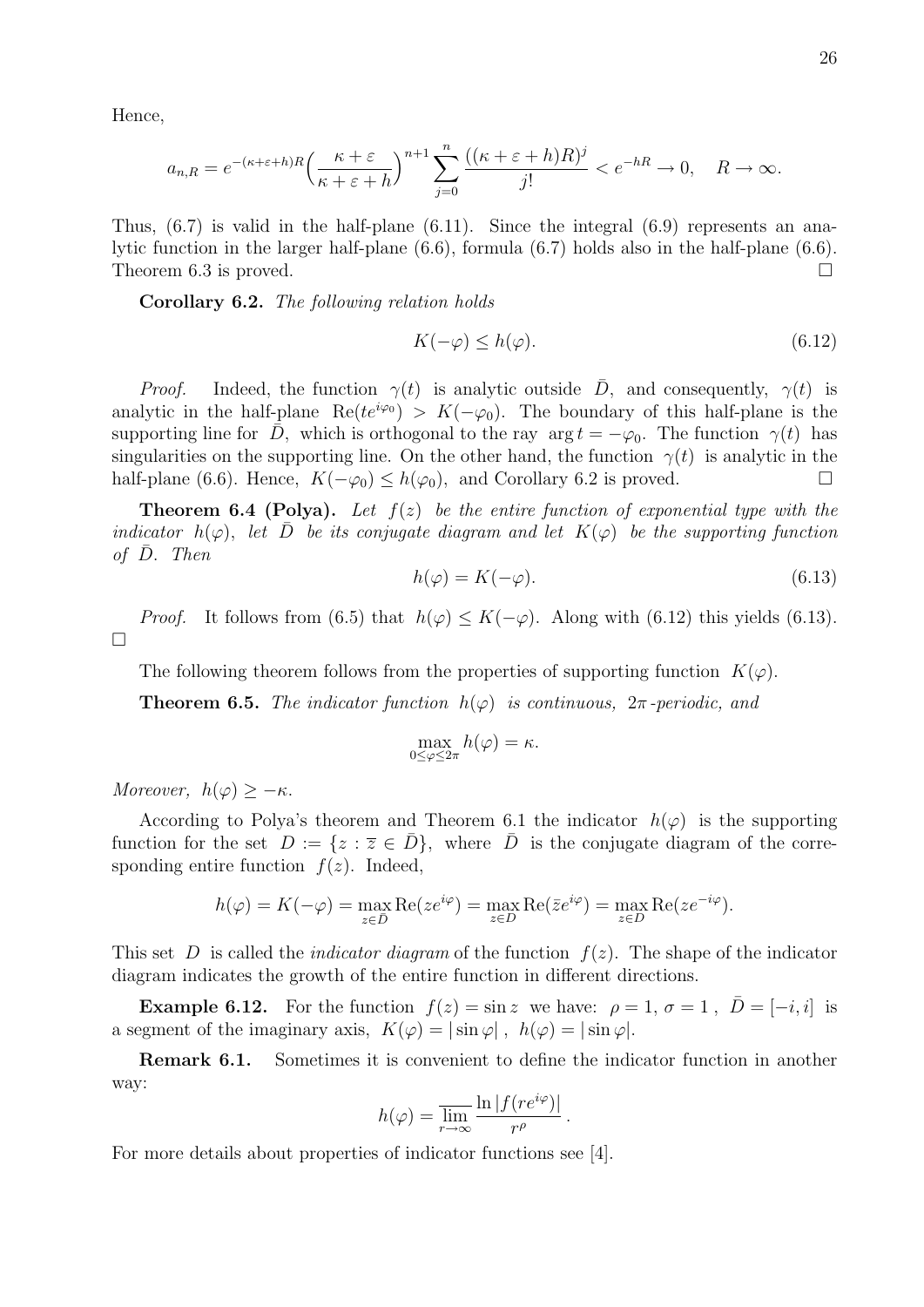**6.5.** The indicator function of the derivative. Let  $f(z)$  be an entire function of exponential type, and let D be the indicator diagram for  $f(z)$ .

**Theorem 6.6.** Suppose that one of the following conditions is fulfilled:

- (i) the origin is an interior point of D, i.e.  $0 \in int D$ ;
- (ii) the origin does not belong to  $D$ ;

(iii) the origin is an interior point of a segment that is a part of the boundary of D.

Then the indicator of the derivative  $f'(z)$  is equal to the indicator of  $f(z)$ .

*Proof.* Obviously, D can be replaced with D. Let  $\gamma(t)$  and  $\gamma_1(t)$  are the Borel transforms of  $f$  and  $f'$ , respectively. Since

$$
\gamma(t) = \sum_{n=0}^{\infty} \frac{b_n}{t^{n+1}}, \quad \gamma_1(t) = \sum_{n=0}^{\infty} \frac{b_{n+1}}{t^{n+1}},
$$

we have

$$
\gamma_1(t) = t\gamma(t) - f(0). \tag{6.14}
$$

It follows from (6.14) that the functions  $\gamma_1(t)$  and  $\gamma(t)$  have the same singularities except maybe the origin  $t = 0$ . Under the hypothesis of the theorem, we get that the conjugate diagram of  $f'(z)$  coincides with the conjugate diagram of  $f(z)$ . Therefore, the supporting function of  $f'(z)$  is equal to the supporting function of  $f(z)$ , and by Theorem 6.4, the indicator of  $f'(z)$  is equal to the indicator of  $f(z)$ .

**Remark 6.2.** If the origin is a "corner" of D, then the indicators of  $f(z)$  and  $f'(z)$ may happen to be different. For example, let  $f(z) = 1 + e^z$ . Then  $f'(z) = e^z$ ,

$$
\gamma(t) = \frac{1}{t} + \frac{1}{t-1}, \quad \gamma_1(t) = \frac{1}{t-1}.
$$

Both the indicator and conjugate diagrams of  $f(z)$  coincide with the segment [0, 1], while for  $f'(z)$  they are the point 1.

**Theorem 6.7.** Let  $\gamma_m(t)$  be the Borel transform for  $f^{(m)}(z)$ ,  $m \geq 0$ . Then

$$
\gamma_m(t) = t^m \gamma(t) - t^{m-1} f(0) - t^{m-2} f'(0) - \dots - f^{(m-1)}(0). \tag{6.15}
$$

Indeed, using (6.14), one can easily derive (6.15) by induction.  $\Box$ 

**6.6. Introduction to the operational calculus.** In the sequel,  $f(z) =: \gamma(t)$  means that  $\gamma(t)$  is the Borel transform of  $f(z)$ . We consider the linear differential equation with constant coefficients

$$
a_0 y^{(n)}(x) + a_1 y^{(n-1)}(x) + \ldots + a_n y(x) = \varphi(x) \tag{6.16}
$$

under the initial conditions

$$
y(0) = b_0, \ y'(0) = b_1, \ \dots, \ y^{(n-1)}(0) = b_{n-1}.
$$
\n
$$
(6.17)
$$

Let  $\varphi(z)$  be an entire function of exponential type, and  $\varphi(z) = \varphi^*(t)$ . We shall seek a solution  $y(x)$  of (6.16), (6.17) in the class of entire functions of exponential type. Put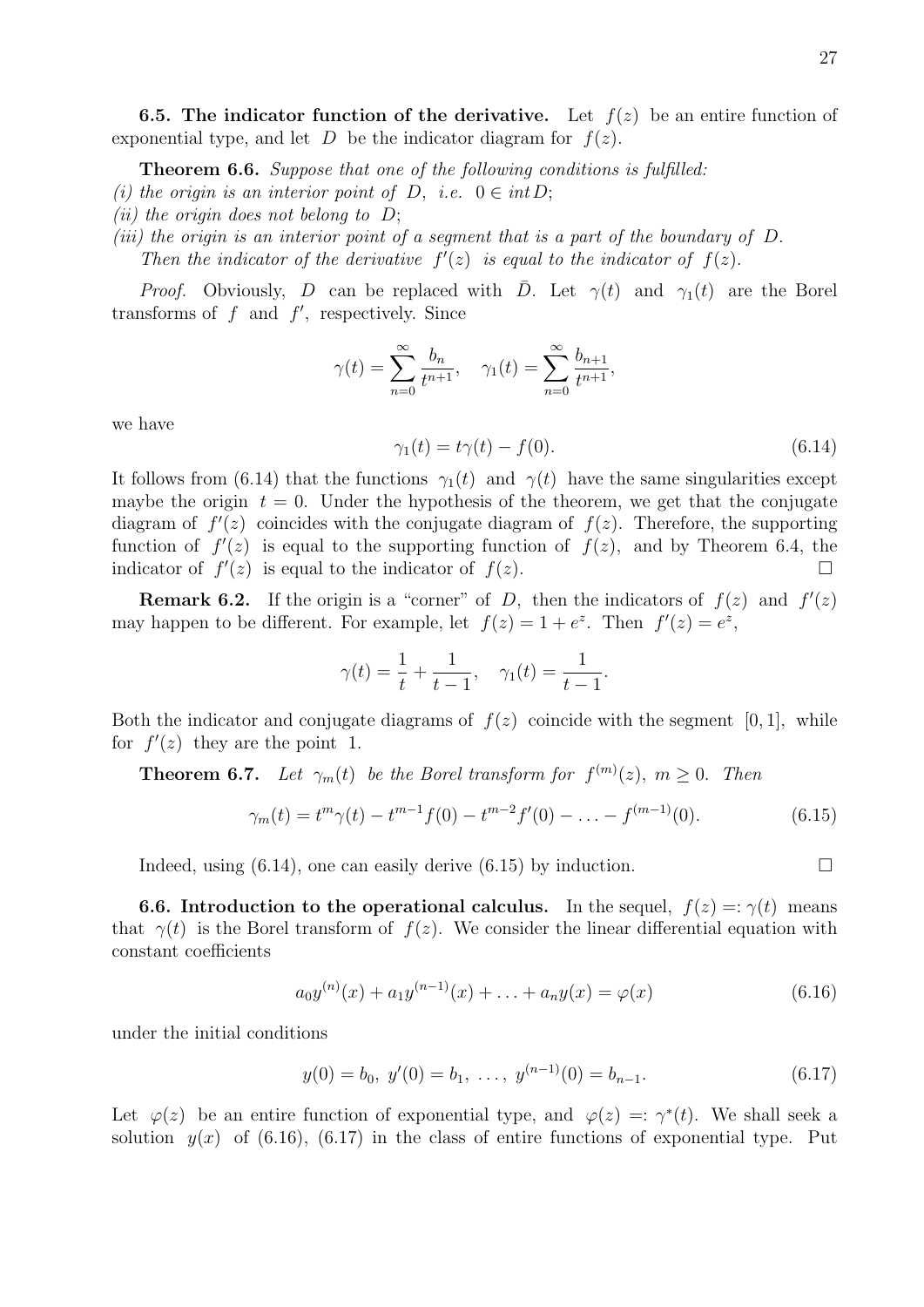$y(z) =: \gamma(t)$ . By Theorem 6.7 we have  $y^{(m)}(z) =: \gamma_m(t) = t^m \gamma(t) - t^{m-1} b_0 - \ldots - b_{m-1}$ . Taking in (6.16) the Borel transforms, one gets

$$
a_0(t^n\gamma(t) - t^{n-1}b_0 - \ldots - b_{n-1}) + a_1(t^{n-1}\gamma(t) - t^{n-2}b_1 - \ldots - b_{n-2}) + \ldots + a_n\gamma(t) = \gamma^*(t). \tag{6.18}
$$

Consequently,

$$
\gamma(t) = \frac{\gamma^*(t) + P_{n-1}(t)}{P(t)}, \quad P(t) := a_0 t^n + \dots + a_n,
$$
\n(6.19)

where  $P_{n-1}(t)$  is a known polynomial of degree  $\leq n-1$ . It follows from (6.19) that  $\gamma(t)$ is analytic at infinity and  $\gamma(\infty) = 0$ . Hence,  $\gamma(t) = \sum_{k=0}^{\infty}$  $k=0$  $c_k$  $\frac{\epsilon_k}{t^{k+1}}$ . Consequently, the function  $c_k$ 

 $y(x) = \sum_{n=0}^{\infty}$  $_{k=0}$  $k!$  $x^k$  is the solution of the Cauchy problem (6.16), (6.17).

The described method of solving the Cauchy problem for differential equations is the central point of the operational calculus. This method allows one to reduce the solution of a differential equation to the solution of an algebraic (so-called operational) equation (6.18). One can find  $y(x)$  from  $\gamma(t)$  also by the formula

$$
y(x) = \frac{1}{2\pi i} \int_C \gamma(t)e^{xt} dt
$$

with the help of the residue calculus.

Example 6.12. Consider the Cauchy problem:

$$
y''(x) - 2y'(x) + y(x) = 0, \ y(0) = 0, \ y'(0) = 1.
$$

We get  $y(x) =: \gamma(t), y'(x) =: t\gamma(t), y''(x) =: t^2\gamma(t) - 1$ , and the operational equation has the form  $t^2\gamma(t) - 1 - 2t\gamma(t) + \gamma(t) = 0$ . This yields

$$
\gamma(t) = \frac{1}{(t-1)^2}
$$
,  $y(x) = \frac{1}{2\pi i} \int_C \frac{e^{xt}}{(t-1)^2} dt = xe^x$ .

Example 6.13. Let us find the solution of the following problem:

 $y'' + y' + y = \cos x$ ,  $y(0) = 0$ ,  $y'(0) = 1$ .

We get  $y =: \gamma(t)$ ,  $y' =: t\gamma(t)$ ,  $y''(x) =: t^2\gamma(t) - 1$ ,  $\cos x =: t/(t^2 + 1)$ . The operational equation has the form  $t^2\gamma(t) - 1 + t\gamma(t) + \gamma(t) = t/(t^2 + 1)$ . This yields  $\gamma(t) = \frac{1}{t^2}$  $\frac{1}{t^2+1}$ ,  $y(x) = \sin x.$ 

## 7. Estimates of the modulus of an entire function from below

Estimates of the modulus of an entire function from below play an important role in the theory of entire functions and its applications, for example, in the spectral theory.

First we consider entire functions of order  $0 \leq \rho < 1/2$ . According to Corollary 3.3, such functions can be represented (up to a multiplicative constant) in the canonical form:

$$
f(z) = z^m \prod_{k=1}^{\infty} \left( 1 - \frac{z}{z_k} \right),\tag{7.1}
$$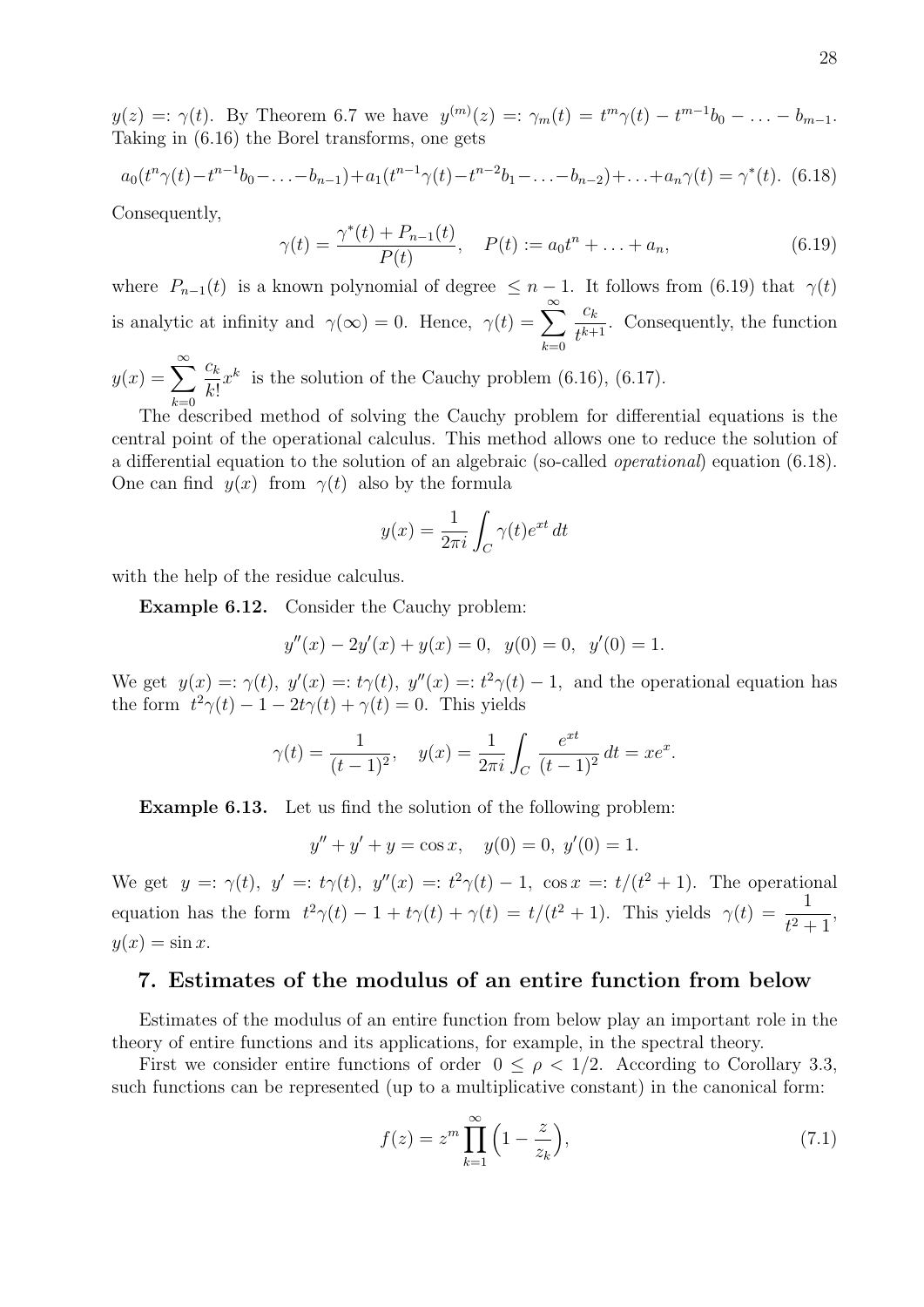where the numbers  $z_k \neq 0$  are zeros of  $f(z)$ . Then

$$
\min_{|z|=r} |f(z)| \ge r^m \prod_{k=1}^{\infty} \left(1 - \frac{r}{|z_k|}\right) = \varphi(r),\tag{7.2}
$$

where

$$
\varphi(z) = z^m \prod_{k=1}^{\infty} \left( 1 - \frac{z}{|z_k|} \right). \tag{7.3}
$$

We note that the entire function  $\varphi(z)$  has the same order  $\rho < 1/2$ , as  $f(z)$ , since the zeros of these functions have the same convergence exponent  $\tau$ . By virtue of Corollary 5.1, the function  $\varphi(z)$  is not bounded on the half-line  $z > 0$ . Therefore, there exists a sequence  $r_n \to \infty$  such that  $|\varphi(r_n)| \to \infty$ . Consequently,  $\min_{|z|=r_n} |f(z)|$  tends to infinity as  $n \to \infty$  $\infty$ . Thus, we have proved the following assertion.

**Theorem 7.1.** For each entire function  $f(z)$  of order  $0 \leq \rho < 1/2$ , there exists a sequence of circles  $|z| = r_n$ ,  $r_n \to \infty$ , such that  $\min_{|z|=r_n} |f(z)| \to \infty$  as  $n \to \infty$ .

This assertion is not valid for entire functions of order  $\rho \geq 1/2$ . For example, the entire function f(z) = cos  $\sqrt{z}$  has the order  $\rho = 1/2$ , and it is bounded for  $z > 0$ .

**Theorem 7.2.** Let  $f(z)$  be an entire function of order  $0 < \rho < 1/2$ . Then for each  $\varepsilon > 0$ , there exists a sequence  $r_n \to \infty$ , for which

$$
\min_{|z|=r_n} |f(z)| > \exp(r_n^{\rho-\varepsilon}).
$$

*Proof.* Consider the function  $F(z) = \varphi(z) \exp(-\sigma(-z)^{\rho-\varepsilon}), \ \varepsilon > 0, \ 0 < \sigma < 1,$  where  $\varphi(z)$  is defined by (7.3). The function  $F(z)$  is analytic in the whole complex plane without the half-line  $z \geq 0$ . We choose  $(-z)^{\rho-\varepsilon}$  such that  $(-z)^{\rho-\varepsilon}$  is real for  $z < 0$ . Since  $M_{\varphi}(r) = \varphi(-r)$ , there exists a sequence  $r_n \to \infty$  such that  $\varphi(-r_n) > \exp(r_n^{\rho-\varepsilon})$ . Then

$$
F(-r_n) > \exp(r_n^{\rho-\varepsilon} - \sigma r_n^{\rho-\varepsilon}) = \exp((1-\sigma)r_n^{\rho-\varepsilon}).
$$
\n(7.4)

Let us show that  $|F(z)|$  is not bounded on the half-line  $z > 0$ . Indeed, suppose on the contrary, that  $|F(z)| < C$  for  $z > 0$ . Using similar arguments as in the proof of the Phragmen-Lindelöf theorem, one can prove (using  $\rho < 1/2$ ) that  $|F(z)| < C$  for all z. But this contradicts to (7.4). Thus, there exists a sequence  $r_n \to \infty$  such that  $|F(r_n)| > 1$ . Then

$$
|\varphi(r_n)| > |\exp(\sigma(-r_n)^{\rho-\varepsilon})| = \exp(\sigma r_n^{\rho-\varepsilon} \cos \pi (\rho-\varepsilon)),
$$

and consequently,  $|\varphi(r_n)| > \exp(r_n^{\rho-2\varepsilon})$ , for sufficiently large *n*.

We now consider the function  $\sin z$  which is an entire function of exponential type with the indicator  $h(\varphi) = |\sin \varphi|$ .

**Theorem 7.3.** 1) For all 
$$
z = re^{i\varphi}
$$
 one has  $|\sin z| \le \exp(|\text{Im } z|) = \exp(h(\varphi)r);$   
2) Denote  $G_{\varepsilon} = \{z : |z - k\pi| \ge \varepsilon, k = 0, \pm 1, \pm 2, ...\}$ . Then for  $z \in G_{\varepsilon}$ ,

$$
|\sin z| \ge A(\varepsilon) \exp(h(\varphi)r), \quad A(\varepsilon) > 0.
$$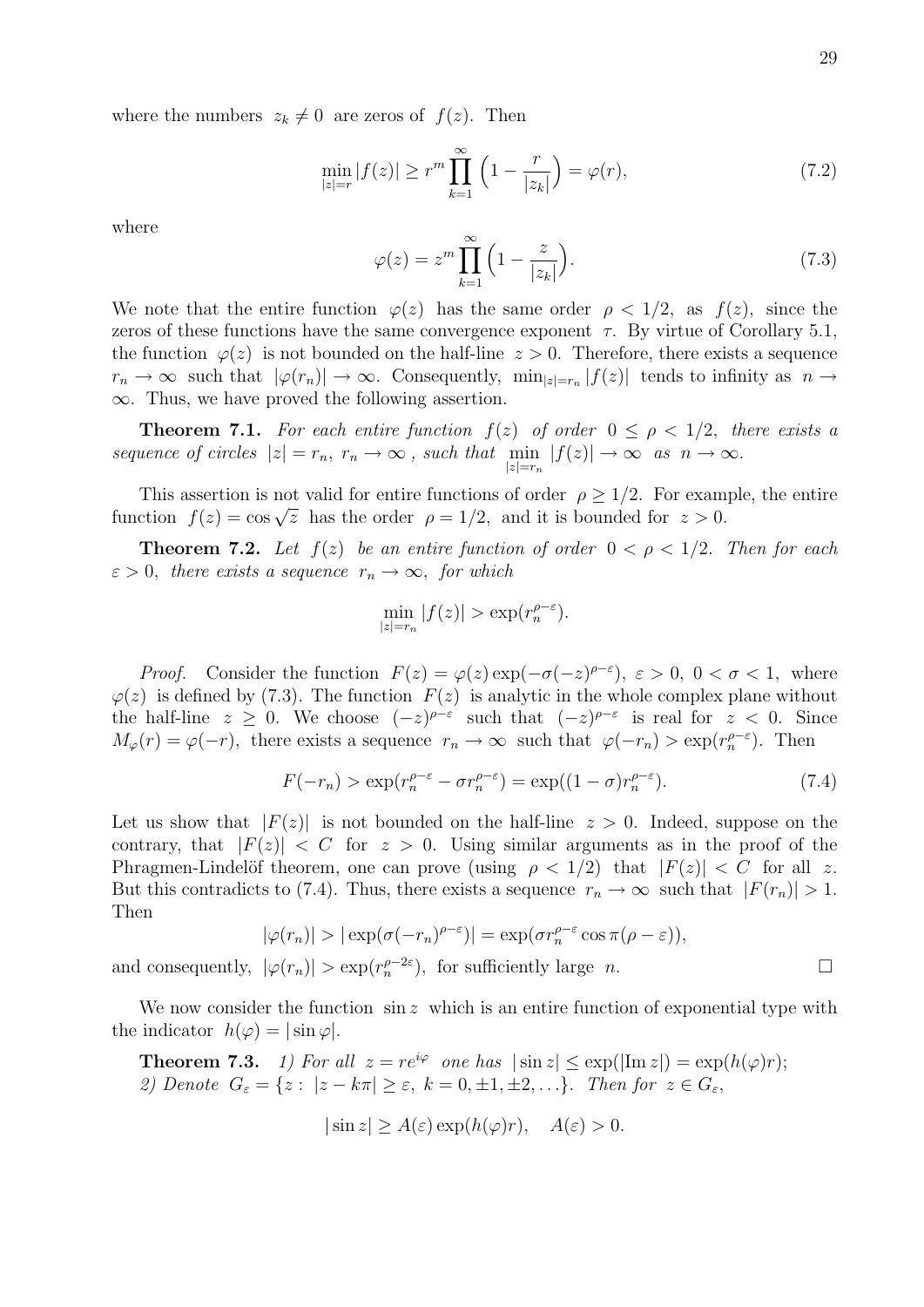*Proof.* 1) Since  $\sin z = (e^{iz} - e^{-iz})(2i)^{-1}$ , we get

$$
|\sin z| \le \frac{e^{\text{Im } z} + e^{-\text{Im } z}}{2} \le \exp(|\text{Im } z|) = \exp(h(\varphi)r).
$$

2) Since the function  $|\sin z|$  is even and  $\pi$ -periodic, it is sufficient to consider  $z \in \Pi \cup \Pi_{\varepsilon}$ , where

$$
\Pi = \left\{ z : -\frac{\pi}{2} \le \text{Re } z \le \frac{\pi}{2}, \text{ Im } z > 1 \right\}, \ \ \Pi_{\varepsilon} = \left\{ z : -\frac{\pi}{2} \le \text{Re } z \le \frac{\pi}{2}, \ 0 \le \text{Im } z \le 1, \ |z| \ge \varepsilon \right\}.
$$

Put  $F(z) := |\sin z| \exp(-\mathrm{Im} z)$ . If  $z \in \Pi$ , we get

$$
F(z) = \frac{|e^{2iz} - 1|}{2} \ge \frac{1 - e^{-2\text{Im} z}}{2} > \frac{1 - e^{-2}}{2}.
$$

Further, for  $z \in \Pi_{\varepsilon}$  we have  $F(z) \ge \min_{\xi \in \Pi_{\varepsilon}} F(\xi) > 0$ . Thus, taking

$$
A(\varepsilon) = \min\Big\{\frac{1 - e^{-2}}{2}, \min_{\xi \in \Pi_{\varepsilon}} F(\xi)\Big\}
$$

we arrive at the second assertion of the theorem.

The next assertion we provide without proof (see [5] for details).

Theorem 7.4. Let  $f(z) = \prod^{\infty}$  $n=1$  $\left(1-\frac{z^2}{2}\right)$  $z_n^2$  $\Big), z_n > 0, \lim_{n \to \infty} n/z_n = \sigma < \infty.$  Then  $f(z)$  is an entire function of exponential type with the indicator  $h(\varphi) = \pi \sigma |\sin \varphi|$ . Moreover, there

exist  $r_n \to \infty$  such that

$$
|f(r_n e^{i\varphi})| > \exp((h(\varphi) - \varepsilon)r_n), \quad k > n_0(\varepsilon), \quad \varepsilon > 0.
$$

## 8. Meromorphic functions

A function  $f(z)$  is called *meromorphic*, if it is analytic in the whole complex plane with exception of its poles. For example, if  $f_1(z) \neq 0$  and  $f_2(z)$  are entire, then  $f(z) =$  $f_2(z)/f_1(z)$  is a meromorphic function. In particular, each rational fraction is a meromorphic function. If a meromorphic function has a countable infinite set of poles  $\{z_k\}_{k>1}$ , then  $\lim_{k\to\infty} |z_k| = \infty$ , and we can enumerate them as follows:  $|z_k| \le |z_{k+1}|$  (each pole is counted according to its multiplicity).

We mention that each meromorphic function  $f(z)$  has the form  $f_2(z)/f_1(z)$ , where  $f_1(z)$  and  $f_2(z)$  are entire functions. Indeed, by Theorem 3.1, one can construct an entire function  $f_1(z)$  such that its zeros coincide with  $\{z_k\}$ . Then the function  $f_2(z) = f(z)f_1(z)$ is entire and  $f(z) = f_2(z)/f_1(z)$ .

We note that one can also define the order, type, etc. of a meromorphic function and extend most of the results presented in this note to the meromorphic case – for details we refer the reader to the textbook [9].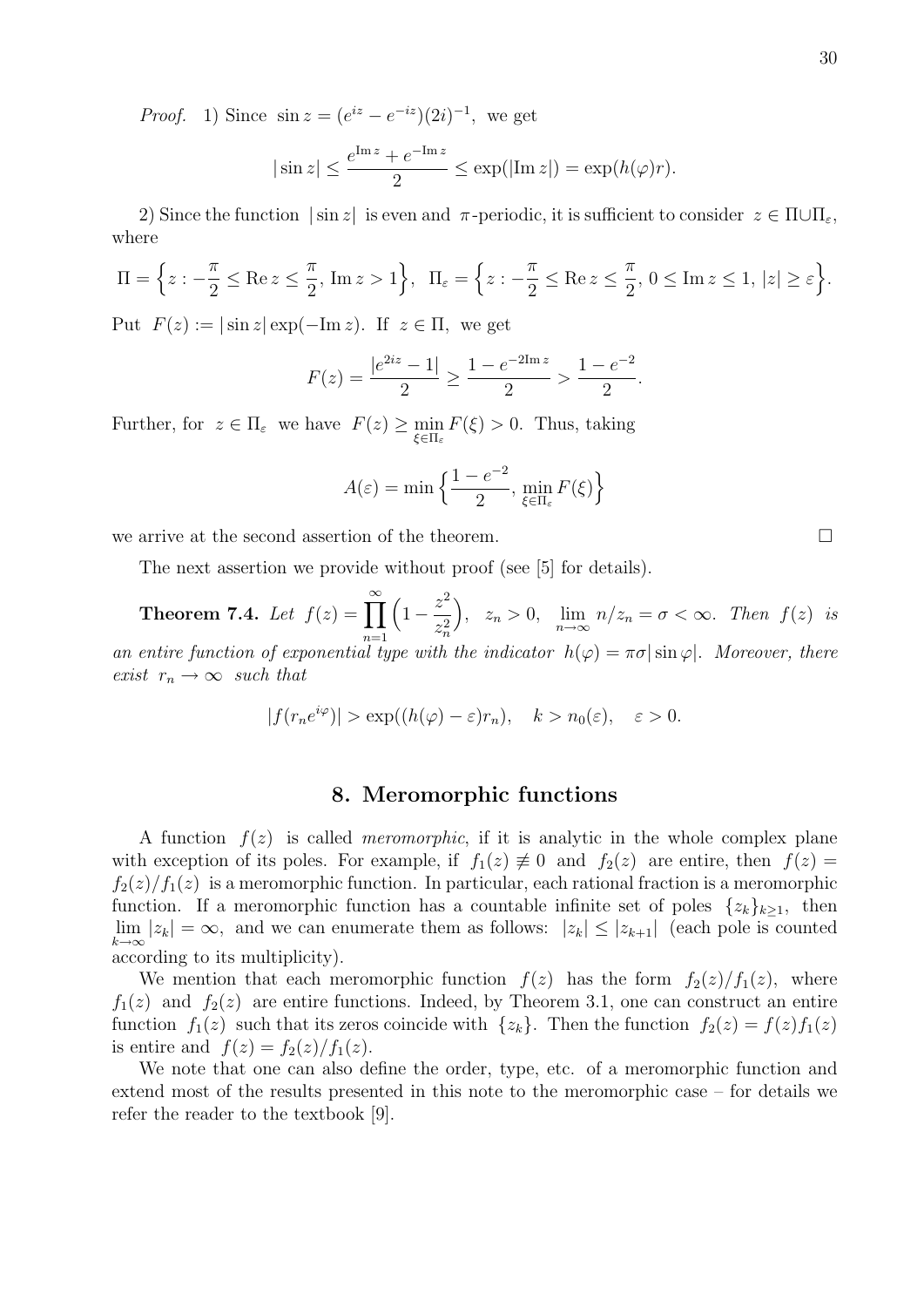The gamma-function. Consider the function

$$
\Gamma(z) = e^{-Cz} \frac{1}{z \prod_{k=1}^{\infty} \left(1 + \frac{z}{k}\right) e^{-z/k}},\tag{8.1}
$$

where

$$
C = \lim_{n \to \infty} \left( \sum_{k=1}^{n} \frac{1}{k} - \ln n \right) = 0,5772...
$$

is the Euler constant. The function  $\Gamma(z)$  is called the *gamma-function*. Clearly,  $\Gamma(z)$  is a meromorphic function with simple poles in the points  $z = -k$  ( $k = 0, 1, 2, \ldots$ ). The function  $\Gamma(z)$  has no zeros. We provide some properties of the gamma-function.

Let us show that  $\Gamma$  satisfies the functional equation

$$
\Gamma(z+1) = z\Gamma(z), \quad \Gamma(1) = 1.
$$
\n(8.2)

For this purpose we consider the functions

$$
f_n(z) = e^{-Cz} \frac{1}{z \prod_{k=1}^n \left(1 + \frac{z}{k}\right) e^{-z/k}} = \frac{n! \exp\left\{-Cz + \sum_{k=1}^n \frac{z}{k}\right\}}{z(z+1)\cdots(z+n)}.
$$
(8.3)

Clearly,  $\lim_{n\to\infty} f_n(z) = \Gamma(z)$ . We calculate

$$
\frac{zf_n(z)}{f_n(z+1)} = (z+n+1)\exp\left(C - \sum_{k=1}^n \frac{1}{k}\right) = \frac{z+n+1}{n}\exp\left(C - \left(\sum_{k=1}^n \frac{1}{k} - \ln n\right)\right).
$$

For  $n \to \infty$  we obtain

$$
\frac{z\Gamma(z)}{\Gamma(z+1)} = 1,
$$

i.e.  $\Gamma(z+1) = z\Gamma(z)$ . It follows from (8.3) for  $z = 1$  that

$$
f_n(1) = \frac{1}{n+1} \exp\left(-C + \sum_{k=1}^n \frac{1}{k}\right) = \frac{n}{n+1} \exp\left(-C + \left(\sum_{k=1}^n \frac{1}{k} - \ln n\right)\right),
$$

and consequently,  $\Gamma(1) = \lim_{n \to \infty} f_n(1) = 1$ .

Using (8.3) we get

$$
\Gamma(z) = \lim_{n \to \infty} \frac{n! \, n^z \exp\left(-Cz + \left(\sum_{k=1}^n \frac{1}{k} - \ln n\right)z\right)}{z(z+1)\dots(z+n)},
$$

hence,

$$
\Gamma(z) = \lim_{n \to \infty} \frac{n! \, n^z}{z(z+1) \dots (z+n)}.
$$
\n(8.4)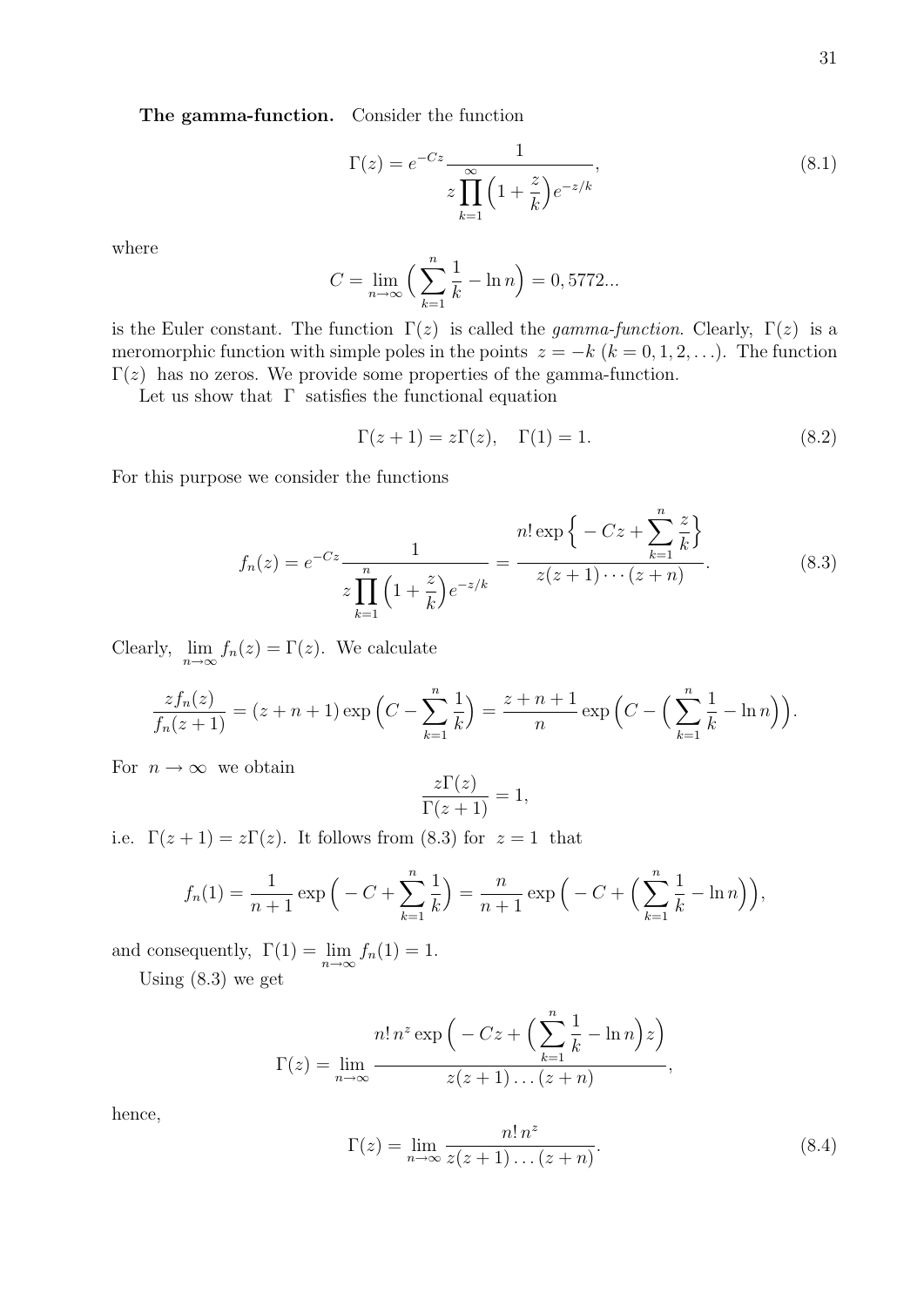Let us show that

$$
\Gamma(z)\Gamma(1-z) = \frac{\pi}{\sin \pi z}.\tag{8.5}
$$

Indeed,

$$
\frac{1}{\Gamma(z)\Gamma(-z)} = -z^2 \prod_{k=1}^{\infty} \left(1 - \frac{z^2}{k^2}\right).
$$
\n(8.6)

Since

$$
z\prod_{k=1}^{\infty} \left(1 - \frac{z^2}{k^2}\right) = \frac{1}{\pi} \left(\pi z \prod_{k=1}^{\infty} \left(1 - \frac{z^2 \pi^2}{\pi^2 k^2}\right)\right) = \frac{1}{\pi} \sin \pi z
$$

(see formula (3.31)) and since  $-z\Gamma(-z) = \Gamma(1-z)$ , from (8.6) we derive (8.5).

Let us show that for  $\Gamma(z)$  the following integral representation is valid

$$
\Gamma(z) = \int_0^\infty t^{z-1} e^{-t} dt, \quad \text{Re } z > 0,
$$
\n(8.7)

where  $t^{z-1} = \exp((z-1)\ln t)$ . Indeed,  $|t^{z-1}e^{-t}| = e^{-t}t^{x-1}$ ,  $z = x+iy$ . Hence, the integral in (8.7) converges absolutely for each z in the half-plane Re  $z > 0$ . The integral  $\int_0^\infty t^{z-1} e^{-t} dt$ converges uniformly on each bounded closed subset of this half-plane. Since the function  $t^{z-1}e^{-t}$  is entire with respect to z for each  $t > 0$ , the function  $\int_0^\infty e^{-t}t^{z-1} dt$  is analytic for  $\text{Re } z > 0$ .

We note that  $\left(1-\frac{t}{t}\right)$ n  $\int^n \to e^{-t}$  for  $n \to \infty$  uniformly on each finite segment, and  $0 < \left(1 - \frac{t}{t}\right)$ n  $\int_{0}^{n} < e^{-t}$  for  $0 < t < n$ . Therefore,

$$
\lim_{n \to \infty} \int_0^n \left(1 - \frac{t}{n}\right)^n t^{z-1} dt = \int_0^\infty t^{z-1} e^{-t} dt \text{ for } \text{Re } z > 0.
$$

On the other hand, since

$$
J_n = \int_0^n \left(1 - \frac{t}{n}\right)^n t^{z-1} dt = n^z \int_0^1 \tau^n (1 - \tau)^{z-1} d\tau,
$$

integration by parts yields

$$
J_n = \frac{n!n^z}{z(z+1)\cdots(z+n-1)} \int_0^1 \tau^{z+n-1} d\tau = \frac{n!n^z}{z(z+1)\cdots(z+n)}
$$

For  $n \to \infty$ , by virtue of (8.4), we arrive at (8.7).

For the gamma-function the following Stirling formula holds:

$$
\Gamma(z) \sim \sqrt{2\pi} z^{-1/2} e^{z \ln z - z}, \quad \text{for} \quad z \to \infty, \ |\arg z| < \pi - \delta, \ \delta > 0. \tag{8.8}
$$

.

(see, for example, [6]). In particular, for  $z = n + 1$  we obtain from (8.8):

$$
\Gamma(n+1) = n! \sim \sqrt{2\pi}(n+1)^{n+\frac{1}{2}}e^{-n-1}.
$$

Since

$$
(n+1)^{n+\frac{1}{2}} = n^{n+\frac{1}{2}} \left( 1 + \frac{1}{n} \right)^n \left( 1 + \frac{1}{n} \right)^{\frac{1}{2}} \sim en^{n+\frac{1}{2}},
$$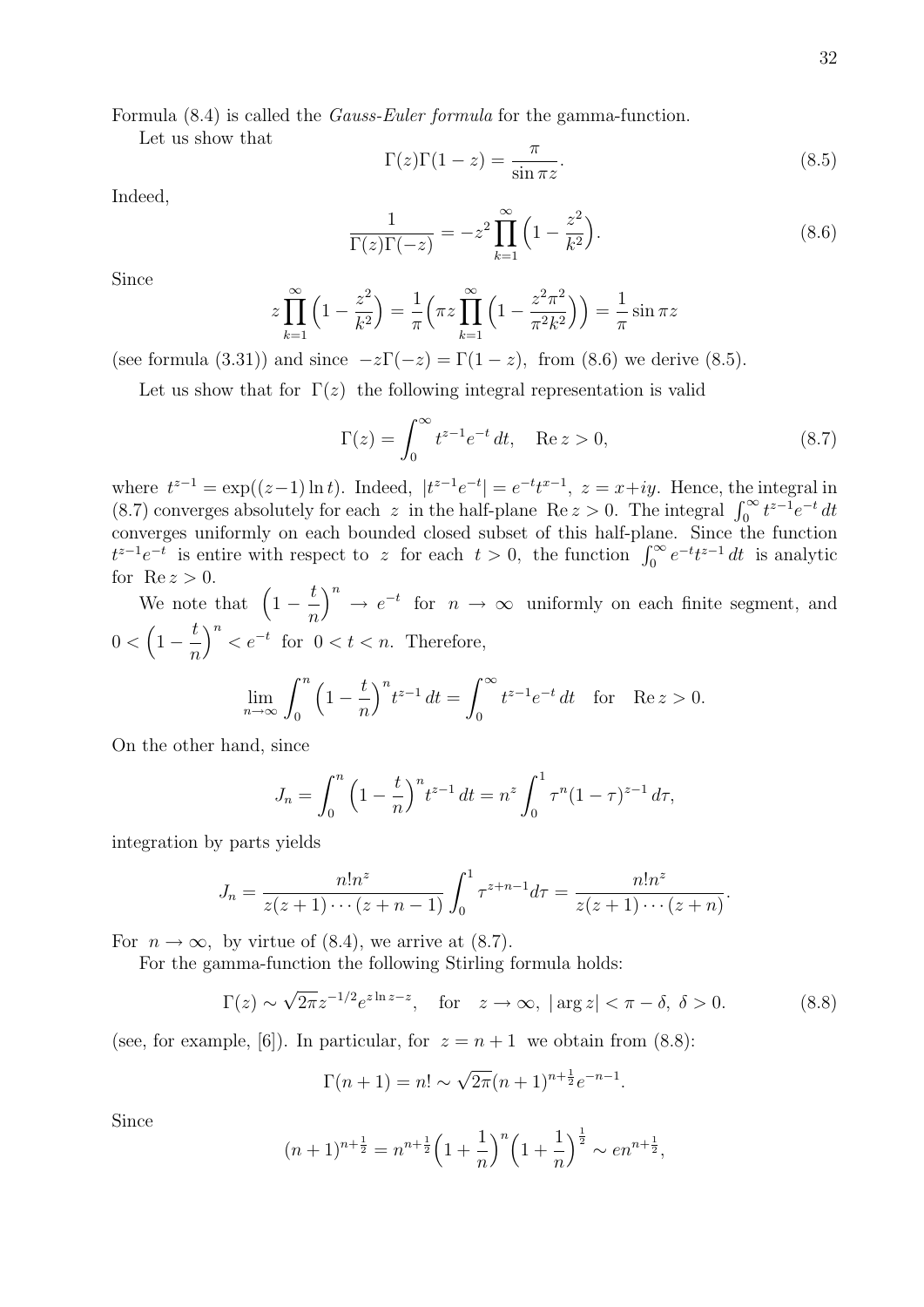we get the following asymptotical formula for  $n!$ :

$$
n! \sim \sqrt{2\pi n} \left(\frac{n}{e}\right)^n, \quad n \to \infty.
$$

Let us show that  $\frac{1}{\Gamma(z)}$  is an entire function of order  $\rho = 1$  and infinite type. Indeed,

$$
\frac{1}{\Gamma(z)} = ze^{Cz} \prod_{k=1}^{\infty} \left(1 + \frac{z}{k}\right) e^{-z/k}.
$$

By virtue of Lemma 3.1 and Theorem 3.10,  $\frac{1}{\Gamma(z)}$  is an entire function, and its order is  $\rho = 1$ , since the convergence exponent of the sequence of its zeros is  $\tau = 1$ , and  $g(z) = Cz$  is a polynomial of the first degree. The function  $\frac{1}{\Gamma(z)}$  is of maximal type  $(\sigma = \infty)$ , i.e. there do not exist constants  $A > 0$  and  $B > 0$  such that for all z,

$$
\left|\frac{1}{\Gamma(z)}\right| < A e^{B|z|}.\tag{8.9}
$$

Indeed, by virtue of (8.8),  $\frac{1}{\Gamma(x)} \sim$  $\sqrt{2\pi}x^{-\frac{1}{2}}e^{x\ln x-x}$ ,  $x>0$ ,  $x\to\infty$ , which shows that (8.9) cannot be fulfilled for all z.

#### References

- [1] Conway J.B. Functions of one complex variable. 2nd ed., vol.I, Springer-Verlag, New York, 1995.
- [2] Privalov I.I., Introduction to the Theory of Functions of a Complex Variable. 11th ed., Nauka, Moscow, 1967; German trans. of 9th ed., Vols I,II,III, Teubner, Leipzig, 1958, 1959.
- [3] Markushevich M.I. Theory of analytic functions. Moscow, Nauka, 1968.
- [4] Levin B.Y. Distribution of zeros of entire functions. GITTL, Moscow, 1956; English tran.: Trans. Math. Monographs, vol.5, AMS, Providence, RI, 1964.
- [5] Leontjev A.F. Entire functions. Exponential series. Textbook. (Russian). Moskva: "Nauka", 1983, 176 pp.
- [6] Iliev L. Zeros of entire functions. (Bulgarian). Bulgarian Mathematical Monographs, Vol. 1. Sofia: Publishing House of the Bulgarian Academy of Sciences. 132 p. Lv. 1.50 (1979).
- [7] Holland, A.S.B. Introduction to the theory of entire functions. Pure and Applied Mathematics. Vol. 56. New York-London: Academic Press, 1973, 221 p.
- [8] Boas, R. P., Jr. Entire functions. Academic Press Inc., New York, 1954.
- [9] Hayman W.K. Meromorphic functions. Oxford Mathematical Monographs. Oxford: At the Clarendon Press. XIV, 1964, 191 pp.
- [10] Cherry W., Ye Z. Nevanlinna's theory of value distribution. The second main theorem and its error terms, Springer-Verlag, Berlin, 2001.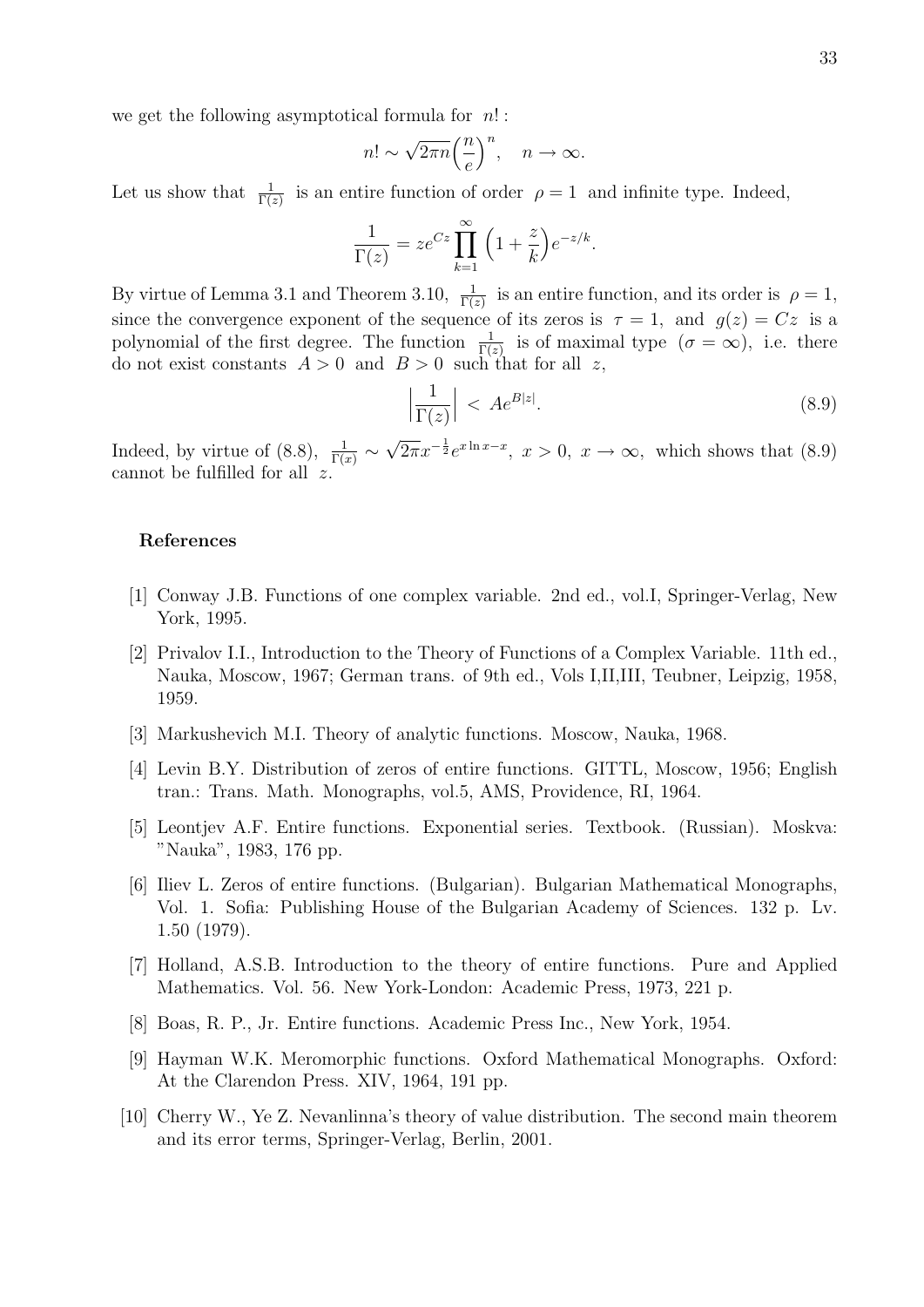# **CONTENTS**

| 1. Entire functions                                                                                 | $\mathbf{1}$   |
|-----------------------------------------------------------------------------------------------------|----------------|
| 2. The order and the type of an entire function                                                     | 3              |
| 2.1. The order of an entire function<br>2.2. The type of an entire function                         | 3<br>3         |
| 2.3. Determination of the order and the type from the coefficients of the power<br>series expansion | $\overline{4}$ |
| 3. Zeros of an entire function                                                                      | $\overline{7}$ |
| 3.1. Entire functions with a finite number of zeros                                                 | 7              |
| 3.2. Infinite products                                                                              | $\overline{7}$ |
| 3.3. Expansion of an entire function into an infinite product<br>3.4. Jensen's formula              | $9\phantom{.}$ |
| 3.5. The convergence exponent                                                                       | 10<br>11       |
| 3.6. The connection between the growth of an entire function and its zeros                          | 12             |
| 3.7. Hadamard's factorization theorem and Borel's theorem                                           | 14             |
| 4. A - points of an entire function                                                                 | 19             |
| 5. Phragmen-Lindelöf's theorem                                                                      | 20             |
| 6. Entire functions of exponential type                                                             | 20             |
| 6.1. The Borel transform                                                                            | 20             |
| 6.2. Convex sets. The supporting function                                                           | 21             |
| 6.3. The integral representation for an entire function of exponential type                         | 23             |
| 6.4. The indicator function. Polya's theorem                                                        | 24             |
| 6.5. The indicator function of the derivative                                                       | 27             |
| 6.6. Introduction to the operational calculus                                                       | 27             |
| 7. Estimates of the modulus of an entire function from below                                        | 28             |
| 8. Meromorphic functions                                                                            | 30             |
| References                                                                                          | 33             |